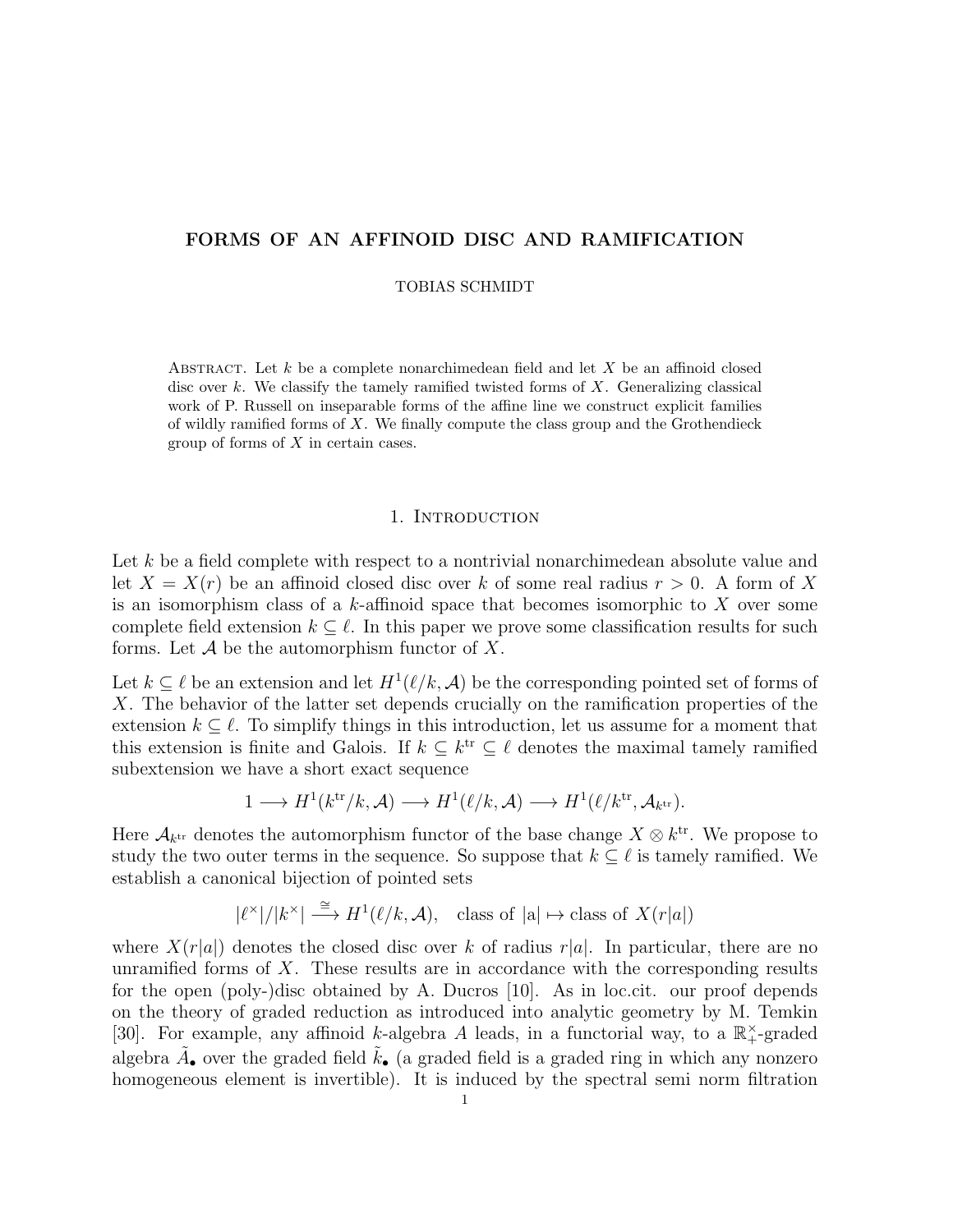### $\begin{tabular}{c} 2 \\ \hline \end{tabular} \begin{tabular}{c} \bf 2 \\ \bf 1 \\ \bf 2 \\ \end{tabular} \begin{tabular}{c} \bf 2 \\ \bf 3 \\ \bf 4 \\ \bf 5 \\ \bf 6 \\ \bf 7 \\ \bf 8 \\ \bf 9 \\ \bf 10 \\ \bf 11 \\ \bf 12 \\ \bf 13 \\ \bf 14 \\ \bf 15 \\ \bf 16 \\ \bf 17 \\ \bf 18 \\ \bf 19 \\ \bf 19 \\ \bf 10 \\ \bf 10 \\ \bf 11 \\ \bf 13 \\ \bf 18 \\ \bf 19 \\ \bf 19 \\ \bf 10 \\ \bf 13 \\ \bf$

on A. In particular, the homogeneous degree 1 part  $\tilde{A}_1$  equals the usual reduction of A. These graded rings are not local and so the local arguments of [10] do not apply in our affinoid situation. In turn, we only deal with 1-dimensional spaces which makes the functor A more accessible to computation. Since  $k \subseteq \ell$  is tamely ramified, the extension between graded fields  $k_{\bullet} \subseteq \ell_{\bullet}$  is Galois with Galois group isomorphic to Gal( $\ell/k$ ). We then use Galois descent properties of the automorphism functors of  $X$  and its graded reduction to establish the result. For more information we refer to the main body of the text.

We turn to the case of wild ramification. Here, we do not obtain a complete picture. As a starting point, if  $k \subseteq \ell$  is a wildly ramified extension, its graded reduction  $k_{\bullet} \subseteq \ell_{\bullet}$  is purely inseparable. We show that the classical construction of purely inseparable forms of the additive group by P. Russell [25] has a version over graded fields. Each of these graded forms can then be lifted to a form of the additive group on the analytic space X. This provides an abundance of forms of X. Following  $[12]$  we tentatively call these forms of Russell type. Let us give more details in the simplest case where  $X$  is actually the unit disc. Let  $p = \text{char } \tilde{k}_1 > 0$  and  $\tilde{k}^{\text{alg}}$  denote a graded algebraic closure of the graded field  $\tilde{k}_\bullet$ . Let  $k \subseteq \ell$  be an extension such that  $(\tilde{k}_\bullet)^{p^{-n}} \subseteq \tilde{\ell}_\bullet$  for some  $n \geq 1$ . Let  $\tilde{k}_1[F]$  be the endomorphism ring of the additive group over  $\tilde{k}_1$  where F is the Frobenius morphism. The image  $U_n$  in the quotient  $\tilde{k}_1[F]/(F^n)$  of the multiplicative monoid of separable endomorphisms is a group. Let  $G_n = U_n \times \tilde{k}_1^{\times}$  be the direct product. In [25] the author constructs an explicit action of  $G_n$  on the pointed set  $U_n$ . We deduce a canonical injection of pointed sets

$$
U_n/G_n \hookrightarrow H^1(\ell/k, \mathcal{A})
$$

given by mapping the residue class mod  $(F^n)$  of a separable endomorphism  $\sum_{i=1,\dots,m} a_i F^i$ to the isomorphism class of the closed subgroup of the two dimensional additive group  $X^2$  cut out by the equation

$$
T_2^{p^n} = a_0 T_1 + a_1 T_1^p + \cdots + a_m T_1^{p^m}.
$$

Here,  $T_i$  are two parameters on  $X^2$ . For example,  $U_1/G_1$  equals the quotient of a certain  $\tilde{k}_1^{\times}$ -action on an infinite direct sum of copies of the space  $\tilde{k}_1/\tilde{k}_1^p$  $_1^p$ . For more details we refer to loc.cit. and the main body of our text.

The forms of the additive group on X of Russell type have geometrically reduced graded reduction, i.e.  $\tilde{A}_{\bullet} \otimes \tilde{k}_{\bullet}^{\text{alg}}$  is reduced where A denotes the affinoid algebra of the form. In loc.cit. it is shown that there are many inseparable forms of the affine line that fail to have a group structure. In this light it is likely that, dropping the group structure, there are many more wildly ramified forms of the space X with geometrically reduced graded reduction. In the final part of our article we are concerned with basic invariants of such forms such as the Picard group and the Grothendieck group. We work under the assumptions that  $k$  is discretely valued and that all affinoid spaces are strict. These restrictions are technicalities and should not be essential in the end. Let Y be a wildly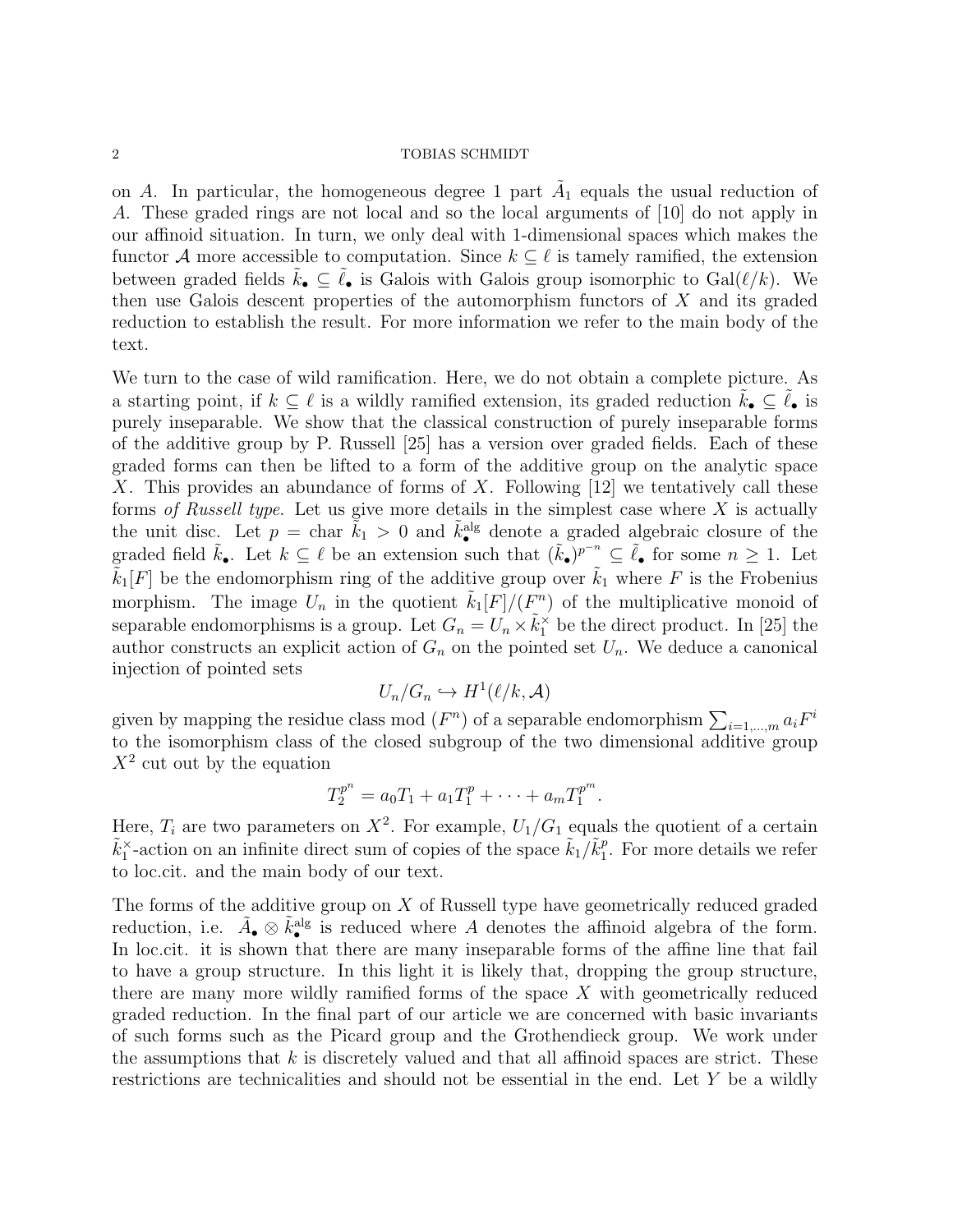ramified form of X with geometrically reduced graded reduction. Let A be its affinoid algebra. Serre's theorem from algebraic K-theory [4] implies  $K_0(A) = \mathbb{Z} \oplus Pic(A)$  (and this holds for any form of X regardless of ramification and reduction properties). We then use a version of the  $K_0$ -part of Quillen's theorem [17] to obtain a canonical isomorphism  $Pic(A) \simeq Pic(\tilde{A}_{\bullet}).$  Here,  $\tilde{A}_{\bullet}$  is viewed as an abstract ring, i.e. we forget the gradation here and in the following. Since  $\tilde{A}_{\bullet}$  is geometrically reduced, it equals a form of the affine line relative to the ring extension  $\tilde{k}_\bullet \subseteq \tilde{\ell}_\bullet$ . Let  $p^n$  be the degree of the latter (finite free) extension. A choice of uniformizer  $\varpi \in \ell$  induces identifications

$$
\tilde{k}_\bullet = \tilde{k}_1[t^{\pm p^n}] \quad \subseteq \quad \tilde{\ell}_\bullet = \tilde{k}_1[t^{\pm 1}]
$$

with rings of Laurent polynomials. We then have the classical standard higher derivation associated with this *p*-radical extension [11]. To allow for  $n > 1$  we build on K. Baba's generalization to higher exponents [3] of P. Samuel's classical p-radical descent theory [26] and give a fairly explicit description of  $Pic(\tilde{A}_{\bullet})$  in terms of logarithmic derivatives. We deduce that the abelian group  $Pic(A)$  always has exponent  $p^n$ . We also deduce a criterion when  $Pic(A)$  is a cyclic group and thus a finite cyclic p-group. In this case, a generator is given by the logarithmic derivative of a parameter on the affine line. We discuss this criterion for forms of Russell type.

It is not unlikely that one may obtain more precise results for the Picard group by devel- $\phi$  oping a graded version of p-radical descent theory and then incorporate the gradings into all our arguments. We leave this as an open question for future work.

We assemble some notions and results of graded commutative algebra in an appendix.

Acknowledgement. I thank Michael Temkin and Brian Conrad for explaining to me some points in analytic geometry.

### 2. Tamely ramified forms

2.1. G-groups. A reference for the following is  $[28, 1.55]$ . Let G be a finite group. A  $G$ -group is a set A with a  $G$ -action together with a group structure which is invariant under G (i.e.  $g(aa') = g(a)g(a')$ ). Let A be a G-group. We denote by  $A^G$  or  $H^0(G, A)$ the subgroup of A consisting of elements a with  $g(a) = a$  for all  $g \in G$ . A (1-)cocycle of G in A is a map  $g \mapsto a_g$  from G to A such that

$$
a_{gh} = a_g \ g(a_h)
$$

for all  $g, h \in G$ . Two cocycles  $a_g$  and  $a'_g$  are *cohomologous* if there is  $b \in A$  such that  $ba_g = a'_g g(b)$  for all  $g \in G$ . This is an equivalence relation on the set of cocycles and the set of equivalence classes is denoted by  $H^1(G, A)$ . The set  $H^1(G, A)$  is a pointed set, i.e. a set with a distinguished element, namely the class of the trivial cocycle  $a_q = 1$  for all  $g \in G$ . A morphism of pointed sets is a map preserving distinguished elements. There is an obvious notion of kernel and exact sequence for pointed sets and their morphisms.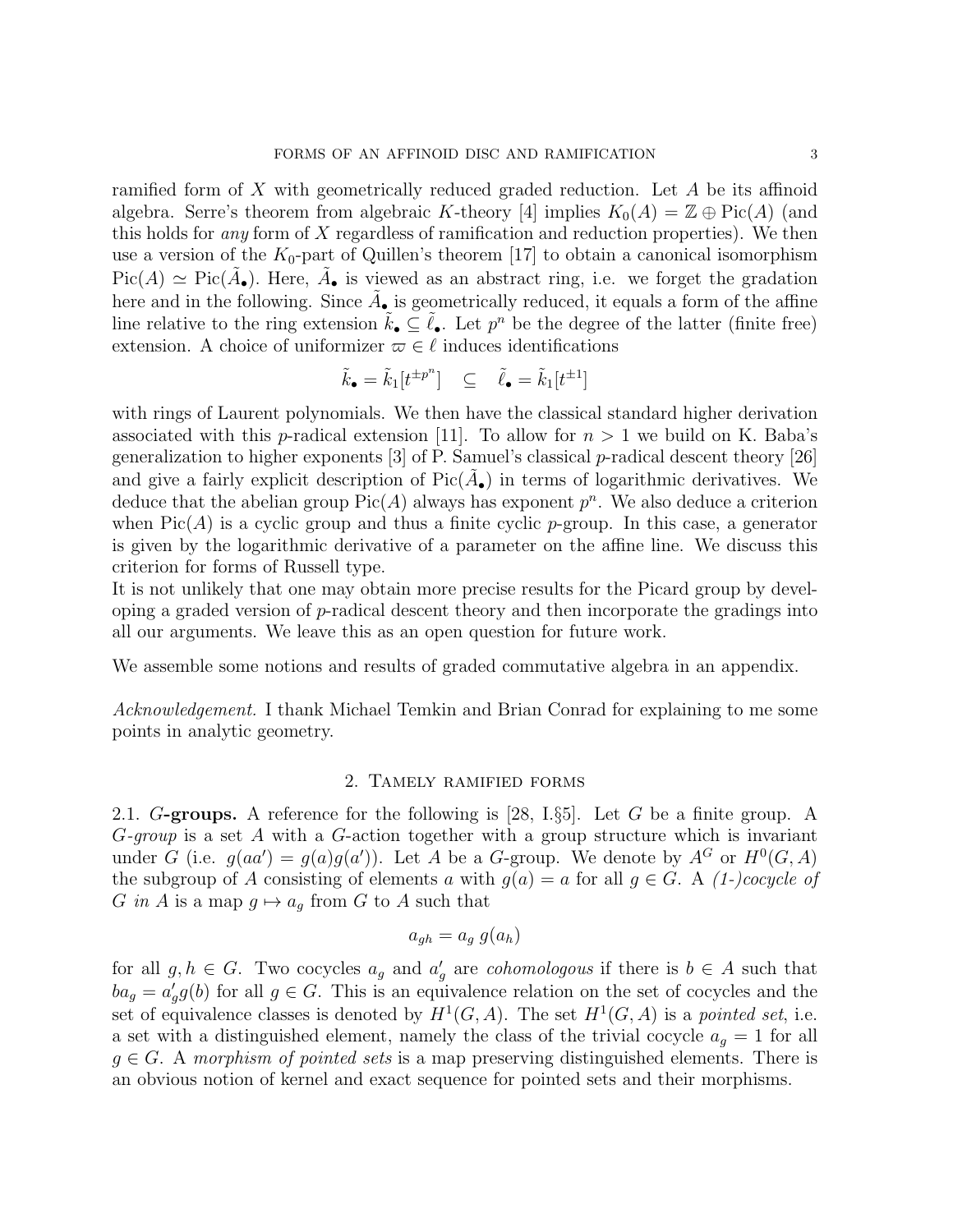The sets  $H^0(G, A)$  and  $H^1(G, A)$  are functorial in A and coincide with the usual cohomology groups of dimension 0 and 1 in case A is abelian.

Given a normal and G-invariant subgroup B of A the quotient  $C = A/B$  is a G-group and there is an exact sequence of pointed sets

$$
(2.1) \t 1 \longrightarrow B^G \longrightarrow A^G \longrightarrow C^G \longrightarrow H^1(G, B) \longrightarrow H^1(G, A) \longrightarrow H^1(G, C).
$$

Given a normal subgroup  $H \subseteq G$  there is an exact sequence of pointed sets

(2.2) 
$$
1 \longrightarrow H^1(G/H, A^H) \longrightarrow H^1(G, A) \longrightarrow H^1(H, A)
$$

and the map  $H^1(G/H, A^H) \to H^1(G, A)$  is injective.

2.2. Twisted forms and Galois cohomology. A reference for the following is [14, II.§9. Consider an extension  $R \subseteq S$  of commutative rings and a finite subgroup G of automorphisms of the R-algebra  $S$ . We assume that the extension is *Galois* with Galois group G. This means that S is a finitely generated projective R-module whose endomorphism ring End<sub>R</sub>(S) admits a basis as (left) S-module consisting of  $\sigma \in G$ . The table of multiplication is therefore  $(s\sigma)(t\tau) = s\sigma(t)\sigma\tau$  for all  $s, t \in S$  and  $\sigma, \tau \in G$ . Let B be an R-algebra and let  $B_S := S \otimes_R B$ . The ring  $B_S$  has the obvious G-action induced by  $g(s\otimes b) = g(s)\otimes b$ . Let Aut B<sub>S</sub> be the group of automorphisms of the S-algebra B<sub>S</sub>. Then Aut B<sub>S</sub> becomes a G-group via  $g \cdot \alpha = g \alpha g^{-1}$ , i.e.

$$
(g.\alpha)(s \otimes b) = g(\alpha(g^{-1}(s) \otimes b))
$$

where  $\alpha \in$  Aut  $B<sub>S</sub>$ . Let Aut B be the automorphism functor of B.

Let now  $(A)$  be an isomorphism class of R-algebras and A a representative of this class. We call (A) a twisted form of B with respect to  $R \subseteq S$  if there is an isomorphism of S-algebras

$$
\beta: S \otimes_R A \stackrel{\cong}{\longrightarrow} S \otimes_R B.
$$

Let  $H^1(S/R, \text{Aut }B)$  be the set of such forms (by abuse of language we will also call forms the representatives A of a form  $(A)$ ). It is a pointed set, the distinguished element being (B). Given a form  $(A, \beta)$  the map  $g \mapsto \theta_g$  where

$$
\theta_g = \beta g \beta^{-1} g^{-1}
$$

is a cocycle of G in Aut  $B_s$ . If  $(A', \beta)$  is a different representative of  $(A)$  with cocycle  $\theta'_g$ , one has with  $\alpha := \beta' \beta^{-1}$  that

$$
\alpha \theta_g = \beta' g \beta^{-1} g^{-1} = \beta' g \beta'^{-1} g^{-1} g \beta' \beta^{-1} g^{-1} = \theta'_g g \alpha
$$

for  $g \in G$ , i.e.  $\theta_g$  and  $\theta'_g$  are cohomologous. We obtain a bijection of pointed sets

(2.3) 
$$
H^1(S/R, \text{Aut } B) \stackrel{\cong}{\longrightarrow} H^1(G, \text{Aut } B_S)
$$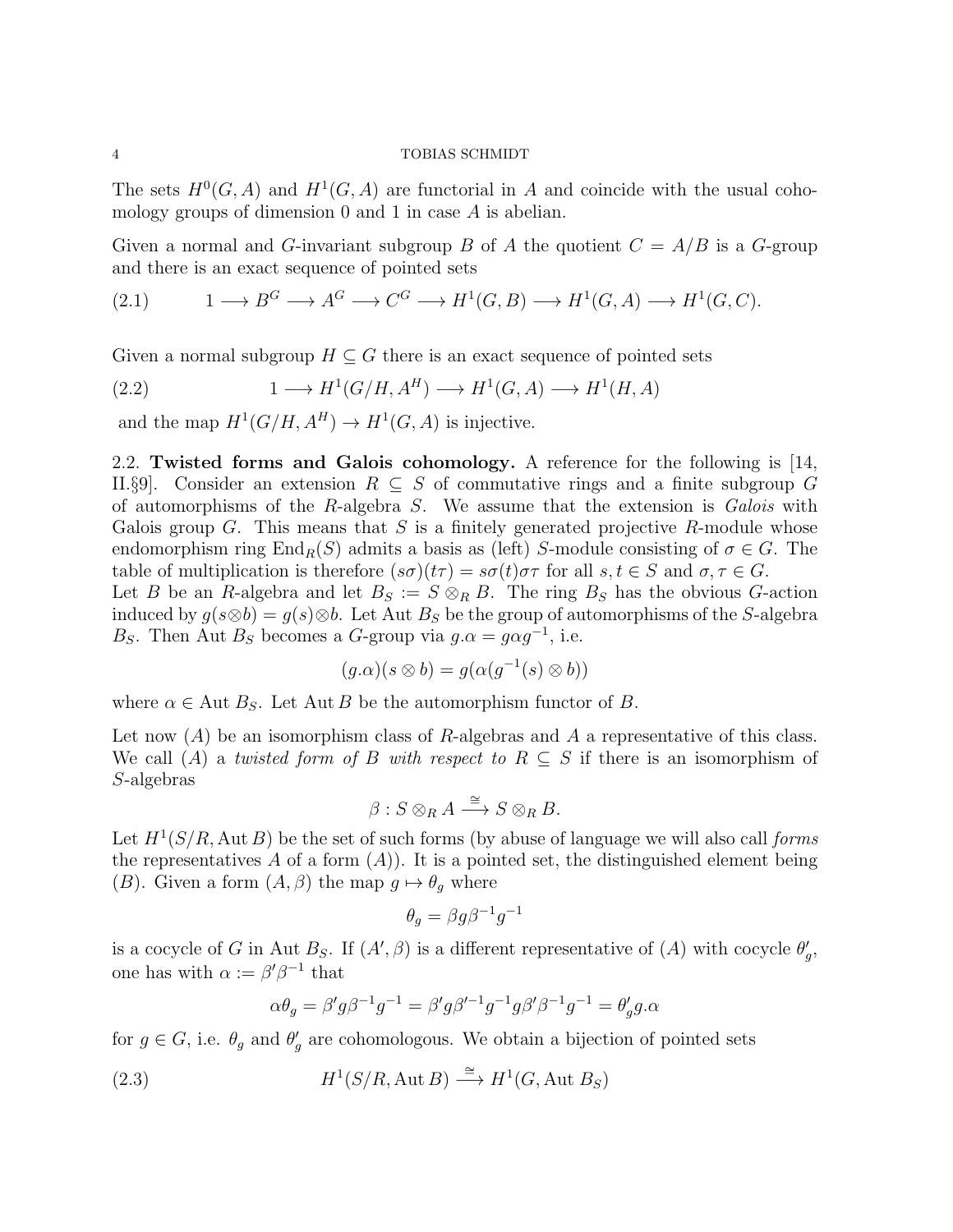according to loc.cit., II. Thm. 9.1. The inverse map is explicitly given as follows. Let  $\theta_a$ be a cocycle of G in Aut  $B_S$ . Given  $g \in G$  we let  $\bar{g} := \theta_g g$ . Hence any  $\bar{g}$  acts S-semilinearly on  $B<sub>S</sub>$ . Let

$$
A := \{ x \in B_S : \overline{g}(x) = x \text{ for all } g \in G \}.
$$

Then A is a form of B the isomorphism  $\beta : A_S \stackrel{\cong}{\longrightarrow} B_S$  being induced by the inclusion  $A \subset B_S$ . The class  $(A)$  is the preimage of the class of  $\theta_a$ .

2.3. Graded forms. Let  $\Gamma = \mathbb{R}^{\times}_+$  (or any other commutative multiplicative group). The reader is referred to the appendix for all occuring notions from graded ring theory that we will use in the following. All occuring graded rings will be Γ-graded rings and so we will frequently omit the group  $\Gamma$  from the notation. Let k be a graded field and denote by  $\rho: k^{\times} \to \Gamma$  its grading.

Let  $k \subseteq \ell$  be an extension (finite or not) of graded fields and let B be a graded k-algebra. Then  $B_\ell = \ell \otimes_k B$  is a graded  $\ell$ -algebra with respect to the tensor product grading

$$
(B_{\ell})_{\gamma} = \sum_{\delta \tau = \gamma} \ell_{\delta} \otimes B_{\tau}
$$

for  $\gamma \in \Gamma$ . Let Aut<sup>gr</sup>B be the automorphism functor of B. A graded k-algebra A is a graded twisted form of B with respect to  $k \subseteq \ell$  if there is an isomorphism (of degree 1) of graded  $\ell$ -algebras  $A_{\ell} \stackrel{\cong}{\longrightarrow} B_{\ell}$ . As above we then have the pointed set  $H^1(\ell/k, \text{Aut}^{gr}B)$  of graded forms of B relative to the extension  $\ell/k$ . Let  $Aut<sup>gr</sup>B<sub>\ell</sub>$  be the group of automorphisms of the graded  $\ell$ -algebra  $B_\ell$ . If  $k \subseteq \ell$  is a finite Galois extension with group G, then Aut<sup>gr</sup> $B_\ell$ becomes a G-group in the same manner as above. In this case, we have the cohomology set  $H^1(G, \text{Aut}^{\text{gr}}B_\ell)$  and the isomorphism of pointed sets

(2.4) 
$$
H^1(\ell/k, \text{Aut}^{\text{gr}}B) \stackrel{\cong}{\longrightarrow} H^1(G, \text{Aut}^{\text{gr}}B_{\ell})
$$

constructed as in the ungraded case.

2.4. Graded reductions. We let  $\Gamma = \mathbb{R}_+^{\times}$  have its usual total ordering. Let k be a field endowed with a nontrivial nonarchimedean absolute value  $|.| : k \to \mathbb{R}_+$ . Let A be a k-algebra with a submultiplicative nonarchimedean seminorm  $|.|: A \to \mathbb{R}_+$  extending the absolute value on k (and therefore denoted by the same symbol). We let  $\tilde{A}_{\bullet}$  be the graded ring equal to

$$
\tilde{A}_{\bullet} := \oplus_{\gamma \in \Gamma} A_{\leq \gamma}/A_{<\gamma}
$$

where  $A_{\leq \gamma}$  and  $A_{\leq \gamma}$  consists of the elements  $a \in A$  with  $|a| \leq \gamma$  and  $|a| < \gamma$  respectively. Following [10] we call  $\tilde{A}_{\bullet}$  the graded reduction of A in the sense of M. Temkin [29], [30]. The homogeneous part  $\tilde{A}_1$  is a subring, the *residue ring* of A (in the sense of [6]).

If  $r \in \Gamma$  and  $a \in A$  is an element with  $|a| \leq r$  we denote by  $\tilde{a}_r$  the corresponding element in  $A_{\leq r}/A_{\leq r}$ . If  $|a|=r$  we simply write  $\tilde{a}$  instead of  $\tilde{a}_r$  and call  $\tilde{a}$  the principal symbol of a. If  $|a| = 0$  we put  $\tilde{a} = 0$ .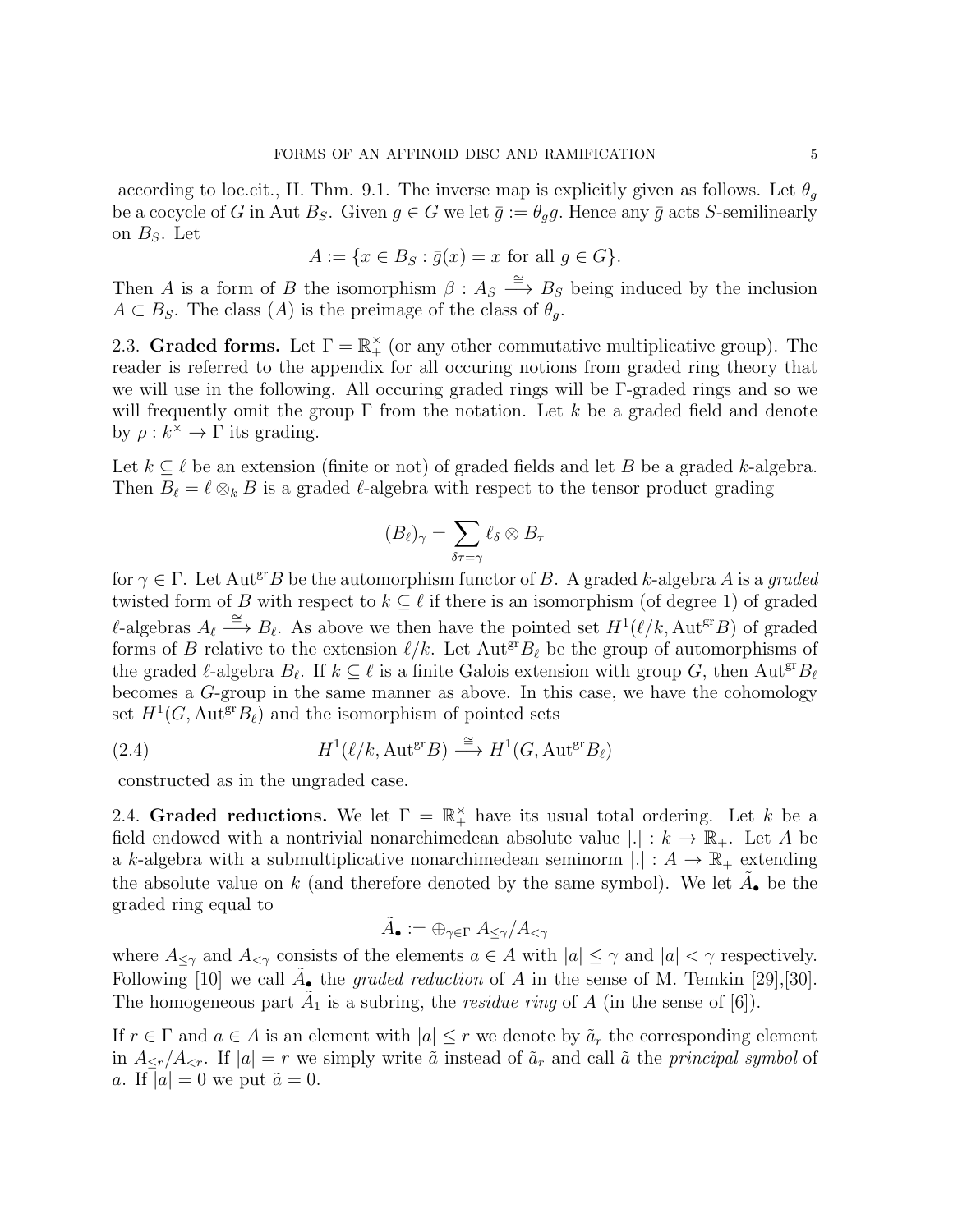In the case  $A = k$  the graded reduction  $k_{\bullet}$  is a graded field: indeed, any homogeneous nonzero element is a principal symbol  $\tilde{a}$  and the principal symbol of  $a^{-1}$  provides the inverse. It is called the *graded residue field* of k. The homogeneous part  $k_1$  is a field, the *residue field* of k (in the sense of  $[6]$ ).

Suppose  $k \subseteq \ell$  is a finite extension between nonarchimedean fields where the absolute value on  $\ell$  restricts to the one on k. Let

$$
e := (|\ell^{\times}| : |k^{\times}|) \text{ and } f := [\tilde{\ell}_1 : \tilde{k}_1].
$$

Then  $\tilde{k}_{\bullet} \subseteq \tilde{\ell}_{\bullet}$  is a finite extension of graded fields with

$$
ef = [\tilde{\ell}_\bullet : \tilde{k}_\bullet] \leq [\ell : k]
$$

as follows from  $[10, Prop. 2.10]$ .

Remark: According to [6, Prop. 3.6.2/4] the inequality  $[\tilde{\ell}_{\bullet} : \tilde{k}_{\bullet}] \leq [\ell : k]$  being an equality is equivalent to the extension  $\ell$  being k-cartesian (in the sense of loc.cit., Def. 2.4.1/1). In loc.cit., the ground field k is defined to be *stable* if this property holds for any finite extension of k. Any nonarchimedean field complete with respect to a discrete valuation is stable (loc.cit., Prop. 3.6.2/1). Any nonarchimedean field which is spherically complete (or equivalently, maximally complete  $[13]$ ) is stable  $[6, Prop. 3.6.2/12]$ . Finally, any nonarchimedean complete field which is algebraically closed is stable (loc.cit., Prop.  $3.6.2/12$ ).

Denote by p the *characteristic exponent* of the field  $k_1$ , i.e.  $p = \text{char } k_1$  in case char  $k_1 > 0$ and  $p = 1$  else. The extension  $k \subseteq \ell$  is called *tamely ramified* if the residue field extension  $k_1 \subseteq \ell_1$  is separable and e is prime to p. This is equivalent to the extension of graded fields  $\tilde{k}_\bullet \subseteq \tilde{\ell}_\bullet$  being separable [10, Prop. 2.10]. We call  $k \subseteq \ell$  wildly ramified if the residue field extension  $k_1 \subseteq \ell_1$  is purely inseparable and e is a p-power.

**Lemma 2.5.** The extension  $k \subseteq \ell$  is wildly ramified if and only if  $\tilde{k}_\bullet \subseteq \tilde{\ell}_\bullet$  is purely inseparable.

*Proof.* If  $\tilde{k}_1 \subseteq \tilde{\ell}_1$  is purely inseparable, so is the extension  $\tilde{k}_\bullet \subseteq \tilde{\ell}_1 \cdot \tilde{k}_\bullet$ . Take  $\tilde{x} \in \tilde{\ell}_\bullet$ for some  $x \in \ell^{\times}$ . If  $e = p^n$ , say, then  $|x^{p^n}| \in |k^{\times}|$ . This means there is  $z \in \tilde{\ell}_1$  and a homogeneous nonzero  $w \in \tilde{k}_{\bullet}$  such that  $\tilde{x}^{p^n} = zw$  and therefore  $\tilde{x}$  is purely inseparable over  $\tilde{\ell}_1 \cdot \tilde{k}_\bullet$ . Conversely, suppose that  $\tilde{k}_\bullet \subseteq \tilde{\ell}_\bullet$  is purely inseparable. The homogeneous minimal polynomial f over  $k_{\bullet}$  of any nonzero homogeneous element x of  $\ell_{\bullet}$  is purely inseparable. If  $x \in \tilde{\ell}_1$ , then f has coefficients in  $\tilde{k}_1$ . Hence  $\tilde{\ell}_1$  is purely inseparable over  $\tilde{k}_1$ . Since  $[\tilde{\ell}_\bullet : \tilde{k}_\bullet]$  is a p-power, so is e.

Remark: Let  $\ell/k$  be an arbitrary k-cartesian finite extension. If  $f = 1$  (e.g. if  $\ell/k$  is wildly ramified with  $\tilde{k}_1$  being perfect), then  $[\ell : k] = e$  and so  $\ell/k$  is totally ramified.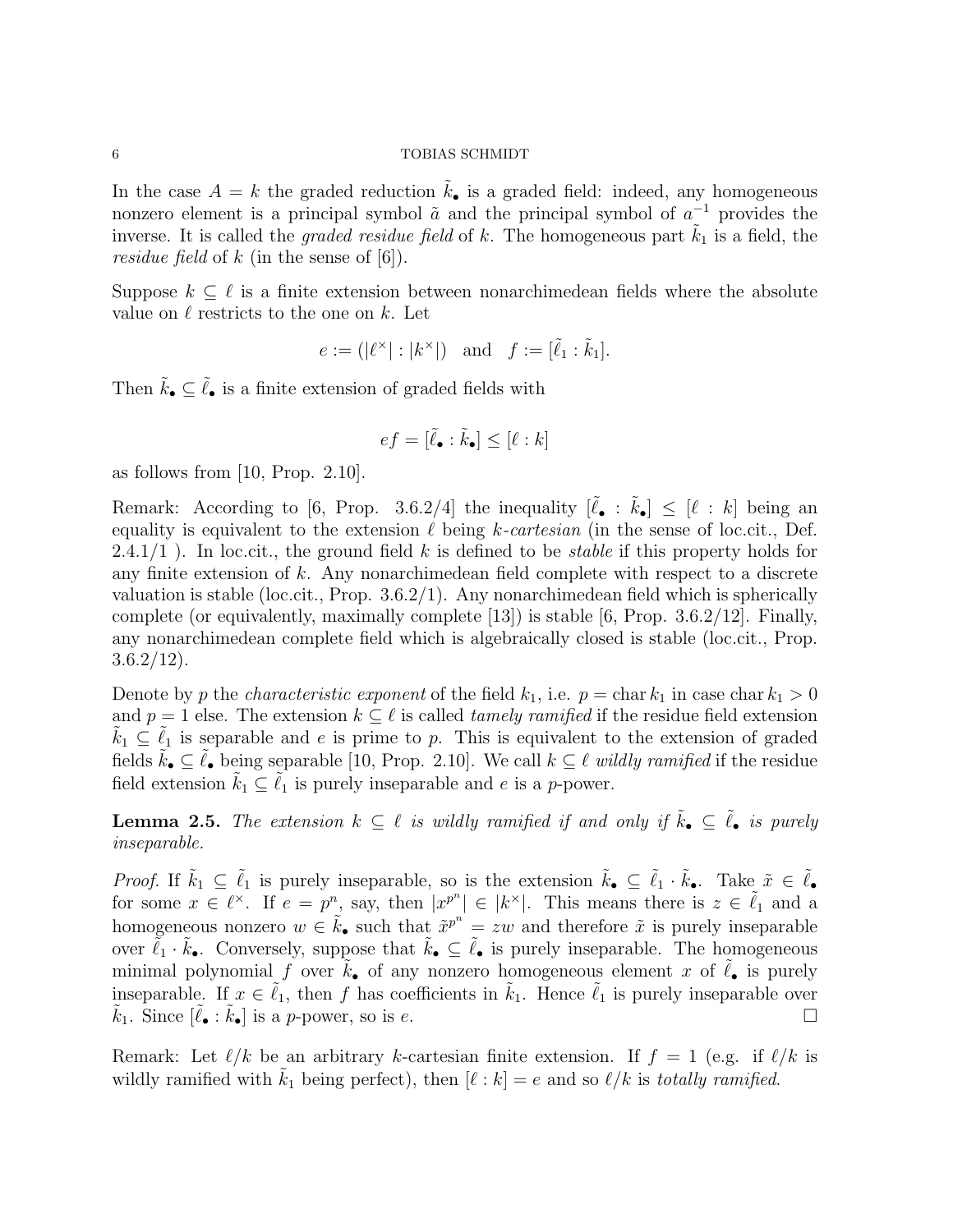2.5. Tame ramification and Galois cohomology. Let  $k$  be a field complete with respect to a nontrivial nonarchimedean absolute value  $|.|$ . Let p be the characteristic exponent of the residue field  $k_1$  of  $k$ .

We will work relatively to a finite tamely ramified field extension  $k \subseteq \ell$  which is Galois with group G. Let  $n = [\ell : k]$ . The finite extensions between the fields  $\tilde{k}_1 \subseteq \tilde{\ell}_1$  and the graded fields  $\tilde{k}_{\bullet} \subseteq \tilde{\ell}_{\bullet}$  are then normal [10, Prop. 2.11] and therefore Galois and have degrees f and n respectively. Since G acts by isometries on  $\ell$  we have two natural homomorphisms

(2.6) 
$$
G = \text{Gal}(\ell/k) \stackrel{\cong}{\longrightarrow} \text{Gal}(\tilde{\ell}_{\bullet}/\tilde{k}_{\bullet}) \longrightarrow G(\tilde{\ell}_{1}/\tilde{k}_{1})
$$

for the corresponding Galois groups. Both maps are surjective and the first map is even an isomorphism (loc.cit., Prop. 2.11). Let  $I = I(\ell/k)$  be the *inertia subgroup*, i.e. the kernel of the composite homomorphism. Then  $Gal(\ell/k)/I \stackrel{\cong}{\longrightarrow} Gal(\tilde{\ell}_1/\tilde{k}_1)$  and  $n = ef$ implies  $\#I = e$ . Hence I has no p-torsion which implies the familiar isomorphism

(2.7) 
$$
I \stackrel{\cong}{\longrightarrow} \text{Hom}(|\ell^{\times}|/|k^{\times}|, \tilde{\ell}_1^{\times}), \ g \mapsto \psi_g
$$

where  $\psi_g(\gamma \mod |k^{\times}|)$  equals the reduction of  $\frac{g(x)}{x}$  for some element  $x \in \ell^{\times}$  of absolute value  $\gamma$  (loc.cit., Prop. 2.14). In particular, I is abelian.

In the following we will collect some results on cohomology groups associated with the ring of integers  $\ell^{\circ}$  in  $\ell$  and its residue field  $\tilde{\ell}_1$ . These results are certainly well-known but we give complete proofs for lack of suitable reference.

# **Lemma 2.8.** One has  $H^n(G, \tilde{\ell}_1) = 0$  for all  $n \geq 1$ .

*Proof.* We have  $H^n(I, \tilde{\ell}_1) = 0$  for all  $n \geq 1$  since the order  $\#I$  is invertible in  $\tilde{\ell}_1$  and therefore the group ring  $\tilde{\ell}_1[I]$  is semisimple. Now I acts trivially on  $\tilde{\ell}_1$  and the normal basis theorem [27, Prop. X.§1.1] implies  $H^n(G/I, \tilde{\ell}_1) = 0$ . The assertion follows therefore from the exact inflation-restriction sequence

$$
0 \longrightarrow H^n(G/I, (\tilde{\ell}_1)^I) \longrightarrow H^n(G, \tilde{\ell}_1) \longrightarrow H^n(I, \tilde{\ell}_1)
$$

 $(\text{loc. cit.}, \text{Prop. VII.} \S6.5)$ .

Let  $\ell^{\circ} \subset \ell$  be the subring of elements x with  $|x| \leq 1$ . Let G act trivially on the value group  $|\ell^{\times}|$ . We have the G-equivariant short exact sequence

$$
1 \longrightarrow (\ell^{\circ})^{\times} \longrightarrow \ell^{\times} \stackrel{|\cdot|}{\longrightarrow} |\ell^{\times}| \longrightarrow 1.
$$

Proposition 2.9. The above sequence induces an isomorphism

$$
|\ell^{\times}|/|k^{\times}| \stackrel{\cong}{\longrightarrow} H^1(G, (\ell^{\circ})^{\times})
$$

given by  $\gamma = |x| \mapsto \psi(\gamma)$  where  $\psi(\gamma)_{g} = \frac{gx}{x}$  $\frac{dx}{x}$  for all  $g \in G$ .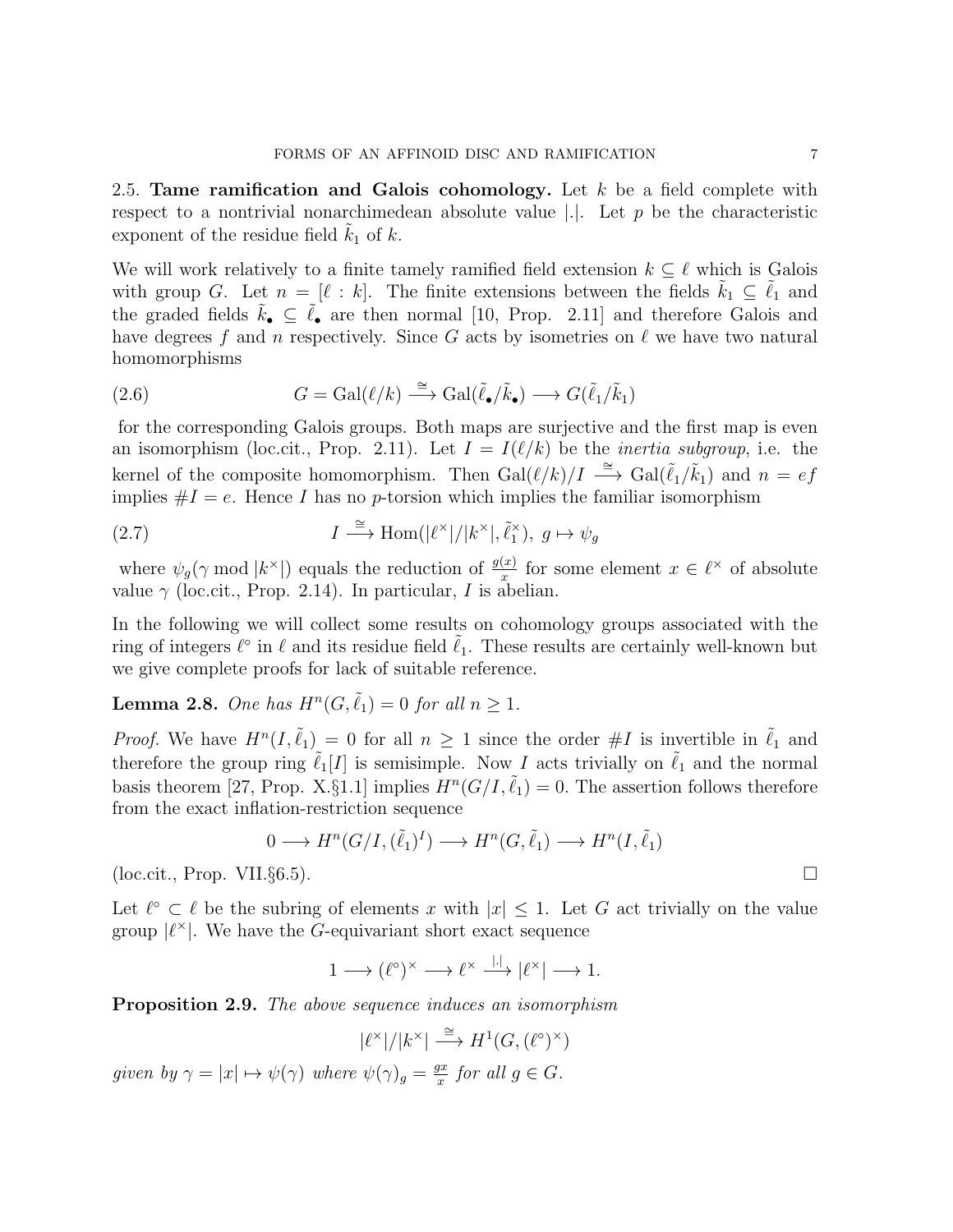Proof. The long exact cohomology sequence gives

$$
k^{\times} = H^{0}(G, \ell^{\times}) \xrightarrow{\ | \cdot \|} H^{0}(G, |\ell^{\times}|) \xrightarrow{\delta} H^{1}(G, (\ell^{\circ})^{\times}) \longrightarrow H^{1}(G, \ell^{\times}) = 1
$$

where the right hand identity is *Hilbert theorem 90* (e.g. [27, Prop. X. $\S 1.2$ ]). The boundary map  $\delta$  gives the required map.

The group  $G/I$  acts on  $I$  via conjugation since  $I$  is abelian and it acts on  $\tilde{\ell}_1^\times$  via the natural action. We therefore have an induced action of  $G/I$  on the set of group homomorphisms Hom $(I, \tilde{\ell}_1^{\times})$  via  $(g.f)(h) = gf(g^{-1}h)$  for all  $h \in I$ .

**Lemma 2.10.** Let  $\ell^{\infty}$  be the kernel of the reduction map  $\ell^{\infty} \to \tilde{\ell}_1$ . There is an isomorphism

$$
|\ell^{\times}|/|k^{\times}| \stackrel{\cong}{\longrightarrow} \text{Hom}(I, \tilde{\ell}_1^{\times})^{G/I} = \text{Hom}(I, \tilde{\ell}_1^{\times})
$$
  
and  $\ell^{\otimes 0}$ 

mapping  $\gamma = |x|$  to  $g \mapsto (\psi(\gamma))_g \mod \ell^{\infty}$ .

*Proof.* Quite generally, if  $M$ ,  $A$  are abelian  $G$ -groups where  $G$  acts trivially on  $M$  and the sets of group homomorphisms  $M^* := \text{Hom}(M, A)$  and  $M^{**} := \text{Hom}(M^*, A)$  have their induced G-actions, then the natural bidual homomorphism  $M \to M^{**}$  is equivariant. This is elementary. Now let  $M := |\ell^*|/|k^*|$  and  $A := \tilde{\ell}_1^*$  and recall the isomorphism  $I \stackrel{\cong}{\longrightarrow} (|\ell^{\times}|/|k^{\times}|)^*$  from (2.7). Since  $\#\ell^{\times}|/|k^{\times}| = e = \#I$  the bidual map  $|\ell^{\times}|/|k^{\times}| \stackrel{\cong}{\longrightarrow}$  $(|\ell^{\times}|/|k^{\times}|)^{**}$  is bijective. By the above remark it is equivariant (and so the action on both sides is trivial). But  $I \stackrel{\cong}{\longrightarrow} (|\ell^{\times}|/|k^{\times}|)^*$  is also equivariant. Indeed, let  $g_0 \in G, g \in I$  and  $\gamma = |x|$ . Then

$$
\frac{(g_0.g)(x)}{x} = \frac{g_0gg_0^{-1}(x)}{x} = g_0(\frac{gg_0^{-1}(x)}{g_0^{-1}(x)})
$$

and since  $\gamma = |g_0^{-1}(x)|$  passing to the reduction mod  $\ell^{\infty}$  implies  $\psi_{g_0,g}(\gamma) = g_0(\psi_g(\gamma)) =$  $(g_0.\psi_a)(\gamma)$ . The bidual map gives therefore an equivariant isomorphism

$$
|\ell^{\times}|/|k^{\times}| \stackrel{\cong}{\longrightarrow} \text{Hom}(I, \tilde{\ell}_1^{\times})
$$

(and so the action on both sides is trivial). The definition of the map (2.7) shows that this isomorphism has the required form.

**Proposition 2.11.** The reduction map  $\ell^{\circ} \to \tilde{\ell}_1$  induces an isomorphism

$$
|\ell^{\times}|/|k^{\times}|=H^1(G,(\ell^{\circ})^{\times})\stackrel{\cong}{\longrightarrow} H^1(G,\tilde{\ell}_1^{\times}).
$$

Proof. The inflation-restriction exact sequence

$$
1 \longrightarrow H^1(G/I, \tilde{\ell}_1^{\times}) \longrightarrow H^1(G, \tilde{\ell}_1^{\times}) \longrightarrow H^1(I, \tilde{\ell}_1^{\times})^{G/I}
$$

together with the Hilbert theorem 90 and the preceding lemma yields an injection

$$
H^1(G,\tilde{\ell}_1^\times) \hookrightarrow \text{Hom}(I,\tilde{\ell}_1^\times) = |\ell^\times| / |k^\times|.
$$

Precomposing this injection with the map  $|\ell^{\times}|/|k^{\times}| = H^1(G, (\ell^{\circ})^{\times}) \longrightarrow H^1(G, \tilde{\ell}_1^{\times})$  gives the identity on  $|\ell^{\times}|/|k^{\times}|$ . This yields the assertion.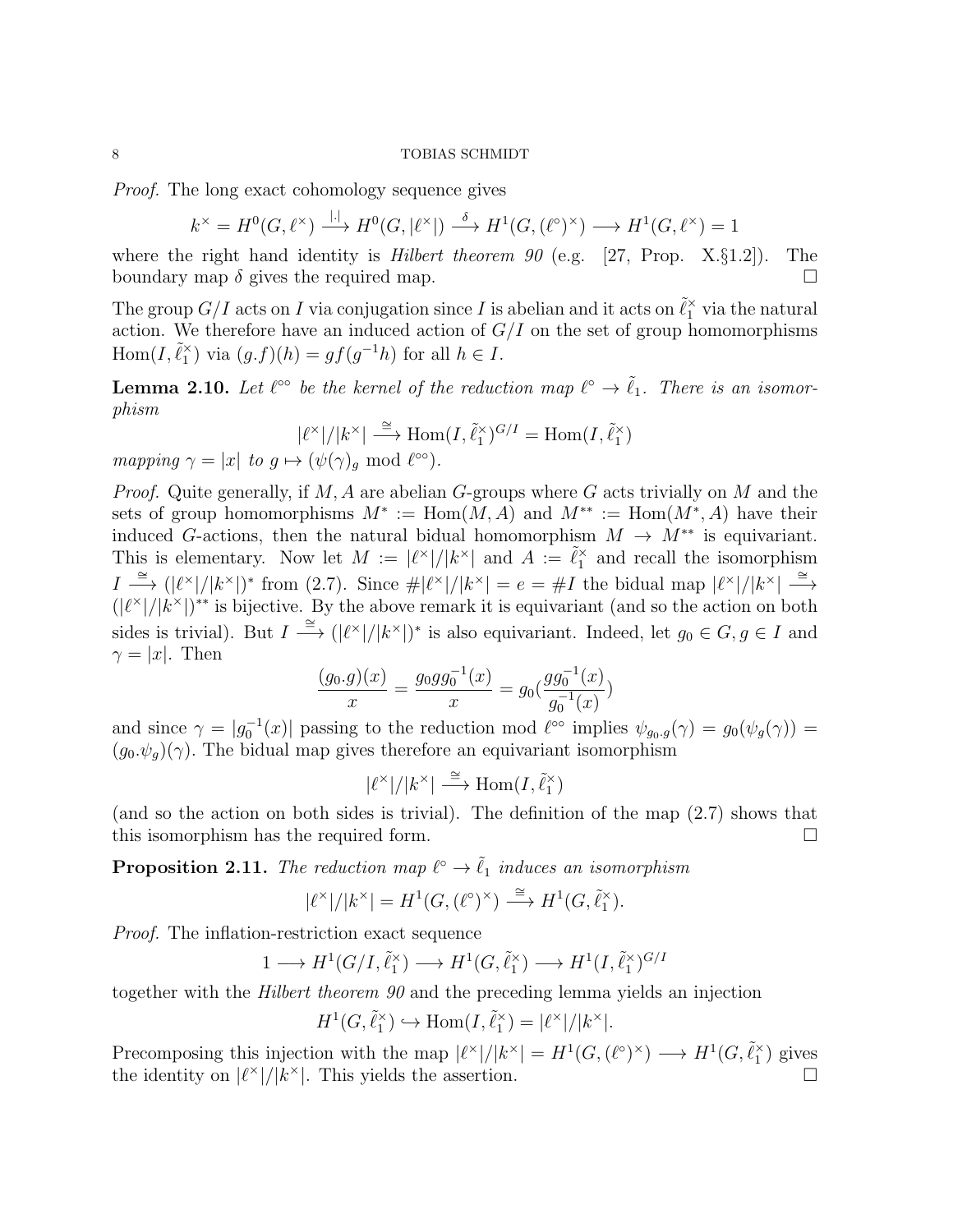2.6. Spectral norms and affinoid algebras. We work in the framework of Berkovich analytic spaces [5]. However, we deal only with affinoid algebras and our methods are entirely algebraic. We let  $k$  be a nonarchimedean field which is complete with respect to a nontrivial absolute value  $|.|$ . Let  $\Gamma = \mathbb{R}^{\times}_+$ .

In the following, graded reductions of affinoid algebras A are always computed relatively to their spectral seminorm

$$
|f| = \sup_{x \in \mathcal{M}(A)} |f|_x
$$

for  $f \in A$  and where  $\mathcal{M}(A)$  denotes the corresponding affinoid space. If the ring A is reduced, this seminorm is a norm and induces the Banach topology on  $A$  [6, Prop. 6.2.1/4] and Thm. 6.2.4/1].

Suppose  $k \subseteq \ell$  is an extension between nonarchimedean fields where the absolute value on  $\ell$  restricts to the one on k.

**Lemma 2.12.** Let A be a reduced k-affinoid algebra with its spectral norm. If the ring  $\tilde{\ell}_{\bullet} \otimes_{\tilde{k}_{\bullet}} \tilde{A}_{\bullet}$  is reduced, then so is the ring  $A_{\ell} := \ell \otimes_k A$ . In this case, the graded reduction of the  $\ell$ -affinoid algebra  $A_{\ell}$  equals  $\tilde{\ell}_{\bullet} \otimes_{\tilde{k}_{\bullet}} \tilde{A}_{\bullet}$ .

*Proof.* Consider the tensor product norm on  $A_{\ell}$ . The corresponding graded reduction equals  $\tilde{\ell}_{\bullet} \otimes_{\tilde{k}_{\bullet}} \tilde{A}_{\bullet}$  because the extension of graded fields  $\tilde{k}_{\bullet} \subseteq \tilde{\ell}_{\bullet}$  is free. Since this graded reduction is reduced, the tensor product norm must be power-multiplicative (i.e.  $||f^n|| =$  $||f||^n$  and therefore  $A_\ell$  must be reduced. Since the tensor product norm is furthermore a complete norm on  $A_{\ell}$ , it must be equal to the spectral norm on the  $\ell$ -affinoid algebra  $A_{\ell}$  [6, Prop. 6.2.3/3].

Let  $r \in \Gamma$  and denote by  $B = k\{r^{-1}T\}$  the k-affinoid algebra of the closed disc of radius r. We write  $B = k\{T\}$  in case  $r = 1$ . The spectral seminorm on B is a multiplicative norm given by

$$
\left|\sum_{n} a_n T^n\right| = \sup_{n} |a_n| r^n.
$$

The associated graded reduction is given by  $\tilde{B}_{\bullet} = \tilde{k}_{\bullet}[r^{-1}T]$  according to [30, Prop. 3.1.i].

**Lemma 2.13.** Let A be a reduced k-affinoid algebra such that  $\tilde{\ell}_\bullet \otimes_{\tilde{k}_\bullet} \tilde{A}_\bullet$  is reduced for any complete extension field  $\ell$  of k. Let  $s \in \mathbb{R}_+$ . If  $f : k\{s^{-1}T\} \to A$  is a homomorphism of k-algebras whose graded reduction is an isomorphism, then f is an isomorphism.

*Proof.* Since the graded reduction of f is injective, f is isometric and therefore injective. Let  $B' := k\{s^{-1}T\}$ . Consider any complete extension field  $k \subseteq \ell$ . If the induced map  $f_{\ell} := \ell \hat{\otimes}_k f$  between  $B'_{\ell} := \ell \hat{\otimes}_k B'$  and  $A_{\ell} := \ell \hat{\otimes}_k A$  is surjective, then so is f. Indeed, f is strict and has therefore closed image. We thus have a strict exact sequence  $B' \rightarrow A \rightarrow$ coker $f \rightarrow 0$  of k-Banach spaces. By results of L. Gruson [24, Lem. A5] we obtain an embedding coker $f \hookrightarrow \ell \hat{\otimes}_k \text{coker} f = \text{coker} f_\ell$ , which proves the claim.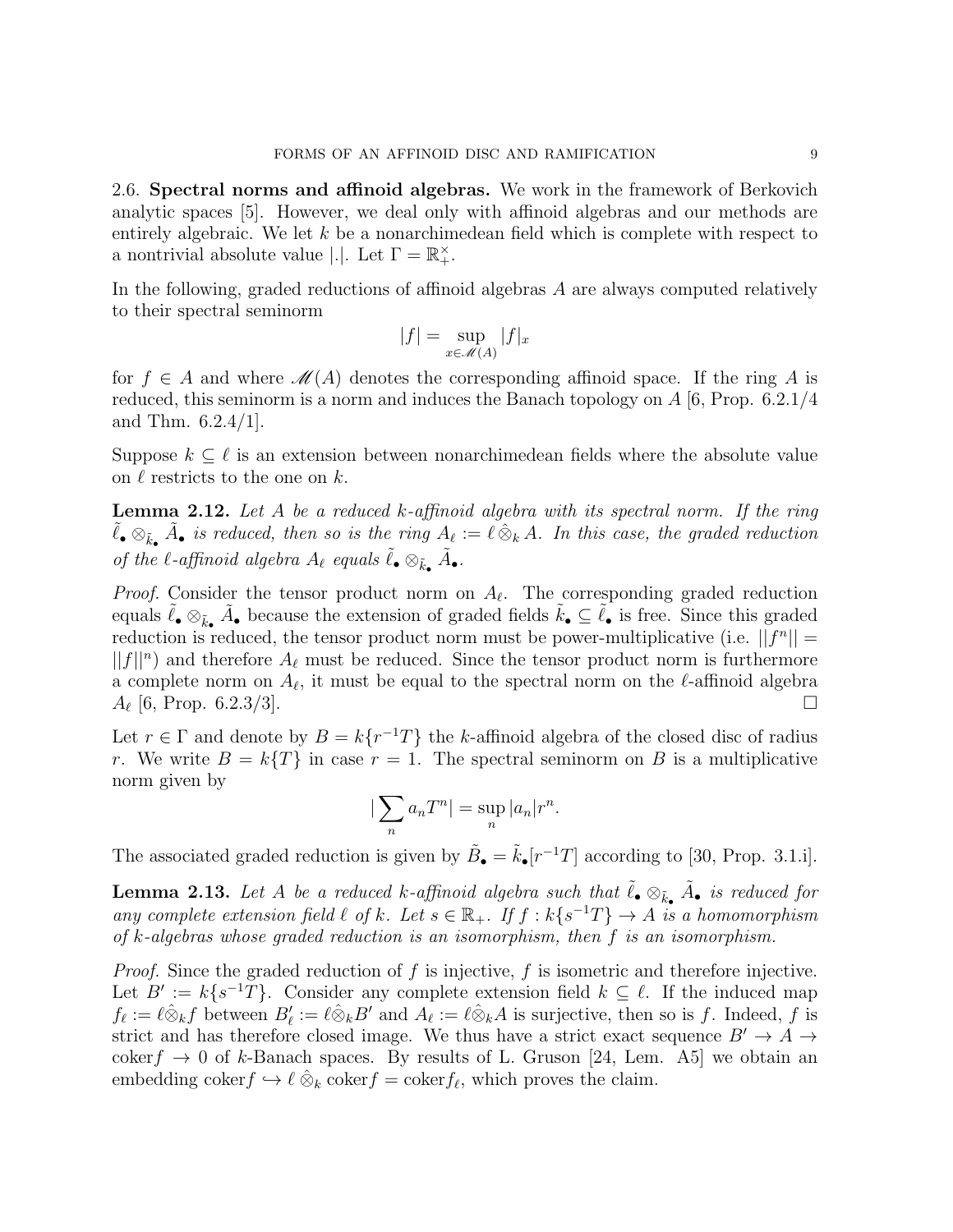There is a complete extension field  $k \subseteq \ell'$  such that  $B'_{\ell'}$  and  $A_{\ell'}$  are both strictly  $\ell'$ -affinoid and such that  $|B'_{\ell'}| = |\ell'|$ , cf. [5, 2.1]. We let  $\ell$  be the completion of an algebraic closure of l'. The graded reductions of the l-affinoid algebras  $B'_\ell$  and  $A_\ell$  are given by  $\tilde{\ell}_\bullet \otimes_{\tilde{k}_\bullet} \tilde{B}'_\bullet$  and  $\tilde{\ell}_{\bullet} \otimes_{\tilde{k}_{\bullet}} \tilde{A}_{\bullet}$  respectively. For B' this follows from [30, Prop. 3.1(i)]. For A this follows from our hypothesis and Lem. 2.12. We see that the graded reduction of  $f_\ell$  is the base change to  $\tilde{\ell}_{\bullet}$  of  $\tilde{f}_{\bullet}$  and therefore still an isomorphism. In particular, the ordinary reduction  $(\tilde{f}_{\ell})_1$ is an isomorphism. Since  $(\tilde{A}_{\ell})_{\bullet}$  and  $(\tilde{B}_{\ell}')_{\bullet}$  are reduced,  $A_{\ell}$  and  $B_{\ell}'$  are reduced (Lem. 2.12). According to [6, Prop. 3.4.1/3] the field  $\ell$  is algebraically closed. Hence,  $\ell$  is a stable field and  $|\ell^{\times}|$  is divisible (loc.cit., Prop. 3.6.2/12). We may now apply loc.cit., Cor. 6.4.2/2 to conclude from the bijectivity of  $(\tilde{f}_{\ell})_1$  that  $f_{\ell}$  is bijective.

In the following we are interested in affinoid algebras A that allow an isomorphism

$$
\beta: \ell \hat{\otimes}_k A \stackrel{\cong}{\longrightarrow} \ell \hat{\otimes}_k B
$$

of  $\ell$ -algebras (and hence of  $\ell$ -affinoid algebras). We denote the pointed set of isomorphism classes of such k-algebras A by  $H^1(\ell/k, \text{Aut }B)$ . If  $\ell/k$  is a finite Galois extension and if A is an *arbitrary k*-algebra with an isomorphism  $\beta$  as above, then A is k-affinoid [5, Prop. 2.1.14(ii)]. Hence our present notation is consistent with subsection 2.2.

Let us now assume that  $k \subset \ell$  is a finite Galois extension. If  $G := \text{Gal}(\ell/k)$  denotes the Galois group, the isomorphism (2.3) implies  $H^1(\ell/k, \text{Aut }B) \simeq H^1(G, \text{Aut }B_\ell)$ . We therefore will focus on the Galois cohomology  $H^1(G, \text{Aut } B_\ell)$ .

Let  $(A, \beta)$  be a form of B. Recall that a commutative ring of dimension 1 which is noetherian and integrally closed is called a *Dedekind domain*.

Lemma 2.14. The ring A is a Dedekind domain.

*Proof.* Any affinoid algebra is noetherian. Since  $\beta$  exhibits  $B_\ell$  as a finite free A-module, A is an integral domain of dimension 1. The semilinear G-action on  $B_\ell$  extends naturally to its fraction field  $\text{Frac}(B_\ell)$  with  $\text{Frac}(B_\ell)^G = \text{Frac}(A)$ . Suppose  $f \in \text{Frac}(A)$  is integral over A. Since  $B_\ell$  is integrally closed, we have  $f \in B_\ell \cap \text{Frac}(B_\ell)^G = (B_\ell)^G = A.$ 

The isomorphism  $\beta$  restricts to an inclusion  $A \hookrightarrow B_\ell$  which is strict with respect to spectral seminorms. In particular,  $\tilde{A}_{\bullet} \hookrightarrow (\tilde{B}_{\ell})_{\bullet}$  and, hence,  $\tilde{A}_{\bullet}$  is an integral domain. Since  $(\tilde{B}_\ell)$  is a graded  $\tilde{\ell}_{\bullet}$ -algebra, the inclusion extends to a homomorphism

(2.15) 
$$
\tilde{\ell}_{\bullet} \otimes_{\tilde{k}_{\bullet}} \tilde{A}_{\bullet} \to (\tilde{B}_{\ell})_{\bullet}
$$

of graded  $\ell_{\bullet}$ -algebras. It will play a central role in the following. In general, it is neither injective nor surjective (cf. example after proof of [30, Prop. 3.1]).

The maximal tamely ramified subextension

 $k \subseteq k^{\text{tr}} \subseteq \ell$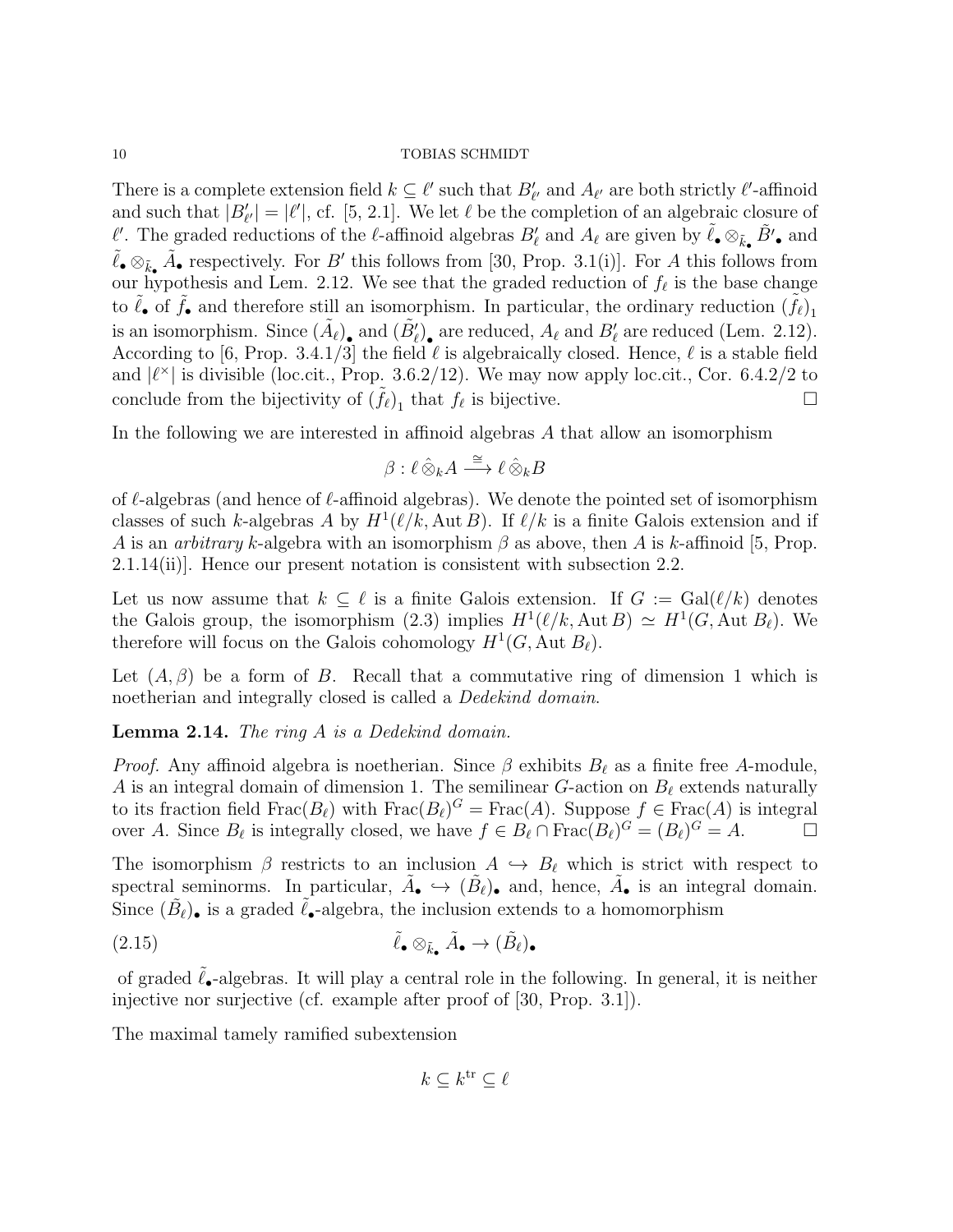induces, according to (2.2), a short exact sequence

 $1 \longrightarrow H^1(\text{Gal}(k^{\text{tr}}/k), \text{Aut }B_{k^{\text{tr}}}) \longrightarrow H^1(G, \text{Aut }B_{\ell}) \longrightarrow H^1(\text{Gal}(\ell/k^{\text{tr}}), \text{Aut }B_{\ell})$ 

where the map  $H^1(\text{Gal}(k^{\text{tr}}/k), \text{Aut }B_{k^{\text{tr}}}) \longrightarrow H^1(G, \text{Aut }B_{\ell})$  is injective. In the following we will examine the outer two terms in this sequence.

Let

$$
\sqrt{|k^\times|} := \{ \alpha \in \mathbb{R}_+ : \alpha^n \in |k^\times| \text{ for some } n \ge 1 \}.
$$

If  $r \in \sqrt{\vert k^\times \vert}$ , we may enlarge  $\ell$  so that  $r = |\epsilon| \in |\ell^\times|$  for some  $\epsilon \in \ell^\times$  and compose  $\beta$  with the isomorphism  $B_\ell = \ell\{r^{-1}T\} \stackrel{\cong}{\longrightarrow} \ell\{T\}$  induced by  $T \mapsto \epsilon T$ . We will therefore restrict ourselves in the following to the two cases

$$
r = 1 \quad \text{or} \quad r \notin \sqrt{|k^{\times}|}.
$$

2.7. Tamely ramified forms. We keep all assumptions, but we suppose additionally that the finite Galois extension  $k \subset \ell$  is tamely ramified. In this case we can determine all corresponding forms of B based on the following key proposition.

Proposition 2.16. The graded homomorphism  $(2.15)$  is bijective.

*Proof.* Let  $F := \text{Frac}_{\Gamma}(\tilde{A}_{\bullet})$  be the graded fraction field of  $\tilde{A}_{\bullet}$ , cf. appendix. Since  $k \subseteq \ell$ is tamely ramified, the finite extension  $\tilde{k}_{\bullet} \subseteq \tilde{\ell}_{\bullet}$  is separable. The finite graded F-algebra  $F \otimes_{\tilde{k}_{\bullet}} \tilde{\ell}_{\bullet}$  is therefore étale in the sense of [10, 1.14.4] and therefore reduced. Thus, the subring  $\tilde{A}_{\bullet}\otimes_{\tilde{k}_{\bullet}}\tilde{\ell}_{\bullet}\hookrightarrow F\otimes_{\tilde{k}_{\bullet}}\tilde{\ell}_{\bullet}$  is reduced. Now Lem. 2.12 implies that  $(2.15)$  is isomorphic to the graded reduction of  $\beta$ . In particular, it is bijective.

The proposition implies a map of pointed sets

$$
H^1(\ell/k, \text{Aut }B) \longrightarrow H^1(\tilde{\ell}_\bullet/\tilde{k}_\bullet, \text{Aut}^{\text{gr}}\tilde{B}_\bullet), \quad (A) \mapsto (\tilde{A}_\bullet).
$$

By (2.6) we may identify  $G = G(\ell/k) \simeq G(\tilde{\ell}_{\bullet}/\tilde{k}_{\bullet})$ . The obvious group homomorphism Aut  $B_\ell \to \text{Aut}^{\text{gr}}(\tilde{B}_\ell)$  is then G-equivariant and induces a map of pointed sets

$$
H^1(G, \text{Aut } B_{\ell}) \to H^1(G, \text{Aut}^{\text{gr}}(\tilde{B}_{\ell})_{\bullet}).
$$

The following lemma follows by unwinding the definitions of the maps involved.

Lemma 2.17. The diagram

$$
H^1(\ell/k, \text{Aut } B) \longrightarrow H^1(\tilde{\ell}_{\bullet}/\tilde{k}_{\bullet}, \text{Aut}^{\text{gr}} \tilde{B}_{\bullet})
$$

$$
\downarrow \simeq \qquad \qquad \downarrow \simeq
$$

$$
H^1(G, \text{Aut } B_{\ell}) \longrightarrow H^1(G, \text{Aut}^{\text{gr}} (\tilde{B}_{\ell})_{\bullet})
$$

is commutative. Here, the vertical arrows come from  $(2.3)$  and  $(2.4)$ .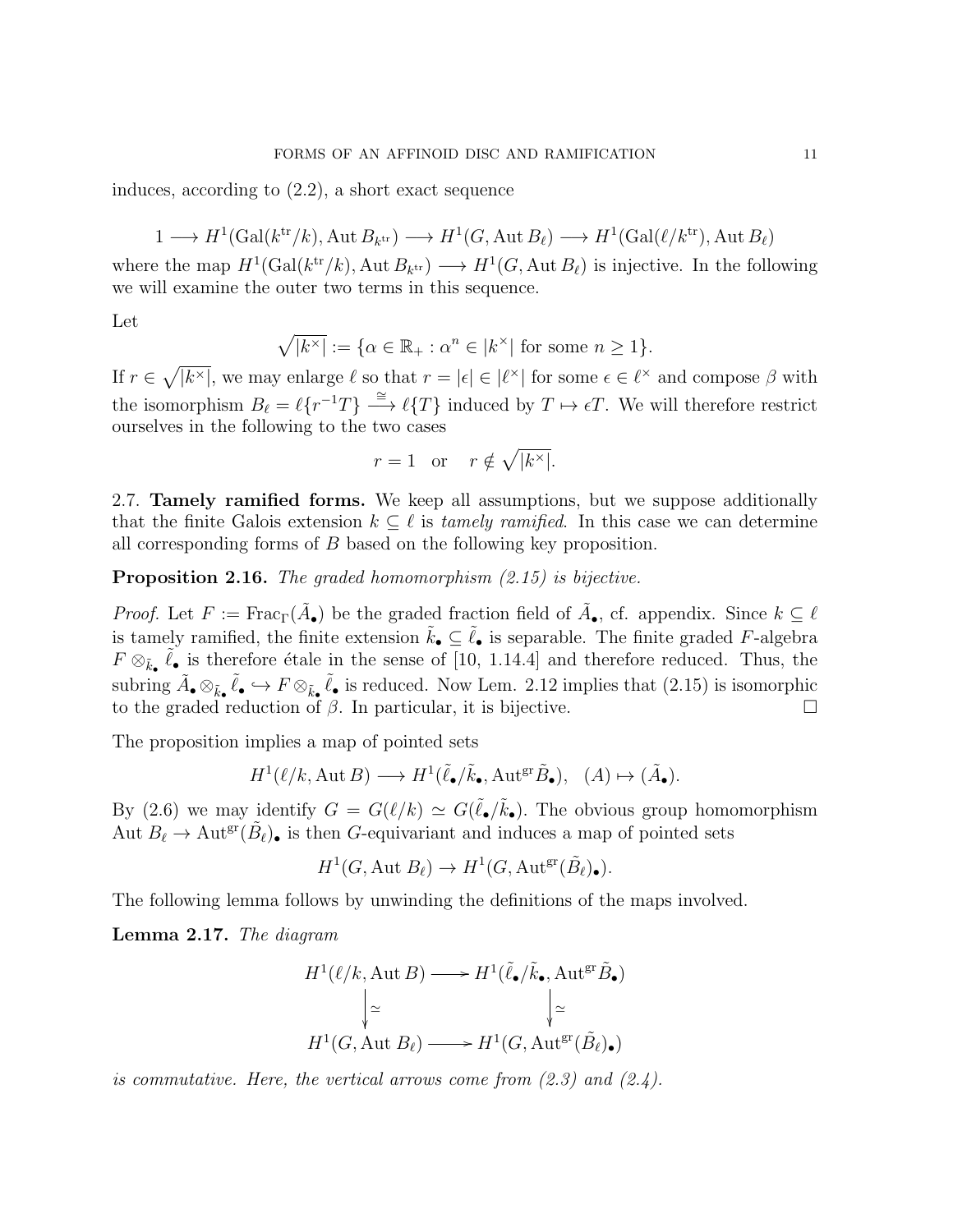An automorphism  $\alpha$  of the graded  $\tilde{\ell}_{\bullet}$ -algebra  $(\tilde{B}_{\ell})_{\bullet} = \tilde{\ell}_{\bullet}[r^{-1}T]$  is, in particular, an automorphism of the underlying algebra and maps T to  $aT + b$  with  $a, b \in \tilde{\ell}_{\bullet}$ . Since  $\alpha$ preserves the grading, one has  $a \in \tilde{\ell}_1^{\times}$  and a G-equivariant map  $\mathrm{Aut}^{\mathrm{gr}}(\tilde{B}_{\ell})_{\bullet} \mapsto \tilde{\ell}_1^{\times}, \alpha \mapsto a$ .

**Proposition 2.18.** The map induces an isomorphism  $H^1(G, \text{Aut}^{\text{gr}}(\tilde{B}_\ell)_{\bullet}) \stackrel{\cong}{\longrightarrow} H^1(G, \tilde{\ell}_1^{\times}).$ 

*Proof.* Suppose  $r \notin \sqrt{[k^{\times}]}$ . Then  $b = 0$  and already the map  $\alpha \mapsto a$  is an isomorphism. Suppose on the contrary  $r = 1$ . Then  $\alpha \mapsto a$  induces an exact G-equivariant sequence

$$
0 \longrightarrow \tilde{\ell}_1 \longrightarrow \text{Aut}^{\text{gr}}(\tilde{B}_{\ell})_{\bullet} \longrightarrow \tilde{\ell}_1^{\times} \longrightarrow 1.
$$

It is equivariantly split. Indeed, given  $a \in \tilde{\ell}_1^{\times}$  the map induced by  $T \mapsto aT$  lies in  $\mathrm{Aut}^{\mathrm{gr}}(\tilde{B}_{\ell})_{\bullet}$  and this gives the equivariant splitting  $\tilde{\ell}_1^{\times} \to \mathrm{Aut}^{\mathrm{gr}}(\tilde{B}_{\ell})_{\bullet}$ . By  $(2.1)$  the sequence

$$
H^1(G,\tilde{\ell}_1) \longrightarrow H^1(G,{\rm Aut}^{\rm gr}(\tilde{B}_{\ell})_\bullet) \longrightarrow H^1(G,\tilde{\ell}_1^\times)
$$

is exact. We have a section for the right hand arrow which is therefore surjective. It remains to see  $H^1(G, \tilde{\ell}_1) = 0$ . This follows from Lem. 2.8.

If  $a \in \ell$  with  $|a| = 1$ , then  $T \mapsto aT$  gives an element of Aut  $B_{\ell}$ . This gives a map

(2.19) 
$$
|\ell^{\times}|/|k^{\times}| = H^{1}(G, (\ell^{\circ})^{\times}) \longrightarrow H^{1}(G, \text{Aut } B_{\ell}).
$$

The first identity here is due to Prop. 2.9. Conversely, any  $\alpha \in \text{Aut } B_\ell$  preserves the spectral norm whence

$$
\alpha(T) = a_0 + a_1T + a_2T^2 + \cdots
$$

with  $a_i \in \ell$  and

$$
|a_0| \le r
$$
,  $|a_1| = 1$  and  $|a_i|r^i < r$  for all  $2 \le i$ .

Mapping  $\alpha$  to  $a_1$  induces a map

$$
H^1(G, \text{Aut } B_{\ell}) \longrightarrow H^1(G, (\ell^{\circ})^{\times})
$$

with a section given by  $(2.19)$ . Let us make the forms of B corresponding to the injection

$$
|\ell^{\times}|/|k^{\times}| = H^1(G, (\ell^{\circ})^{\times}) \hookrightarrow H^1(G, \text{Aut } B_{\ell})
$$

explicit. Let x be an element of  $\ell^{\times}$ . For  $g \in G$  let  $\theta_g$  be the automorphism of the  $\ell$ algebra  $B_\ell$  whose value on T is given by  $\frac{g(x)}{x}T$ . The form of B corresponding to the class of  $\gamma = |x|$  in  $|\ell^*|/|k^*|$  equals, up to isomorphism, the subring  $A \subseteq B_\ell$  of invariants under the semilinear G-action given by  $\bar{g} = \theta_g g$ , cf. subsection 2.2 and proof of Prop. 2.9. For an element  $f = \sum_n a_n T^n \in B$  we compute

$$
\bar{g}(f) = \sum_{n} g(a_n) (\theta_g(T))^n = \sum_{n} g(a_n) \frac{g(x^n)}{x^n} T^n
$$

and thus

$$
\bar{g}(f) = f
$$
 for all  $g \in G \iff g(a_n x^n) = a_n x^n$  for all  $n, g \iff a_n x^n \in k$  for all  $n$ .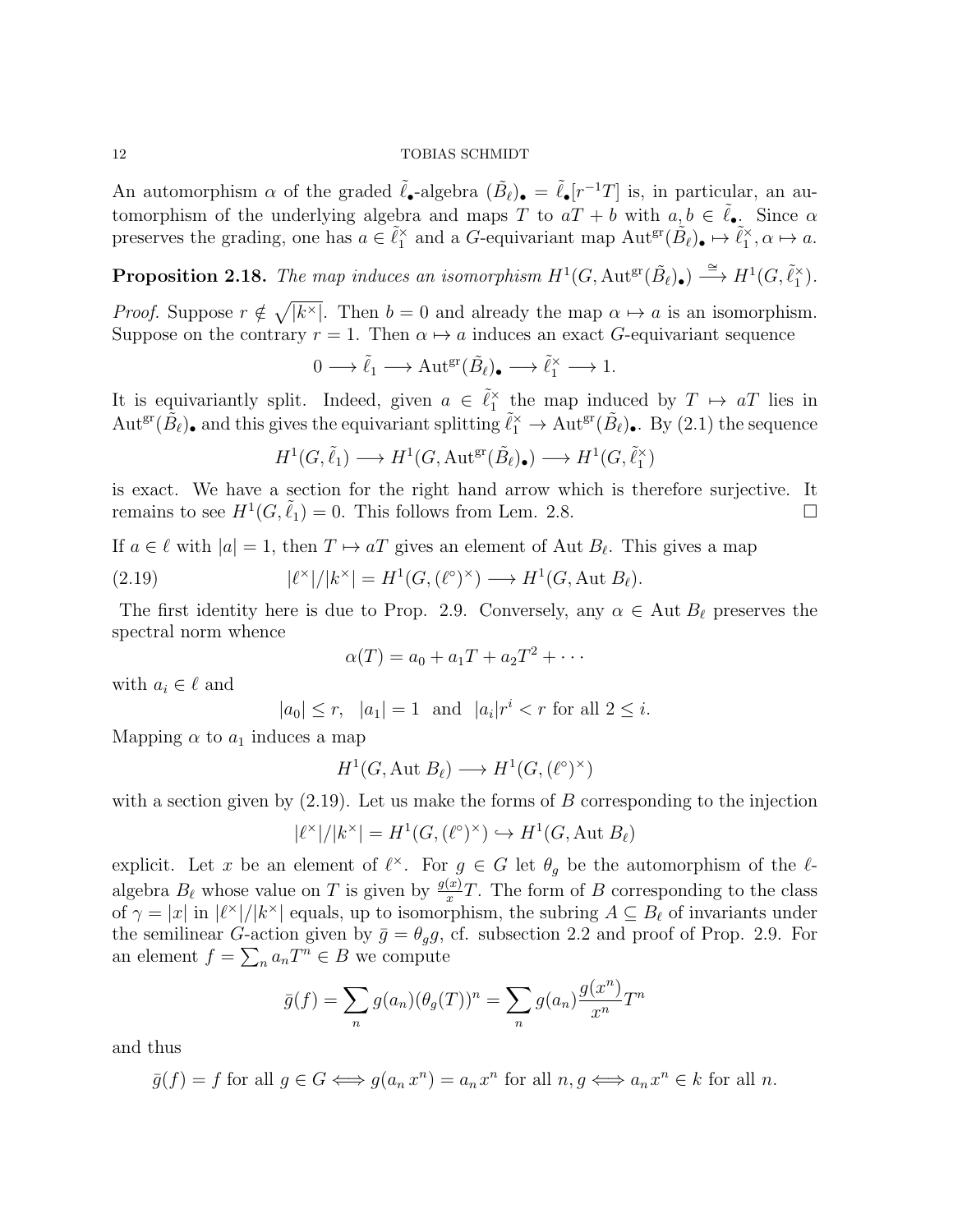The subring A is therefore given by the ring of all series

$$
\sum_{n} b_n (x^{-1}T)^n \text{ where } b_n \in k \text{ and } |b_n|s^n \to 0 \text{ for } n \to \infty
$$

where  $s = \gamma^{-1}r$ . Mapping  $x^{-1}T$  to T induces an isomorphism

$$
A \xrightarrow{\cong} k\{s^{-1}T\}.
$$

This shows that the forms of B that correspond to the finite subset  $H^1(G, (\ell^{\circ})^{\times})$  are given by the k-affinoid discs of radii  $\gamma_i r$  where  $\gamma_i \in |\ell^{\times}|$  runs through a system of representatives for the classes in  $|\ell^{\times}|/|k^{\times}|$ .

Proposition 2.20. One has a commutative diagram of bijections of pointed sets

$$
H^1(G, \text{Aut } B_\ell) \xrightarrow{\simeq} H^1(G, \text{Aut}^{\text{gr}}(\tilde{B}_\ell)_\bullet)
$$

$$
\downarrow \simeq \qquad \qquad \downarrow \simeq
$$

$$
H^1(G, (\ell^\circ)^\times) \xrightarrow{\simeq} H^1(G, \tilde{\ell}_1^\times)
$$

where the lower horizontal arrow comes from Prop. 2.11.

*Proof.* The commutativity of the diagram follows by inspection. Let  $(A, \beta)$  be a form of B and let  $c \in H^1(G, \text{Aut } B_\ell)$  be its cohomology class. Let  $\tilde{c}$  be its image in  $H^1(G, \text{Aut}^{\text{gr}}(\tilde{B}_\ell))$ . Since the lower horizontal arrow and the right vertical arrow in the diagram are isomorphisms, there is  $x \in \ell^{\times}$  such that  $\tilde{c} = [\tilde{\theta}]$  where

$$
\tilde{\theta}_g(T) = (\frac{gx}{x} \mod \ell^{\infty})T \in (\tilde{B}_{\ell})_{\bullet}
$$

for all  $g \in G$ . If  $\tilde{x} \in \tilde{\ell}_{\bullet}$  denotes the principal symbol of x, we have  $(\frac{gx}{x} \mod l^{\infty}) = \frac{g\tilde{x}}{\tilde{x}}$ . Let  $\gamma = |x|$ . Now  $\tilde{A}_{\bullet}$  equals, up to a graded isomorphism, the invariant  $\tilde{k}_{\bullet}$ -subalgebra of  $(\tilde{B}_{\ell})_{\bullet}$  under the semilinear *G*-action defined by  $\bar{g} := \tilde{\theta}_g g$ . A computation as above shows that this  $\tilde{k}_{\bullet}$ -subalgebra is given by the algebra of all polynomials

$$
\sum_n b_n(\tilde{x}^{-1}T)^n \text{ where } b_n \in \tilde{k}_\bullet.
$$

It has the induced grading from  $(\tilde{B}_{\ell})_{\bullet}$ , i.e. a polynomial as above is homogeneous of degree s if and only if  $b_n \tilde{x}^{-n}$  is homogeneous of degree  $sr^{-n}$ , i.e. if and only if  $b_n$  is homogeneous of degree  $s\gamma^n r^{-n}$ . Mapping  $\tilde{x}^{-1}T$  to T induces a graded isomorphism from this  $\tilde{k}_{\bullet}$ -subalgebra to  $\tilde{k}_{\bullet}[s^{-1}T]$  where  $s := \gamma^{-1}r$ . We thus have an isomorphism of graded  $k_{\bullet}$ -algebras

$$
\tilde{A}_{\bullet} \xrightarrow{\cong} \tilde{k}_{\bullet}[s^{-1}T].
$$

Let  $\tilde{f}$  be the preimage of T under this isomorphism and  $f \in A$  a representative. Mapping T to f induces a homomorphism  $\psi : k\{s^{-1}T\} \to A$  of k-affinoid algebras whose graded reduction is an isomorphism. If  $\ell'$  is any complete extension field of k, then  $\tilde{\ell}'$ ,  $\otimes_{\tilde{k}}$ ,  $\tilde{A}$ , is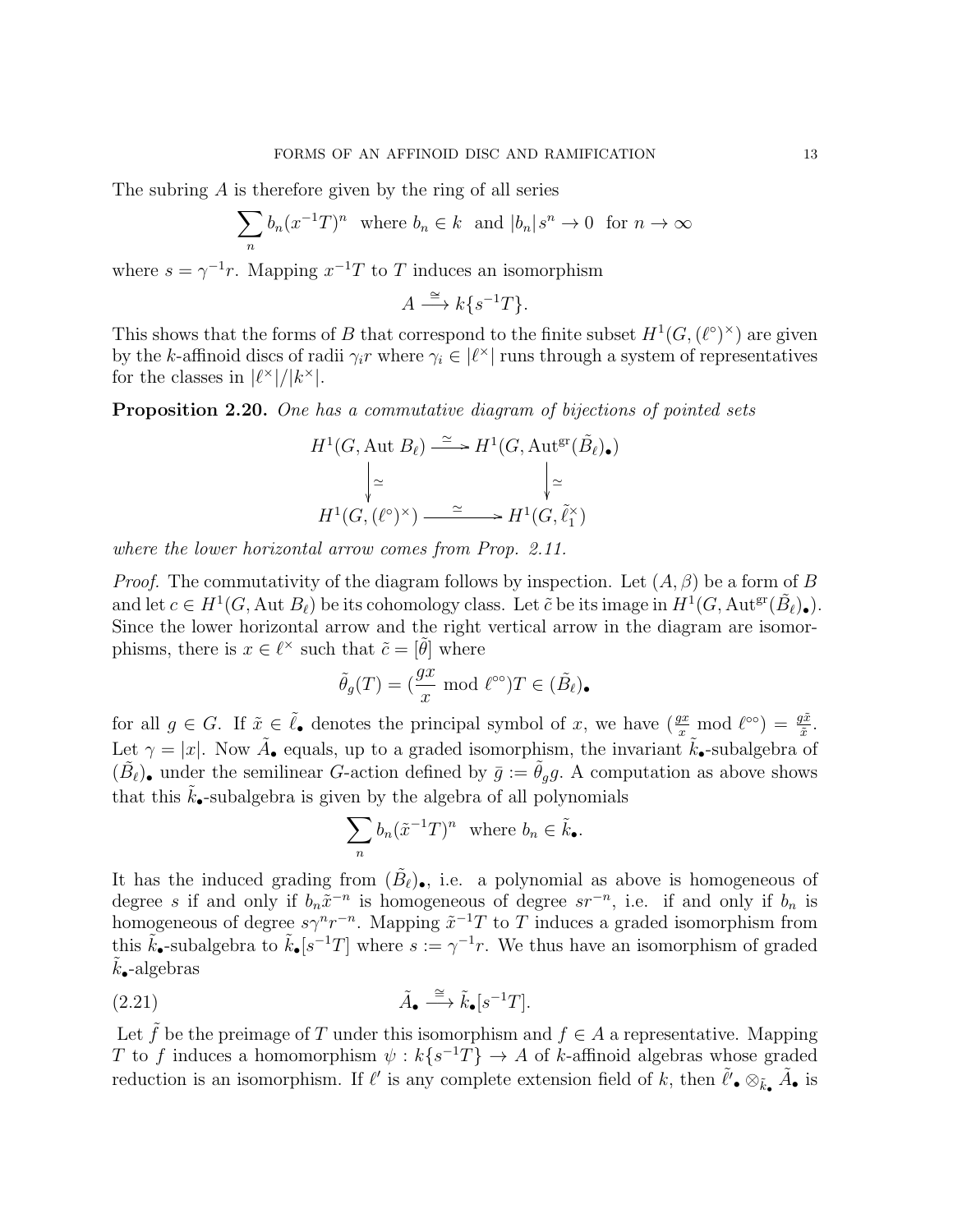reduced according to (2.21). Since the ring A is reduced, Lem. 2.13 implies that  $\psi$  is an isomorphism. This shows that c lies in the image of  $H^1(G,(\ell^{\circ})^{\times}) \hookrightarrow H^1(G,\text{Aut }B_{\ell}).$  The left vertical arrow of our diagram is therefore an isomorphism and hence, so is any arrow in the diagram.  $\square$ 

We summarize this discussion in the following statement.

**Theorem 2.22.** The forms of B with respect to the tamely ramified extension  $k \subseteq \ell$  are given by the finitely many k-affinoid discs of radii  $\gamma_i r$  where  $\gamma_i \in |\ell^{\times}|$  runs through a system of representatives for the classes in  $\lvert \ell^{\times} \rvert / \lvert k^{\times} \rvert$ .

## 3. Forms of Russell type and wild ramification

3.1. The additive group. Let k be a field of characteristic  $p > 0$  and let  $\mathbb{G}_a$  be the additive group over k. The endomorphism ring of  $\mathbb{G}_a$  equals the noncommutative polynomial ring  $k[F]$  with relations  $Fa = a^pF$  for  $a \in k$  where F corresponds to the Frobenius endomorphism [9, Prop. II.§3.4.4]. We let  $k[F]^*$  be the multiplicative monoid consisting of separable endomorphisms, i.e. the set of all polynomials  $\sum_i a_i F^i$  with  $a_0 \neq 0$ . For any n the left ideal  $k[F]F^n$  of  $k[F]$  is a two-sided ideal and we let  $U_n$  be the image of  $k[F]^*$ under the projection  $k[F] \to k[F]/k[F]F^n$ . Then  $U_n$  is a multiplicative group.

If T denotes a parameter for  $\mathbb{G}_a$ , then F induces the ring homomorphism given by  $T \mapsto T^p$ which we denote by  $F$  as well. Mapping

$$
\tau = \sum_i a_i F^i \mapsto \tau(T)
$$

yields a bijection of  $k[F]$  with the set of p-polynomials  $a_0T + a_1T^p + \cdots + a_mT^{p^m}$  in the (commutative) polynomial ring  $k[T]$ . The separable endomorphisms correspond to those p-polynomials with  $a_0 \neq 0$ .

Any endomorphism  $\varphi$  of k extends to an endomorphism of  $k[F]$  via

$$
\tau = \sum_i a_i F^i \mapsto \varphi(\tau) = \sum_i \tau(a_i) F^i.
$$

If  $\varphi$  equals the *n*-th Frobenius  $a \mapsto a^{p^n}$  on k we write  $\tau^{(n)} := \varphi(\tau)$ . In this case  $k[F]^{(n)}$ denotes the image of  $k[F]$  under  $\tau \mapsto \tau^{(n)}$ . This image is  $k[F]$  if and only if k is perfect.

Let A be a Hopf algebra over k with comultiplication c and let  $T = 0$  be the unit element of  $\mathbb{G}_a$ . The set of group homomorphisms Hom(Spec(A),  $\mathbb{G}_a$ ) is in bijection via  $\psi \mapsto \psi(T)$ with the set of elements  $x \in A$  that satisfy  $c(x) = 1 \otimes x + x \otimes 1$ .

3.2. Graded Frobenius. Let  $\Gamma = \mathbb{R}^{\times}_+$ . All graded rings are  $\Gamma$ -graded rings.

Let A be a graded ring such that  $A_1$  has characteristic  $p > 0$ . Let  $\rho = \rho_A$  be its grading function. Let  $n \in \mathbb{Z}$ . We define a new grading  $\rho^{\langle n \rangle}$  on A by

$$
\rho^{\langle n \rangle}(x) := \rho(x)^{1/p^n}
$$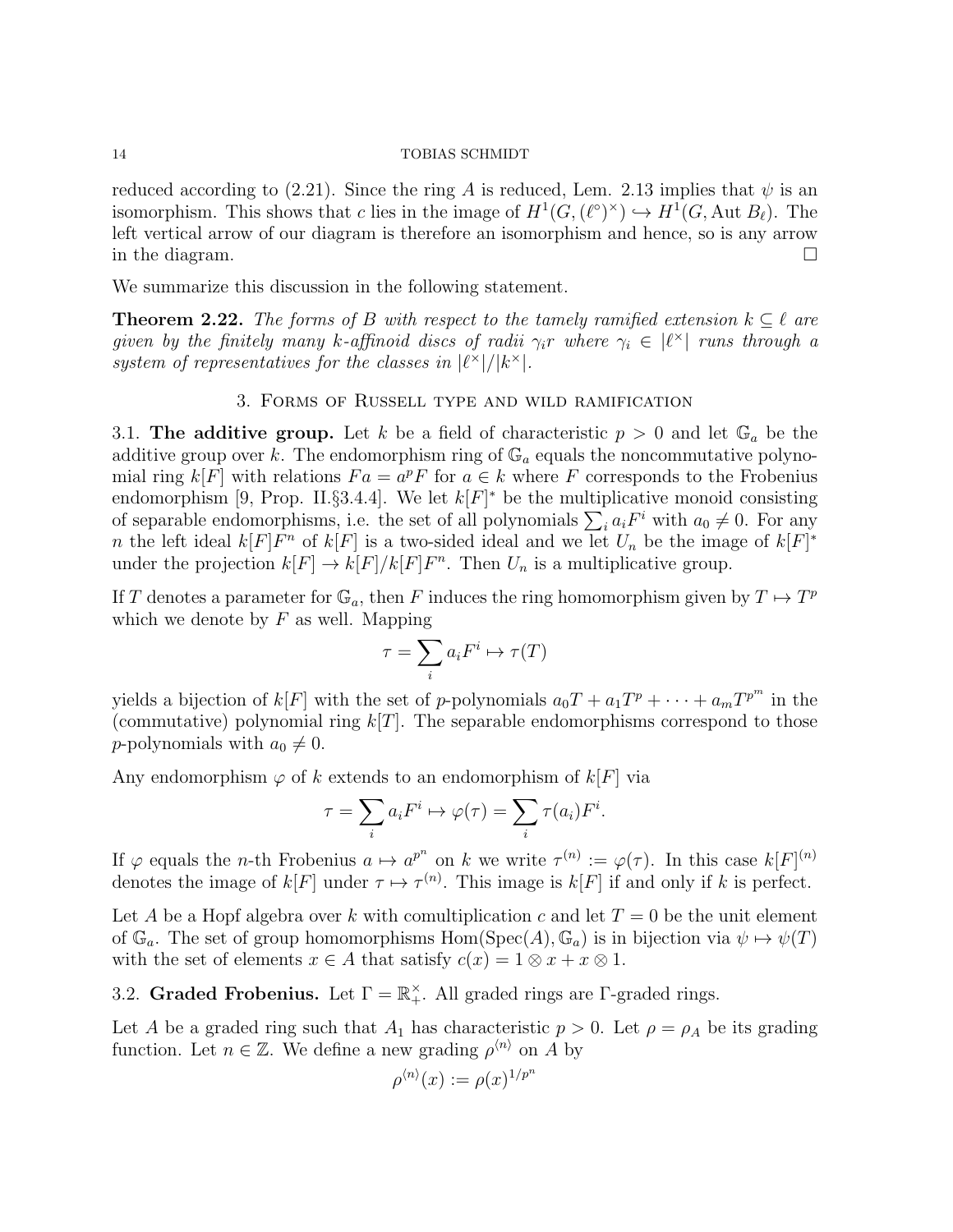for any nonzero homogeneous  $x \in A$ . We denote by  $A^{\langle n \rangle}$  the ring A equipped with the new grading  $\rho^{\langle n \rangle}$ , i.e.  $A^{\langle n \rangle} = \bigoplus_{\gamma} A^{\langle n \rangle}_{\gamma}$  where

$$
A_\gamma^{\langle n \rangle} = A_{\gamma^{p^n}}
$$

for all  $\gamma \in \Gamma$ . Obviously  $A_1^{\langle n \rangle} = A_1$ .

Let k be a graded field such that  $k_1$  has characteristic  $p > 0$ . Then  $k^{(n)}$  is a graded field. If A is a graded k-algebra, then  $A^{\langle n \rangle}$  is a graded  $k^{\langle n \rangle}$ -algebra. The Frobenius map

$$
\phi^n : k \to k^{\langle n \rangle}, x \mapsto x^{p^n}
$$

is a graded homomorphism (of degree 1) and we may form the graded tensor product

$$
\theta^{\langle n \rangle} A = k^{\langle n \rangle} \otimes_{\phi^n, k} A.
$$

It is a graded  $k^{\langle n \rangle}$ -algebra via multiplication on the left hand factor and comes with the Frobenius homomorphism

$$
F_A^{\langle n \rangle} : \theta^{\langle n \rangle} A \longrightarrow A^{\langle n \rangle}, \ x \otimes a \mapsto x a^{p^n}.
$$

The map  $F_A^{\langle n \rangle}$  $\chi_A^{(n)}$  is a graded homomorphism (of degree 1) of graded  $k^{(n)}$ -algebras.

We briefly discuss the relation between the functor  $\theta^{(n)}$  and base change. Let  $\overline{k}$  be a graded algebraic closure of k, cf. appendix. Suppose that  $k \subset \ell \subset \overline{k}$  is a graded extension field which is purely inseparable over k. If  $\ell^{p^n} \subseteq k$  for some n, then associativity of the graded tensor product gives

$$
\theta^{\langle n \rangle} A \simeq k^{\langle n \rangle} \otimes_{\bar{\phi}^n, \ell} A_{\ell}
$$

with the graded map  $\bar{\phi}^n : \ell \to k^{\langle n \rangle}, x \mapsto x^{p^n}$ . Let

$$
k^{p^{-n}} := \{ x \in \bar{k} : x^{p^n} \in k \},\
$$

a graded subfield of  $\bar{k}$  and a purely inseparable extension of k. If  $k^{p^{-n}} \subseteq \ell$ , we have in turn

(3.2) 
$$
\ell \otimes_{\psi^n,k^{(n)}} \theta^{(n)} A = \ell \otimes_{\psi^n,k^{(n)}} (k^{(n)} \otimes_{\bar{\phi}^n,\ell} A_{\ell}) \simeq A_{\ell}
$$

where  $\psi^n : k^{\langle n \rangle} \to \ell, x \mapsto x^{1/p^n}$ .

3.3. Graded forms of Russell type. We keep the assumptions. Let A be a graded k-algebra. We call A a graded Hopf algebra if A is a Hopf algebra relative to the ring k in the usual sense [31] and if the relevant maps -comultiplication, inverse, augmentationare graded homomorphisms (of degree 1). In this case  $\theta^{n} A$  and  $A^{n}$  are graded Hopf algebras for all  $n \in \mathbb{Z}$ . One verifies that  $F_A^{(n)}$  $A^{(n)}$  respects these structures.

Example: Let  $r \in \Gamma$  and consider  $B = k[r^{-1}T]$ . The Hopf algebra structure on B coming from  $\mathbb{G}_a$  with origin  $T = 0$  is given by

$$
c(T) = 1 \otimes T + T \otimes 1
$$
,  $i(T) = -T$  and  $\epsilon(T) = 0$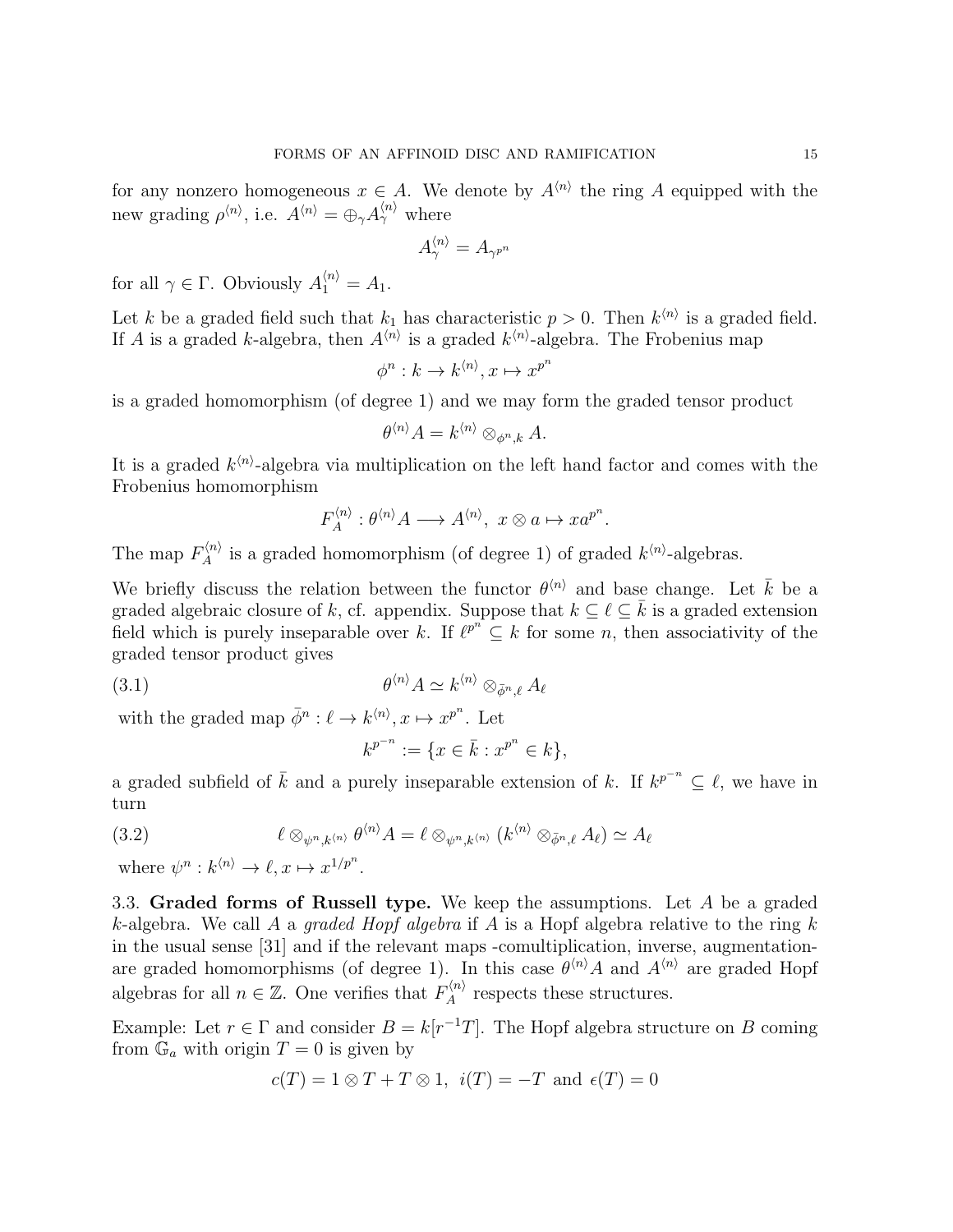and is therefore graded. Conversely, any structure of graded Hopf algebra on B arises this way. Indeed, the discussion before [25, Lemma 1.2] carries over to the graded setting and hence, if t is a homogeneous generator of the kernel of the augmentation, then necessarily  $c(t) = 1 \otimes t + t \otimes 1$  and  $i(t) = -t$ . The canonical isomorphism

$$
\theta^{\langle n\rangle}(k[r^{-1}T]) \xrightarrow{\cong} k^{\langle n\rangle}[r^{-1}T], \quad x \otimes a \mapsto xa
$$

is graded and transforms the Frobenius  $F_B^{(n)}$  $B_B^{\langle n \rangle}$  into the graded homomorphism

(3.3) 
$$
k^{\langle n \rangle} [r^{-1} T] \longrightarrow (k[r^{-1}T])^{\langle n \rangle} = k^{\langle n \rangle} [r^{-1/p^n} T], \quad T \mapsto T^{p^n}.
$$

Let  $r \in \Gamma$ . A p-polynomial  $f(T) = a_0T + a_1T^p + \cdots + a_mT^{p^m} \in k[r^{-1}T]$  is homogeneous of degree  $\gamma \in \Gamma$  if and only if  $a_i \in k$  is homogeneous of degree  $\gamma r^{-p^i}$ .

Let  $n \geq 1$  and let  $\ell$  be the graded field

$$
\ell := k^{p^{-n}} = \{ a \in \bar{k} : a^{p^n} \in k \}.
$$

It is a purely inseparable (possibly infinite) extension of k. Let  $r \in \Gamma$  and let A be a graded form of  $B := k[r^{-1}T]$  with respect to  $\ell/k$  that is also a graded Hopf algebra. We start with the following general construction. Let  $s \in \Gamma$  and choose

$$
f(T_1) = a_0 T_1 + a_1 T^p + \cdots + a_m T^{p^m} \in k[r^{-p^n}T_1],
$$

a homogeneous *p*-polynomial of degree  $s^{p^n}$  with  $a_0 \neq 0$ . The graded quotient

$$
A := k[r^{-p^n}T_1, s^{-1}T_2]/(T_2^{p^n} - f(T_1))
$$

inherits a Hopf structure from  $k[r^{-p^n}T_1, s^{-1}T_2]$  coming from the 2-dimensional additive group of with unit element  $T_1 = T_2 = 0$ . Since  $a_0 \neq 0$  the tensor product  $\ell \otimes_k A$  is reduced.

For any polynomial  $h \in k[T]$  we let  $h^{\phi^n}$  be the polynomial that comes from h by applying  $\phi^n$  to its coefficients. Now let x respectively y be the residue class of  $T_1$  respectively  $T_2$ in the quotient A. We then have

$$
1 \otimes a_0 x = 1 \otimes y^{p^n} - 1 \otimes a_m x^{p^m} - \dots - 1 \otimes a_1 x^p = (1 \otimes y^{p^{n-1}} - (a_m^{p^{n-1}} \otimes x^{p^{m-1}} + \dots + a_1^{p^{n-1}} \otimes x))^p =: t_1^p
$$
  
in  $\theta^{\langle n \rangle} A$  with a homogeneous element  $t_1$  of degree  $s^{p^{n-1}}$ . Let  $h := a_0^{-1} f$  and  $b_i := a_0^{-1} a_i$ .

Then 
$$
e^{n^h} \left(1 + e^{n^h} \left(1 + e^{-n}\right)\right) = e^{n^h} \left(1 + e^{-n^h} \left(1 + e^{-n}\right)\right)
$$

$$
1 \otimes y^{p^n} = 1 \otimes f(x) = f^{\phi^n}(1 \otimes x) = h^{\phi^n}(1 \otimes a_0 x) = h^{\phi^n}(t_1^p) = h^{\phi^{n-1}}(t_1)^p
$$

in  $\theta^{\langle n \rangle} A$ . Since  $\theta^{\langle n \rangle} A$  is reduced, this implies

(3.4) 
$$
1 \otimes y^{p^{n-1}} = h^{\phi^{n-1}}(t_1)
$$

in  $\theta^{n}$  as elements of  $h^{\phi^{n-1}}$  as elements of  $k^{n}$ . Writing this out yields  $t_1 = 1 \otimes y^{p^{n-1}} - b_m^{p^{n-1}} t_1^{p^m} - ... - b_1^{p^{n-1}}$  $\begin{split} p^{n-1} t_1^p &= (1 \otimes y^{p^{n-2}} - (b_m^{p^{n-2}} t_1^{p^{m-1}} + ... + b_1^{p^{n-2}}) \end{split}$  $(t_1^{p^{n-2}}t_1)^p =: t_2^p$ 2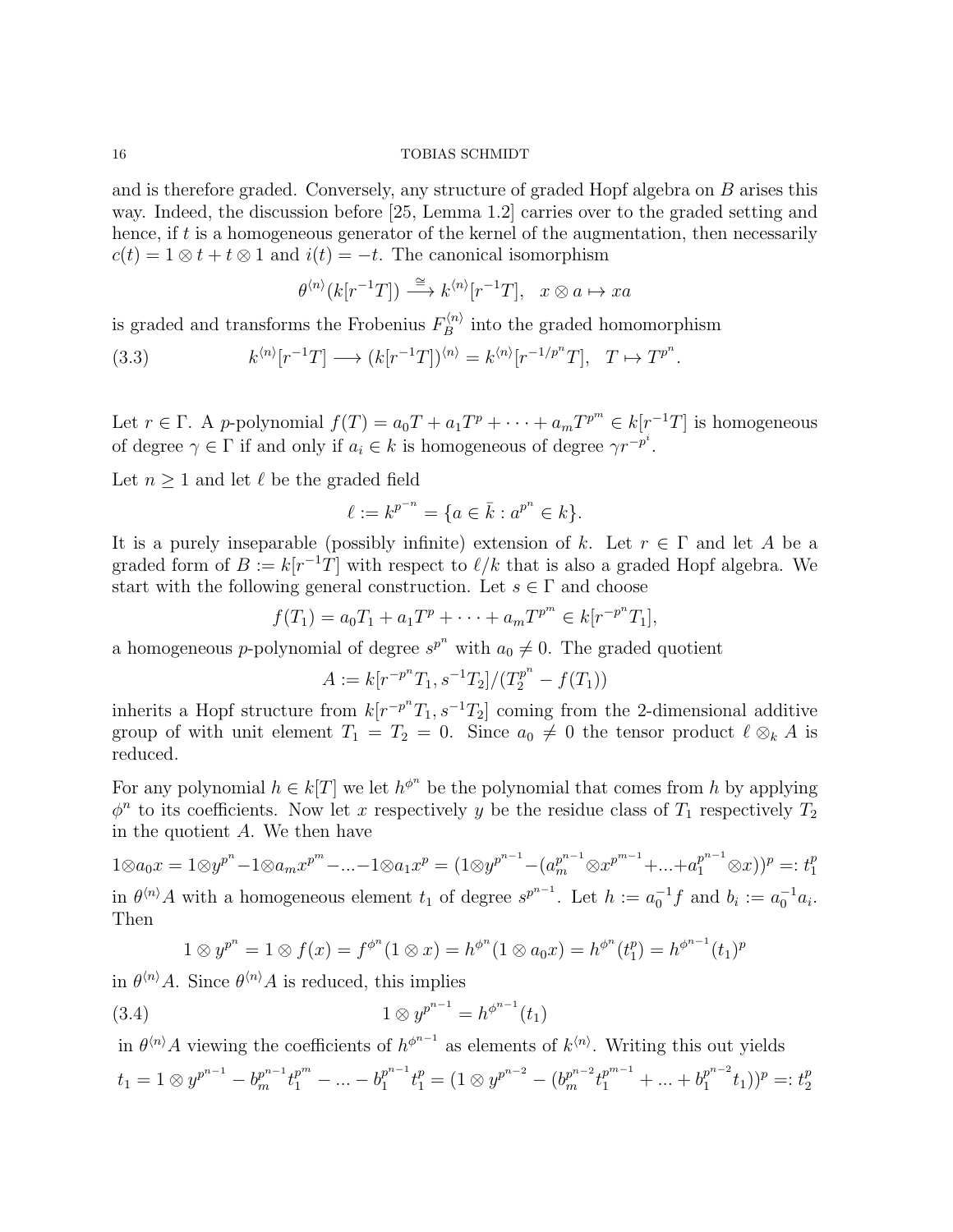in  $\theta^{n}$  A with a homogeneous element  $t_2$  of degree  $s^{p^{n-2}}$ . Now

$$
1 \otimes y^{p^{n-1}} = h^{\phi^{n-1}}(t_1) = h^{\phi^{n-1}}(t_2^p) = h^{\phi^{n-2}}(t_2)^p
$$

implies  $1⊗y^{p^{n-2}} = h^{\phi^{n-2}}(t_2)$ . Comparing with (3.4) we continue in this way and eventually find a homogeneous element  $t := t_n \in \theta^{(n)} A$  of degree s such that  $1 \otimes y = h(t)$  and  $1 \otimes a_0x = t^{p^n}$ . Since  $\theta^{\langle n \rangle} A$  is generated over  $k^{\langle n \rangle}$  by  $1 \otimes y$  and  $1 \otimes a_0x$  the inclusion  $k^{\langle n \rangle}[t] \subseteq \theta^{\langle n \rangle} A$  is surjective. Now t is transcendental over  $k^{\langle n \rangle}$  and there is an isomorphism of graded  $\ell$ -algebras

(3.5) 
$$
A_{\ell} \stackrel{\cong}{\longrightarrow} \ell[s^{-1}T], \ t \mapsto T
$$

according to (3.2). In particular,  $A \otimes_k A$  is reduced. Since  $c(x) = 1 \otimes x + x \otimes 1$  we may deduce from  $1 \otimes a_0 x = t^{p^n}$  that  $\bar{c}(t) = 1 \otimes t + t \otimes 1$  where  $\bar{c}$  denotes the comultiplication in  $\theta^{(n)}A$  induced from A. It follows that the above isomorphism is a Hopf isomorphism when the target has its graded Hopf structure coming from the additive group with unit element  $T=0$ .

For the choice  $s \in \rho(\ell^{\times})r$  in  $\Gamma$  this yields graded Hopf algebras A over k which are forms of B with respect to  $\ell/k$ .

On the other hand, let A be a graded form of  $B := k[r^{-1}T]$  with respect to  $\ell/k$  that is also a graded Hopf algebra. Let c be the comultiplication of A and let  $\bar{c}$  be the induced comultiplication on the base change  $\theta^{\langle n \rangle} A$ . According to (3.1) we have an isomorphism of  $k^{\langle n \rangle}$ -algebras

$$
\theta^{\langle n \rangle} A \stackrel{\cong}{\longrightarrow} k^{\langle n \rangle} [r^{-1}T]
$$

which we use as an identification. Via transport of structure we view the right hand side as a graded Hopf algebra over  $k^{\langle n \rangle}$ . If t denotes a homogeneous generator of the kernel of the augmentation, then  $t = T - a$  with  $a \in (k^{(n)})_r$ . By replacing T with  $T - a$  we may therefore assume that  $\bar{c}(T) = 1 \otimes T + T \otimes 1$ . Using (3.6) as an identification, we may write

$$
(3.7) \t\t T = \sum_{i} a_i \otimes y_i
$$

with  $a_i \in k^{\langle n \rangle}$  and  $y_i \in A$  where each  $a_i \otimes y_i$  is homogeneous of degree r. We may assume that the  $a_i$  are a linearly independent family of homogeneous elements in the graded k-vector space  $k^{\langle n \rangle}$ . Then each  $y_i \in A$  is homogeneous with degree, say,  $r_i$ . Moreover,

$$
\sum_i a_i \otimes c(y_i) = \overline{c}(\sum_i a_i \otimes y_i) = \overline{c}(T) = 1 \otimes T + T \otimes 1 = \sum_i a_i \otimes y_i \otimes 1 + a_i \otimes 1 \otimes y_i
$$

implies

$$
c(y_i) = 1 \otimes y_i + y_i \otimes 1
$$

for all *i*. By the discussion in subsection 3.1,  $1 \otimes y_i$  equals under the identification (3.6) a p-polynomial  $f_i \in k^{\langle n \rangle}[r^{-1}T]$  which is homogeneous of degree  $r_i$ .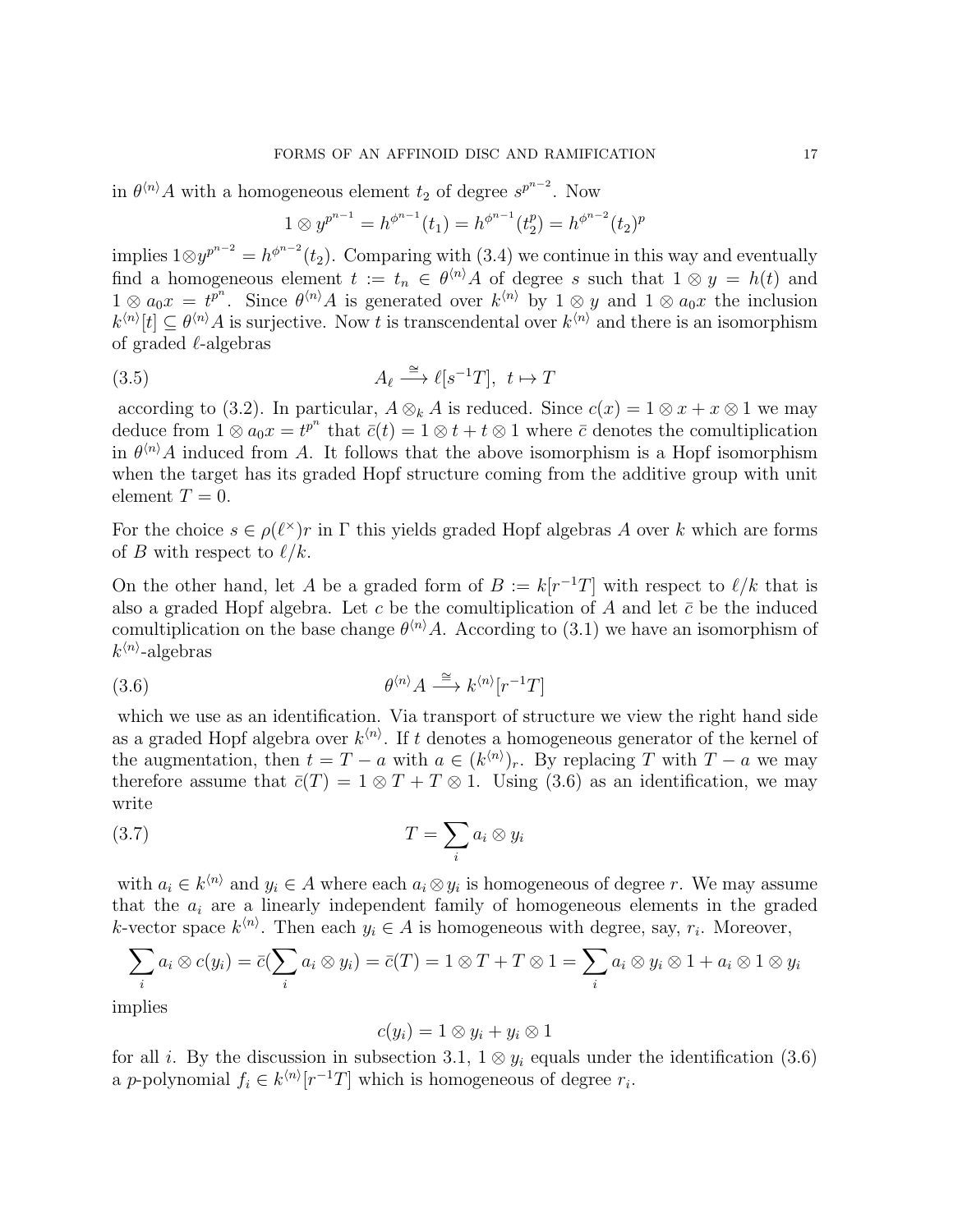Consider now the graded subring  $k[y_1, ..., y_n] \subseteq A$  generated by the  $y_i$ . By (3.7) the inclusion map becomes surjective after the faithfully flat base change  $\phi^n : k \to k^{\langle n \rangle}$  and therefore  $k[y_1, ..., y_n] = A$ . Hence the graded fraction field  $F := \text{Frac}_{\Gamma}(A)$  of A is generated over k by  $y_1, ..., y_n$ . Since  $\ell \otimes_k F = \text{Frac}_{\Gamma}(\ell[r^{-1}T])$  it follows that  $\text{trdeg}_k(F) = 1$  (Lem. A.6) and there is an element, say  $y$ , among the homogeneous elements  $y_i$  which forms a separating transcendence basis of  $F/k$  (Lem. A.5). Let s be the degree of  $y \in A$ . By our above discussion we have

$$
1 \otimes y = f(T) \in \theta^{\langle n \rangle} A = k^{\langle n \rangle} [r^{-1}T]
$$

with a *p*-polynomial homogeneous of degree s

$$
f(T) = a_0 T + a_1 T^p + \cdots + a_m T^{p^m} \in k^{\langle n \rangle} [r^{-1}T]
$$

with  $a_m \neq 0$ . Applying the graded homomorphism  $F_A^{(n)}$  $A^{\langle n\rangle}$  to  $T \in k^{\langle n\rangle}[r^{-1}T] = \theta^{\langle n\rangle}A$  yields a homogeneous element  $x := F_A^{\langle n \rangle}$  $A^{(n)}(T)$  of degree r in  $A^{(n)}$  that satisfies

$$
y^{p^n} = F_A^{\langle n \rangle}(1 \otimes y) = F_A^{\langle n \rangle}(f(T)) = f(F_A^{\langle n \rangle}(T)) = f(x)
$$

in  $A^{\langle n \rangle}$  and  $c(x) = 1 \otimes x + x \otimes 1$ .

By choice of y the extension of graded fields  $F/k(y)$  is separable and so is the extension  $F/k(x, y)$ . But for all i we have in  $A^{(n)}$  that  $y_i^{p^n} = f_i(x)$ . We read this equation in A which implies that  $y_i$  is purely inseparable over  $k(x)$ . Since  $F = k(y_1, ..., y_n)$  this means that  $F/k(x, y)$  is purely inseparable. Consequently,  $F = k(x, y)$ . We also see that  $A = k[y_1, ..., y_n]$  is a graded integral extension of  $k[x, y]$ .

On the other hand,  $\theta^{(n)}$  preserves graded direct sums and so the degree  $[F : k(y)]$ equals the degree of the free graded  $\theta^{(n)}k(y)$ -module  $\theta^{(n)}F$ . Since this module equals  $\text{Frac}_{\Gamma}(k^{(n)}[r^{-1}T])$  by (3.6), this degree equals the monomial degree in T of the element  $1 \otimes y = f(T)$  of  $\theta^{n} A = k^{n} [r^{-1}T]$  which is  $p^m$ . Since  $F = k(x, y)$ , the homogeneous polynomial

$$
h(T) := -y^{p^{n}} + f(T) = -y^{p^{n}} + a_0T + a_1T^{p} + \cdots + a_mT^{p^{m}} \in k(y)[r^{-p^{n}}T]
$$

of degree  $s^{p^n}$ , which annihilates x and has monomial degree  $p^m$ , must be irreducible. The separability of x over  $k(y)$  implies then that  $a_0 \neq 0$  ([10, 1.14.1]). Since  $a_i \in k$  and y is transcendental over k the graded Gauss lemma (cf. proof of Lem. A.3) shows that  $h(T)$ is also irreducible in  $k[y][r^{-p^n}T]$ . We thus have an isomorphism of graded Hopf k-algebras

(3.8) 
$$
k[r^{-p^n}T_1, s^{-1}T_2]/(T_2^{p^n} - f(T_1)) \xrightarrow{\cong} k[x, y]
$$

induced by  $T_1 \mapsto x, T_2 \mapsto y$  where the Hopf structure on the source comes from the 2-dimensional additive group with unit element  $T_1 = T_2 = 0$ . At this point we need a lemma.

**Lemma 3.9.** The graded domain  $k[x, y]$  is graded integrally closed.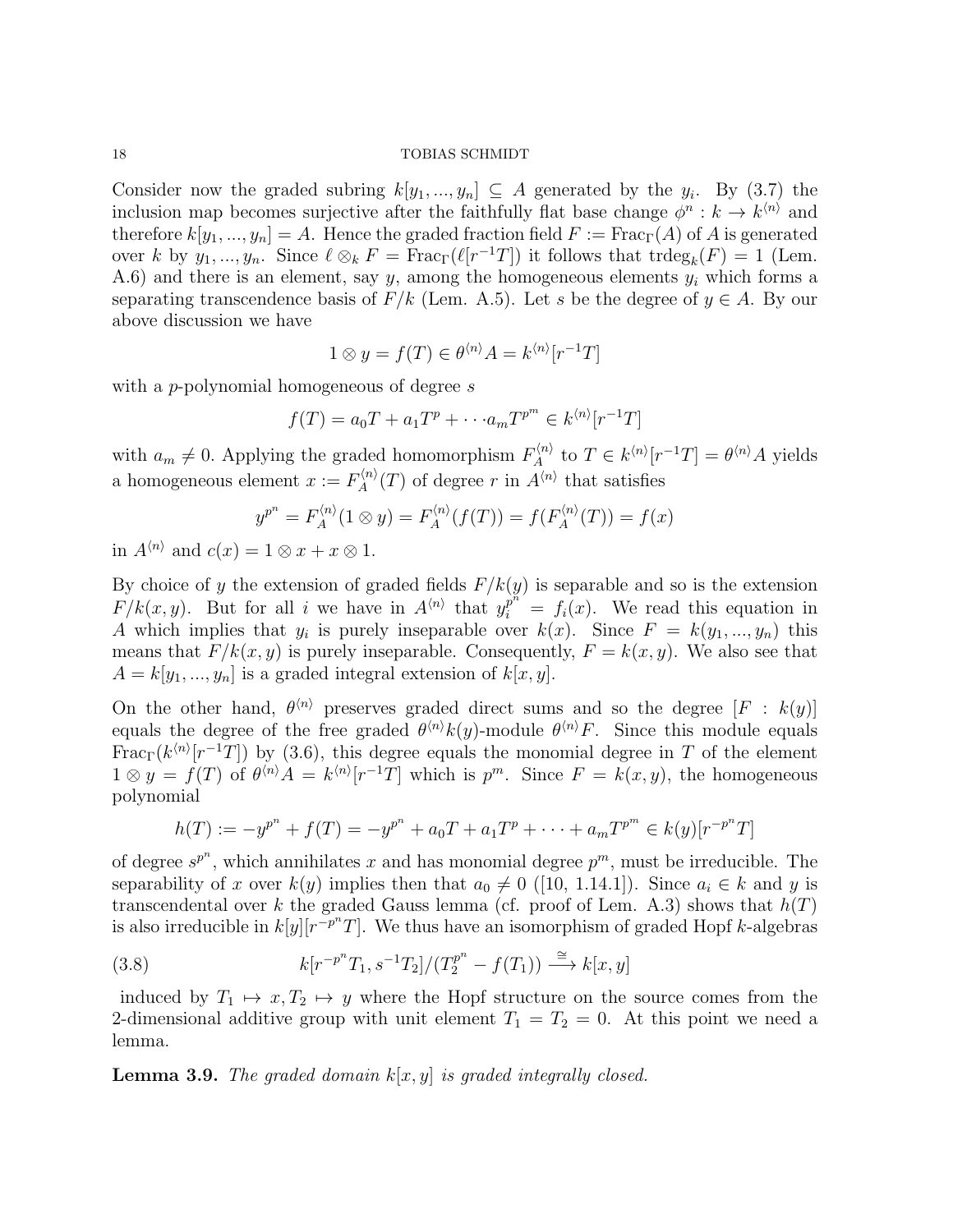*Proof.* We first show that the graded local ring  $(k[x, y])_Q$  for any  $Q \in \text{Spec}_{\Gamma}(k[x, y])$  is integrally closed. Since this graded local ring is graded noetherian it suffices, according to Lem. A.2, to check that its maximal homogeneous ideal is generated by a non-nilpotent homogeneous element. To do this let  $R := k[y]$  and consider the graded ring extension

$$
R \to R[r^{-p^n}T]/(h) =: S.
$$

Of course,  $S \simeq k[x, y]$ . The formal derivative of the polynomial h is the unit  $h' = a_0 \neq 0$ in  $R[r^{-p^n}T]$ . The usual argument proving that so-called standard-étale extensions are  $\alpha$  etale and therefore unramified (e.g. [14, Thm. 4.2]) carries over to the graded setting: for the prime homogeneous ideal  $P = Q \cap R$  of R with graded residue field  $\kappa(P) = R_P/P_R_P$ the graded  $\kappa(P)$ -algebra  $\kappa(P) \otimes_R S_Q$  equals a finite product of separable finite graded field extensions of  $\kappa(P)$  and, at the same time, is a graded local ring because of  $PS_Q \subseteq QS_Q$ . It follows that  $S_Q/PS_Q$  is a finite and separable graded field extension of  $\kappa(P)$  and, in particular, P generates the maximal homogeneous ideal of  $S_Q$ . Since R, being isomorphic to  $k[r^{-1}T]$  via  $y \mapsto T$ , is a graded principal ideal domain, its local graded rings are graded discrete valuation rings and so  $P$  is generated by a homogeneous non-nilpotent element (Lem. A.2). Thus,  $S_Q$  is integrally closed for any Q and therefore  $S \simeq k[x, y]$  is integrally closed, cf. last sentence in A.2. This proves the lemma.  $\square$ 

Since A is integral over  $k[x, y]$  the lemma together with  $F = k(x, y)$  implies that  $A =$  $k[x, y]$ . The isomorphism (3.8) allows us to apply to A our previous discussion which yields an isomorphism  $A_{\ell} \stackrel{\cong}{\longrightarrow} \ell[s^{-1}T]$ , cf. (3.5). In view of (3.6) we conclude  $s \in \rho(\ell^{\times})r$  in  $\Gamma$ . We may summarize the whole discussion in the following theorem.

**Theorem 3.10.** Let 
$$
\ell = k^{p^{-n}}
$$
 and  $B := k[r^{-1}T]$ . Let  $s \in \rho(\ell^{\times})r$  in  $\Gamma$ . Let  $f(T_1) = a_0T_1 + a_1T^p + \cdots + a_mT^{p^m} \in k[r^{-p^n}T_1]$ 

be a p-polynomial homogeneous of degree  $s^{p^n}$  with  $a_0 \neq 0$ . The graded Hopf k-algebra

$$
A:=k[r^{-p^n}T_1,s^{-1}T_2]/(T_2^{p^n}-f(T_1))
$$

is a graded form of B with respect to  $\ell/k$ . Conversely, any graded Hopf k-algebra, which is a form of B with respect to  $\ell/k$ , is of this type.

Remark: In [25] P. Russell determines all forms of the additive group over a field of positive characteristic. Our above theorem is a version for graded fields of loc.cit., Thm. 2.1 and its proof. Following [12, Part I.§2] we tentatively call the graded forms appearing in the above theorem of Russell type. It is easy to see that a graded version of [25, Lem. 1.1.i] holds: any A as above admits a trivialization  $A_{\ell'} \stackrel{\cong}{\longrightarrow} B_{\ell'}$  which is defined over a finite subextension  $\ell'/k$  inside  $\ell$ .

To determine how many graded forms of Russell type exist, one needs to know when such a form is trivial and when two such forms are isomorphic. In the ungraded case there is a very precise answer to these two questions (loc.cit., Cor. 2.3.1 and Thm. 2.5). In the presence of gradings the arguments of loc.cit. that lead to this answer seem to allow no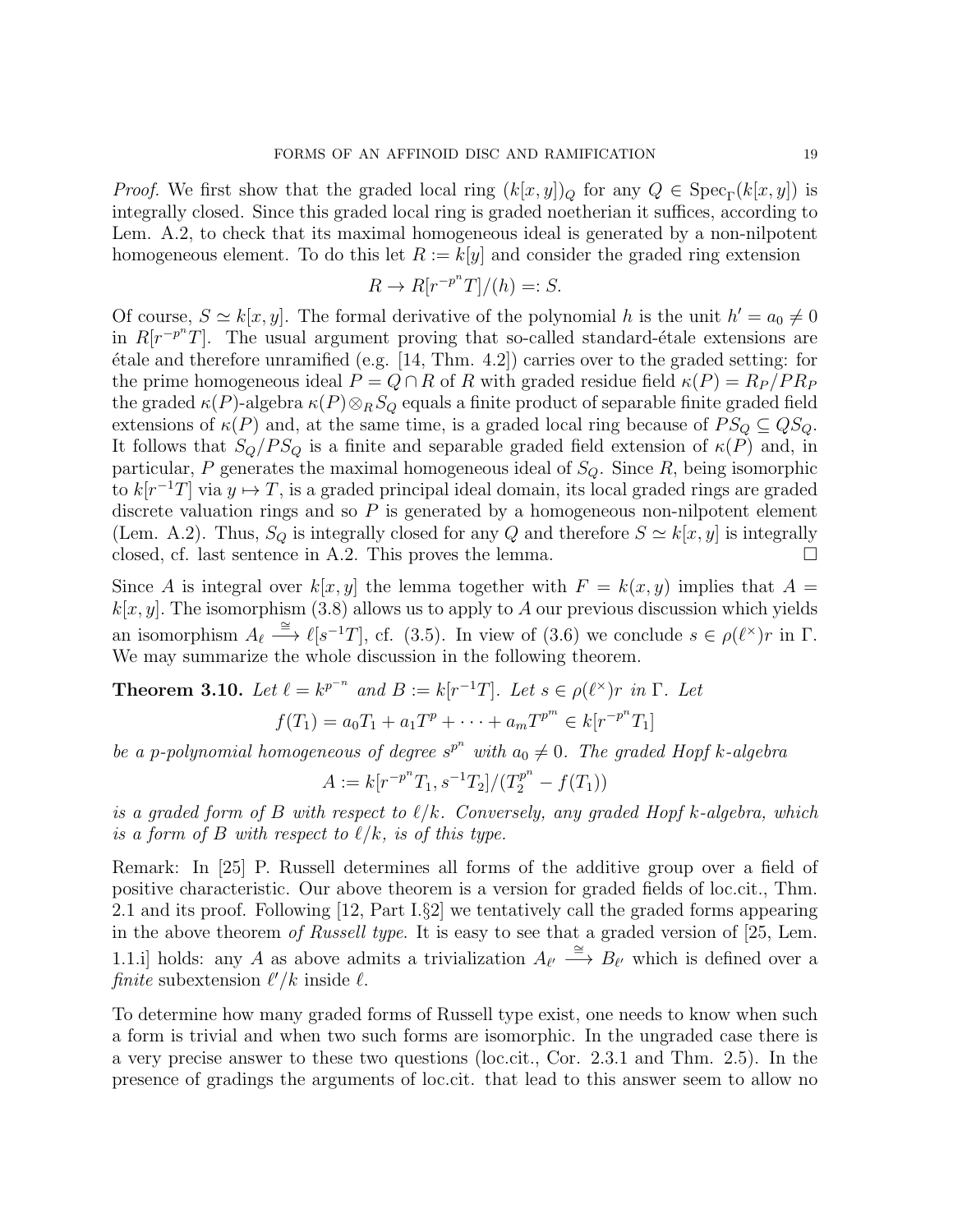direct generalization. For example, the Frobenius map  $T \mapsto T^p$  is not a graded degree 1 endomorphism of B if  $r \neq 1$ . Hence, at this point we will say something only in case  $r = 1$  and leave the general case for future work.

In case  $r = 1$  the grading  $\rho_A$  of a form A of Russell type has image in  $\rho(k^{\times})$ . Hence the graded algebra A is *induced* from  $A_1$  in the sense of graded Frobenius reciprocity [22, Thm. 2.5.5]. In particular, the whole situation is governed by the homogeneous parts of degree 1. To be more precise, any p-polynomial  $f(T) \in k[T]$  homogeneous of degree 1 lies in  $k_1[T]$  and uniquely corresponds to an endomorphism of  $\mathbb{G}_{a,k_1}$ , the additive group over  $k_1$  (subsection 3.1). Moreover,  $\ell_1 = (k_1)^{p^{-n}}$ . Recall that  $k_1[F]^{(n)}$  equals the image of  $k_1[F]$  under the map  $\tau \mapsto \tau^{(n)}$ . Let  $B = k[T]$  as graded k-algebra (i.e.  $r = 1$ ).

Corollary 3.11. Let  $f(T_1) = a_0T_1 + a_1T^p + \cdots + a_mT^{p^m} \in k[T_1]$  be a p-polynomial homogeneous of degree 1 with  $a_0 \neq 0$  and let  $\tau$  be its endomorphism of  $\mathbb{G}_{a,k_1}$ . The graded Hopf k-algebra

$$
A(\tau) := k[T_1, T_2]/(T_2^{p^n} - f(T_1))
$$

is a graded form of B with respect to the extension  $\ell = k^{p^{-n}}$  of k. The form  $A(\tau)$  is trivial if and only if  $\tau c \in k_1[F]^{(n)}$  for some  $c \in k_1^{\times}$ . In particular,  $k_1$  is perfect if and only if all  $A(\tau)$  are trivial.

Proof. Passing to the homogeneous part of degree 1 induces a map from the set of isomorphism classes of the  $A(\tau)$  to the set of forms of  $\mathbb{G}_{a,k_1}$  with respect to the extension of characteristic p-fields  $k_1 \subseteq \ell_1$ . The map is surjective by [25, Thm 2.5] and injective by graded Frobenius reciprocity, cf. Lem. A.1. Then [25, Cor. 2.3.1] gives the first statement. If  $k_1$  is perfect, then  $k_1[F] = k_1[F]^{(n)}$ . If  $k_1$  is not perfect, there is a p-polynomial whose coefficient  $a_1$  at  $T^p$  is not a p-power in  $k_1$ . If  $\tau$  is the corresponding endomorphism, then  $\tau c \notin k_1[F]^{(1)}$  for any  $c \in k_1^{\times}$  and hence  $A(\tau)$  is nontrivial.

Recall that  $H^1(\ell/k, \text{Aut}^{\text{gr}}B)$  equals the pointed set of graded forms of B with respect to  $\ell/k$ . Recall that the group  $U_n$  equals the image of  $k[F]^*$  under the projection  $k[F] \to$  $k[F]/k[F]F^n$ . Let

$$
G_n := U_n \times k_1^{\times}
$$

be the direct product of the multiplicative groups  $U_n$  and  $k_1^{\times}$ . There is an action of  $G_n$ on the pointed set  $U_n$  given by

$$
(\bar{\sigma}, c).\bar{\tau} := (\sigma^{(n)} \tau c^{-1}) \bmod (F^n).
$$

Here,  $\bar{\sigma} = \sigma \mod (F^n)$  is the class of  $\sigma \in k[F]^*$  in  $U_n \subseteq k[F]/k[F]F^n$  and similarly for  $\tau$ . Moreover,  $\sigma^{(n)}$  equals the image of  $\sigma$  under the extension of  $\phi^n$  to  $k[F]$ . Let  $U_n/G_n$  be the pointed set of orbits corresponding to this action.

Example: In loc.cit., p. 534, there is the following description of the set  $U_n/G_n$  in the simplest case  $n = 1$ . Let  $W_0$  be a complementary  $\mathbb{F}_p$ -subspace to  $k_1^p \subseteq k_1$  (in case  $p \neq 1$ ) and for each  $i \geq 1$  let  $W_i$  be a copy of  $W_0$ . Then  $U_1 = k_1^{\times}$  acts linearly on the space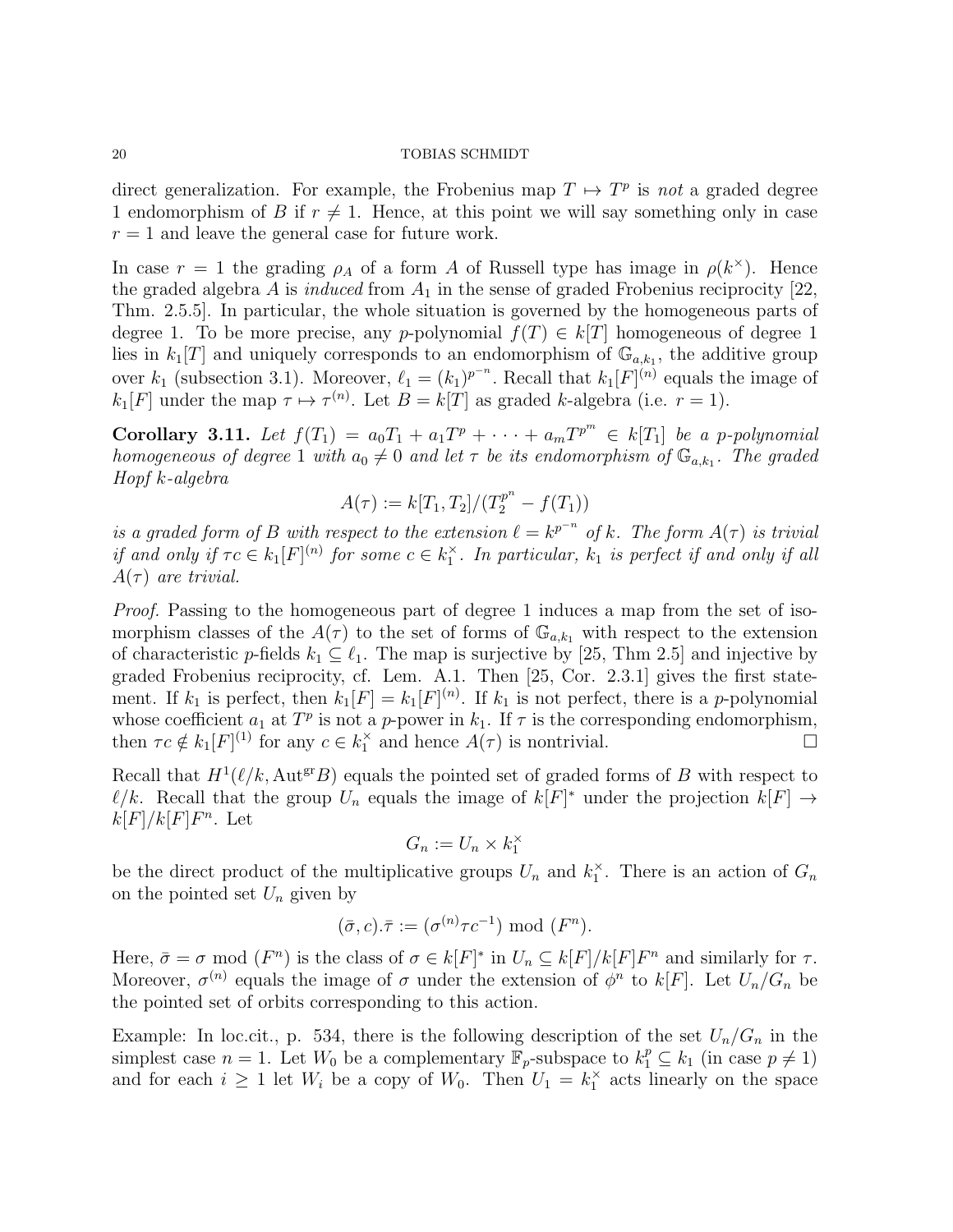$W = \bigoplus_{i \geq 1} W_i$  by  $c \cdot (\sum_i a_i) := \sum_i c^{p(1-p^i)} a_i$ . Mapping  $\sum_i a_i$  to  $1 + \sum_i a_i F^i \in k[F]^*$  induces an isomorphism of pointed sets

$$
W/k^{\times} \stackrel{\cong}{\longrightarrow} U_1/G_1.
$$

Back in the case of general  $n \geq 1$ , the proof of the preceding corollary and loc.cit., Thm. 2.5 imply the following corollary.

Corollary 3.12. Let  $\ell = k^{p^{-n}}$  and  $r = 1$ . The map  $k_1[F]^* \to H^1(\ell/k, \text{Aut}^{\text{gr}}B), \quad \tau \mapsto \text{isomorphism class of } A(\tau)$ 

induces an inclusion between pointed sets

$$
U_n/G_n \hookrightarrow H^1(\ell/k, \text{Aut}^{\text{gr}} B).
$$

3.4. A class of wildly ramified forms. We let  $\Gamma = \mathbb{R}_+^{\times}$  and let k be a nonarchimedean field which is complete with respect to a nontrivial absolute value |.| and whose residue field  $k_1$  has characteristic  $p > 0$ .

Let  $n \geq 1$ . Let  $k \subseteq \ell$  be a complete field extension whose absolute value restricts to the one on k and which has the property  $(\tilde{k}_\bullet)^{p^{-n}} \subseteq \tilde{\ell}_\bullet$ .

Let  $r \in \Gamma$  and  $B := k\{r^{-1}T\}$ . Let  $s \in \Gamma$  and  $\tilde{f}(T_1) = a_0T_1 + a_1T^p + ... + a_mT^{p^m} \in$  $\tilde{k}_\bullet[r^{-p^n}T_1]$  be a homogeneous p-polynomial with  $a_0 \neq 0$  of degree  $s^{p^n}$ . Let  $\tilde{A}_\bullet$  be the form of  $\tilde{B}_{\bullet} = \tilde{k}_{\bullet}[r^{-1}T]$  corresponding to these data via the theorem above. Let  $f(T_1)$  be a homogeneous lift of  $\tilde{f}$  in  $k\{r^{-p^n}T_1\}$  and consider the affinoid k-algebra

$$
A := k\{r^{-p^n}T_1, s^{-1}T_2\}/(T_2^{p^n} - f(T_1)).
$$

The quotient norm on A gives a filtration whose graded ring equals  $\tilde{A}_{\bullet}$  [6, Cor. 1.1.9/6]. Since  $\tilde{A}_{\bullet}$  is reduced, the quotient norm is power-multiplicative and, thus, equals the spectral seminorm (loc.cit., Prop.  $6.2.3/3$ ). Hence, this seminorm is a norm and A is reduced. Also,  $\tilde{A}_{\bullet}$  is the graded reduction of the affinoid algebra A. Since  $\tilde{A}_{\bullet}$  is a form of  $\tilde{B}_{\bullet}$  the graded reduction of  $A_{\ell} = \ell \hat{\otimes}_k A$  equals  $\tilde{\ell}_{\bullet} \otimes_{\tilde{k}_{\bullet}} \tilde{A}_{\bullet} \simeq \tilde{\ell}_{\bullet}[r^{-1}T]$  according to Lem. 2.12. Let  $\tilde{f}$  be the preimage of T under the latter isomorphism and f a homogeneous lift in  $A_{\ell}$ . Mapping T to f induces a homomorphism  $\psi : \ell\{r^{-1}T\} \to A_{\ell}$  of  $\ell$ -affinoid algebras whose graded reduction is an isomorphism. If  $\ell'$  is any complete extension field of k containing  $\ell$  then  $\ell'_{\bullet} \otimes_{\tilde{k}_{\bullet}} \tilde{A}_{\bullet}$  is reduced since  $\tilde{A}_{\bullet}$  is a form of  $\tilde{B}_{\bullet}$ . Lem. 2.13 yields now that  $\psi$  is an isomorphism and so A is a form of B with respect to  $k \subseteq \ell$ . We summarize:

**Proposition 3.13.** Any form of  $\tilde{k}_\bullet[r^{-1}T]$  of Russell type with respect to  $\tilde{k}_\bullet \subseteq \tilde{\ell}_\bullet$  lifts to a wildly ramified form of  $k\{r^{-1}T\}$  with respect to  $k \subseteq \ell$  and this map is injective on isomorphism classes of forms.

Let  $r = 1$ . Consider the pointed set of orbits  $U_n/G_n$  from the preceding subsection. Composing the inclusion of the preceding proposition with the one from Cor. 3.12 yields the following corollary.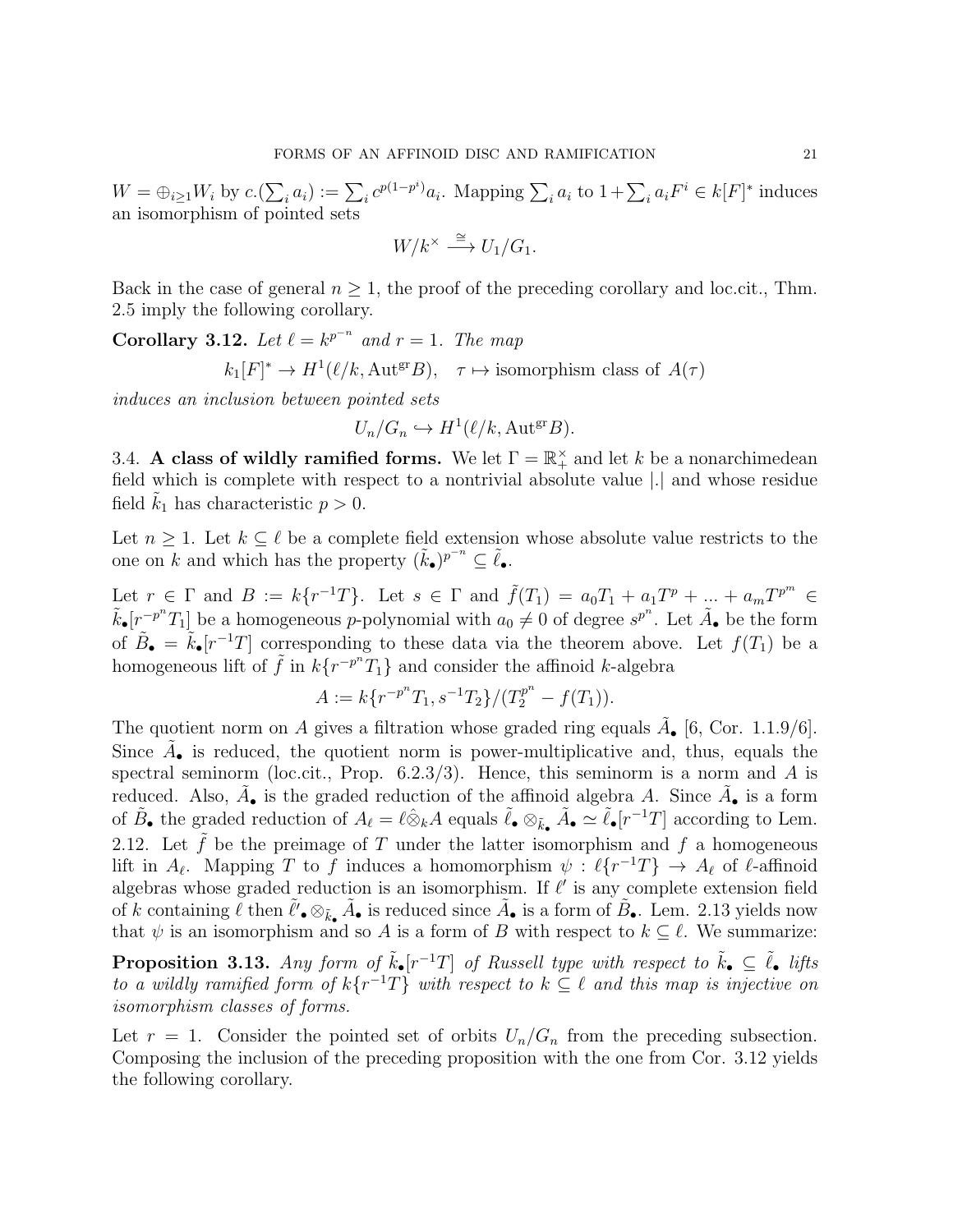Corollary 3.14. In case  $r = 1$ , there is a canonical inclusion of pointed sets  $U_n/G_n \hookrightarrow H^1(\ell/k, \text{Aut }B).$ 

# 4. Picard groups and p-radical descent

All rings are commutative and unital. All ring homomorphisms are unital.

4.1. Krull domains. We recall some divisor theory of Krull domains [7, VII.1] thereby fixing some notation. Let A be an integral domain with quotient field K. The ring A is called a Krull domain if there exists a family of discrete valuations  $(v_i)_{i\in I}$  on K such that A equals the intersection of the valuation rings of the  $v_i$  and such that for  $x \neq 0$  almost all  $v_i(x)$  vanish. A noetherian Krull domain of dimension 1 is the same as a Dedekind domain (loc.cit., Cor. VII.1.3).

Let A be a Krull domain and  $P(A)$  the set of height 1 prime ideals of A. The free abelian group  $D(A)$  on  $P(A)$  is called the *divisor group* of A. Given  $P \in P(A)$  the localization  $A_P$  of A is a discrete valuation ring. Let  $v_P$  be the associated valuation. The *divisor map* 

$$
\operatorname{div}_A: K^\times \longrightarrow D(A) , x \mapsto \sum_{P \in P(A)} v_P(x)P
$$

is then a well-defined group homomorphism giving rise to the divisor class group

$$
\operatorname{Cl}(A) := D(A)/\mathrm{Im} \, \operatorname{div}_A.
$$

If  $A' \subseteq A$  is a subring which is a Krull domain itself and if  $P' \in P(A')$ ,  $P \in P(A)$  are height 1 prime ideals with  $P \cap A' = P'$  let  $e(P/P') \in \mathbb{N}$  denote the ramification index of P over P'. Then  $j(P') := \sum e(P/P')P$  induces a well-defined group homomorphism

$$
j: D(A') \to D(A)
$$

where the sum runs through all  $P \in P(A)$  with  $P \cap A' = P'$ . If  $A' \subseteq A$  is an *integral* ring extension, then  $j$  factors through a group homomorphism

$$
\overline{\jmath} : \operatorname{Cl}(A') \to \operatorname{Cl}(A)
$$

[7, Prop. VII.§1.14].

4.2. **p-radical descent.** Let A be for a moment an arbitrary commutative ring and  $m > 0$ a natural number. Recall that a *higher derivation*  $\partial$  of rank m on A is an ordered tuple

$$
\partial=(\partial_0,...,\partial_m)
$$

of additive endomorphisms  $\partial_k$  of A satisfying the convolution formula

(4.0) 
$$
\partial_k(ab) = \sum_{j=0,\dots,k} \partial_j(a)\partial_{k-j}(b)
$$

for all  $a, b \in A$  and such that  $\partial_0 = id_A [11, IV.9]$ . Let

$$
A[T]_m := A[T]/(T^{m+1})
$$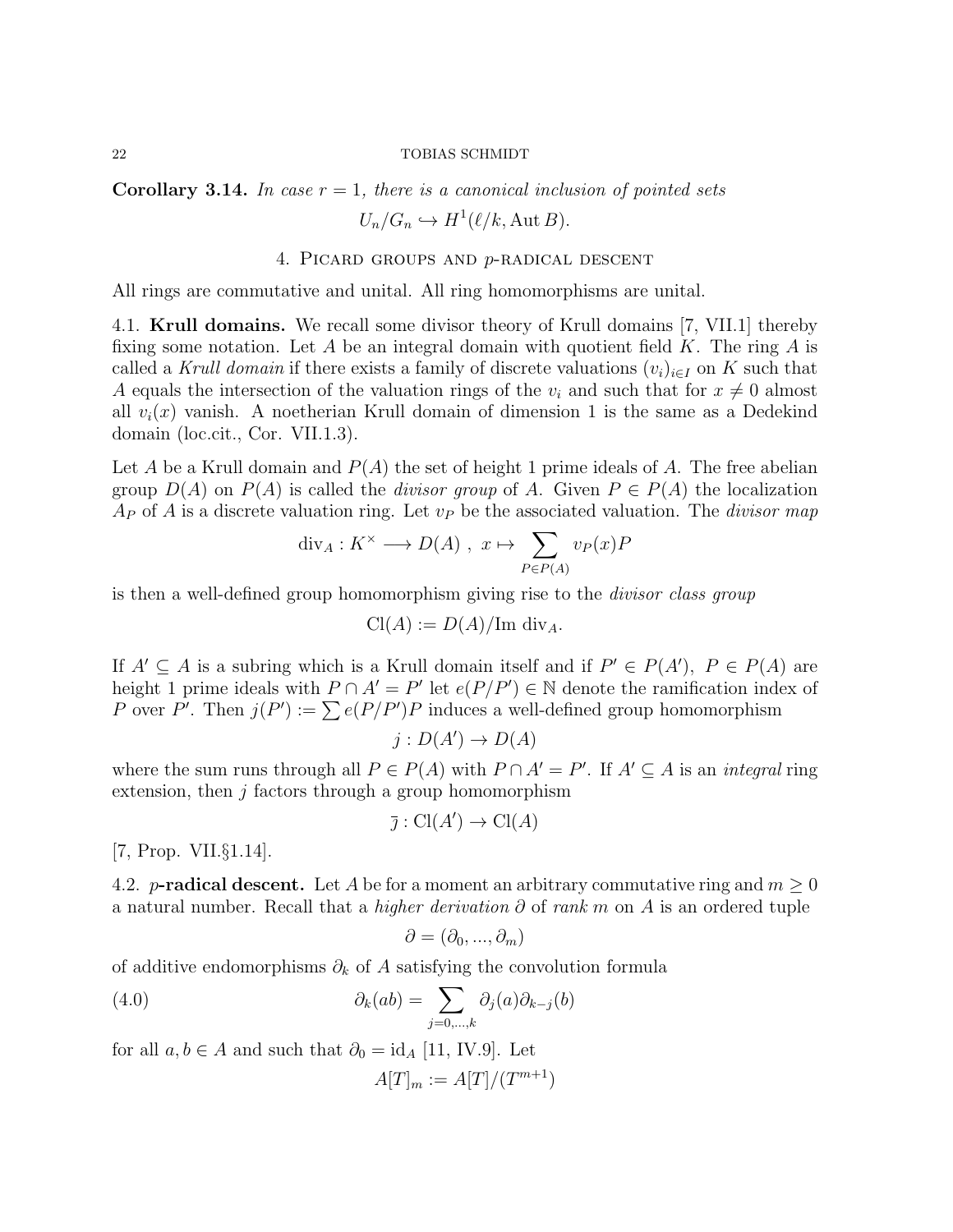be the *m*-truncated polynomial ring over  $A$  with its augmentation map

$$
\epsilon: A[T]_m \longrightarrow A, f \mapsto f \bmod(T).
$$

The higher derivation  $\partial$  induces an injective ring homomorphism

$$
A \to A[T]_m, \ a \mapsto \sum_{j=0,\dots,m} \partial_j(a)T^j
$$

which we again denote by  $\partial$ . Obviously,  $\epsilon \circ \partial = id_A$ . Conversely, any ring homomorphism  $\partial: A \to A[T]_m$  with the property  $\epsilon \circ \partial = id_A$  induces in an obvious way a higher derivation of rank m on A. An element  $a \in A$  such that  $\partial(a) = a$  is called a *constant*. The constants form a subring of A. We say that  $\partial$  is *nontrivial* if there exists an element in A which is not a constant. In this case, we define the *order*  $\mu(\partial)$  of  $\partial$  as

$$
\mu(\partial) := \min\{1 \le j \le m \mid \partial_j \ne 0\}.
$$

We assume in the following that the ring A has characteristic  $p > 0$ . In this case we introduce for a nontrivial  $\partial$  the *exponent*  $n(\partial)$  as

$$
n(\partial) := \min\{n \mid m < \mu(\partial) \cdot p^n\}.
$$

Note that  $n(\partial) \geq 1$ .

**Lemma 4.1.** Let  $\partial$  be nontrivial. Any power  $a^{p^{n(\partial)}}$  with  $a \in A$  is a constant.

*Proof.* Suppose  $\partial_j(a) \neq 0$  for some  $j \geq 1$ . Then  $\mu(\partial) \leq j$  and hence  $m < j \cdot p^{n(\partial)}$ . It follows that  $(\partial_j(a)T^j)^{p^{n(\partial)}} = 0$  in  $A[T]_m$ . Since  $\partial$  is a homomorphism and  $A[T]_m$  has characteristic p we obtain

$$
\partial(a^{p^{n(\partial)}}) = \partial(a)^{p^{n(\partial)}} = \sum_{j=0,\dots,m} (\partial_j(a)T^j)^{p^{n(\partial)}} = a^{p^{n(\partial)}}.
$$

If  $C \subseteq A$  is a subring with  $\partial_i(C) \subseteq C$  for all  $j = 0, ..., m$  the ring C is called *invariant*. We obtain in this case a higher derivation on C of the same rank.

In [3] K. Baba uses the notion of higher derivation to build up a  $p$ -radical descent theory of higher exponent. We recall that the case of exponent one using ordinary derivations is classical and due to P. Samuel [26]. We shall only need a special case of Baba's theory as follows. Consider a Krull domain A of characteristic  $p > 0$  with quotient field K and a nontrivial higher derivation  $\partial$  of rank m on K such that the subring  $A \subseteq K$  is invariant. Let  $K' \subseteq K$  be the field of constants and let  $A' := A \cap K'$ . Then K' is the quotient field of A'. If  $\{v_i\}_{i\in I}$  is a family of discrete valuations on K exhibiting A as a Krull domain, their restrictions to  $K'$  prove  $A'$  to be a Krull domain.

By the previous lemma  $A' \subseteq A$  is an integral ring extension. We therefore have the canonical homomorphisms  $j: D(A') \to D(A)$  and  $\overline{j}: Cl(A') \to Cl(A)$ . On the other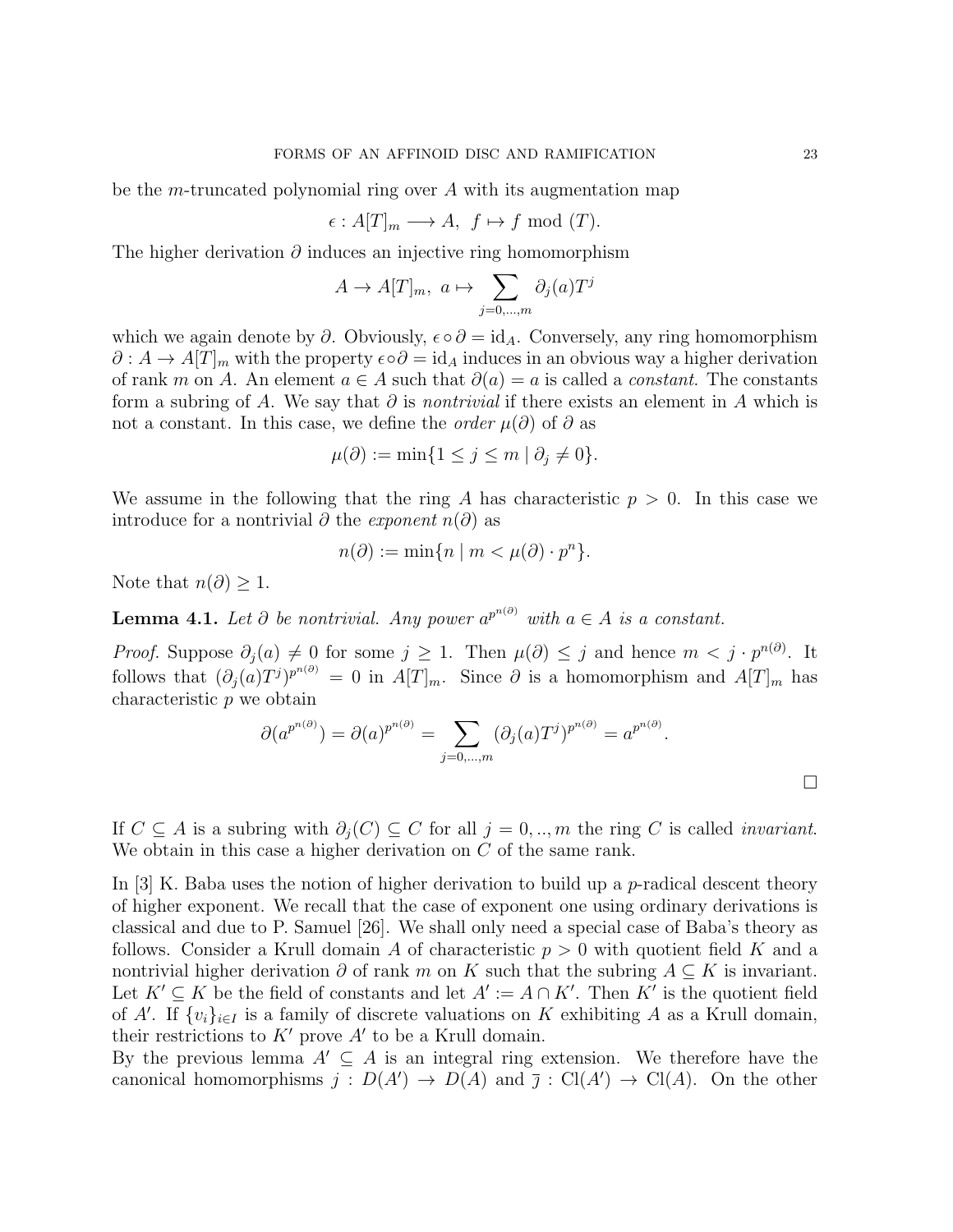hand, we have inside the group of units  $(K[T]_m)^\times$  the subgroup of so-called *logarithmic* derivatives

$$
\mathcal{L} := \{ \frac{\partial(z)}{z} \mid z \in K^{\times} \}
$$

as well as its subgroups

(4.1)  
\n
$$
\mathcal{L}_A := \mathcal{L} \cap (A[T]_m)^{\times},
$$
\n
$$
\mathcal{L}'_A := \{ \frac{\partial^{(u)}}{u} | u \in A^{\times} \}
$$

with  $\mathcal{L}'_A \subseteq \mathcal{L}_A$ .

**Lemma 4.2.** The abelian group  $\mathcal L$  has exponent  $p^{n(\partial)}$  and one has

$$
\mathcal{L} = \{ \frac{\partial(z)}{z} \mid z \in A - \{0\} \}.
$$

*Proof.* If  $z \in K^{\times}$  then  $\partial(z)^{p^{n(\partial)}} = \partial(z^{p^{n(\partial)}}) = z^{p^{n(\partial)}}$  by the preceding lemma. This proves the first claim. Now consider  $\frac{\partial(z)}{z}$  with  $z \in K^{\times}$ . Write  $z = f/g$  with nonzero  $f, g \in A$ and let  $m := p^{n(\partial)} - 1$ . As we have just seen  $(\partial(g)/g)^m = (\partial(g)/g)^{-1}$  in  $(K[T]_m)^\times$  and therefore

$$
\partial (fg^m)/(fg^m) = (\partial (f)/f) \cdot (\partial (g)/g)^m = \partial (f/g)/(f/g).
$$

Since  $fg^m \in A - \{0\}$  this yields the assertion.

The fundamental construction in [3], (1.5) produces an injective homomorphism

$$
\Phi_A: \ker \overline{\jmath} \longrightarrow \mathcal{L}_A/\mathcal{L}'_A
$$
, *D* mod  $\text{div}_{A'}(K'^{\times}) \mapsto \frac{\partial(x_D)}{x_D}$  mod  $\mathcal{L}'_A$ 

where  $x_D \in K^{\times}$  is chosen such that

$$
\mathrm{div}_A(x_D) = j(D).
$$

We consider the following condition on the tuple  $(A, \partial)$ :

 $(\heartsuit) \quad [K : K'] = p^{n(\partial)} \text{ and } \partial_{\mu(\partial)}(a) \in A^{\times} \text{ for some } a \in A.$ 

# **Proposition 4.3.** If  $(\heartsuit)$  holds, then  $\Phi_A$  is an isomorphism.

*Proof.* This is a special case of loc.cit., Thm. 1.6. Note that we have  $r = 1$  in the notation of loc.cit.  $\Box$ 

Thus, if  $(\heartsuit)$  holds and the class group of A vanishes, then the class group of the ring of constants A' has exponent  $p^{n(\partial)}$  and admits a fairly explicit description in terms of logarithmic derivatives in the ring  $A[T]_m$ . This will be our main application.

We shall need some information how the property  $(\heartsuit)$  behaves when the ring of constants varies. To this end we consider an injective homomorphism  $A' \rightarrow B$  into an integrally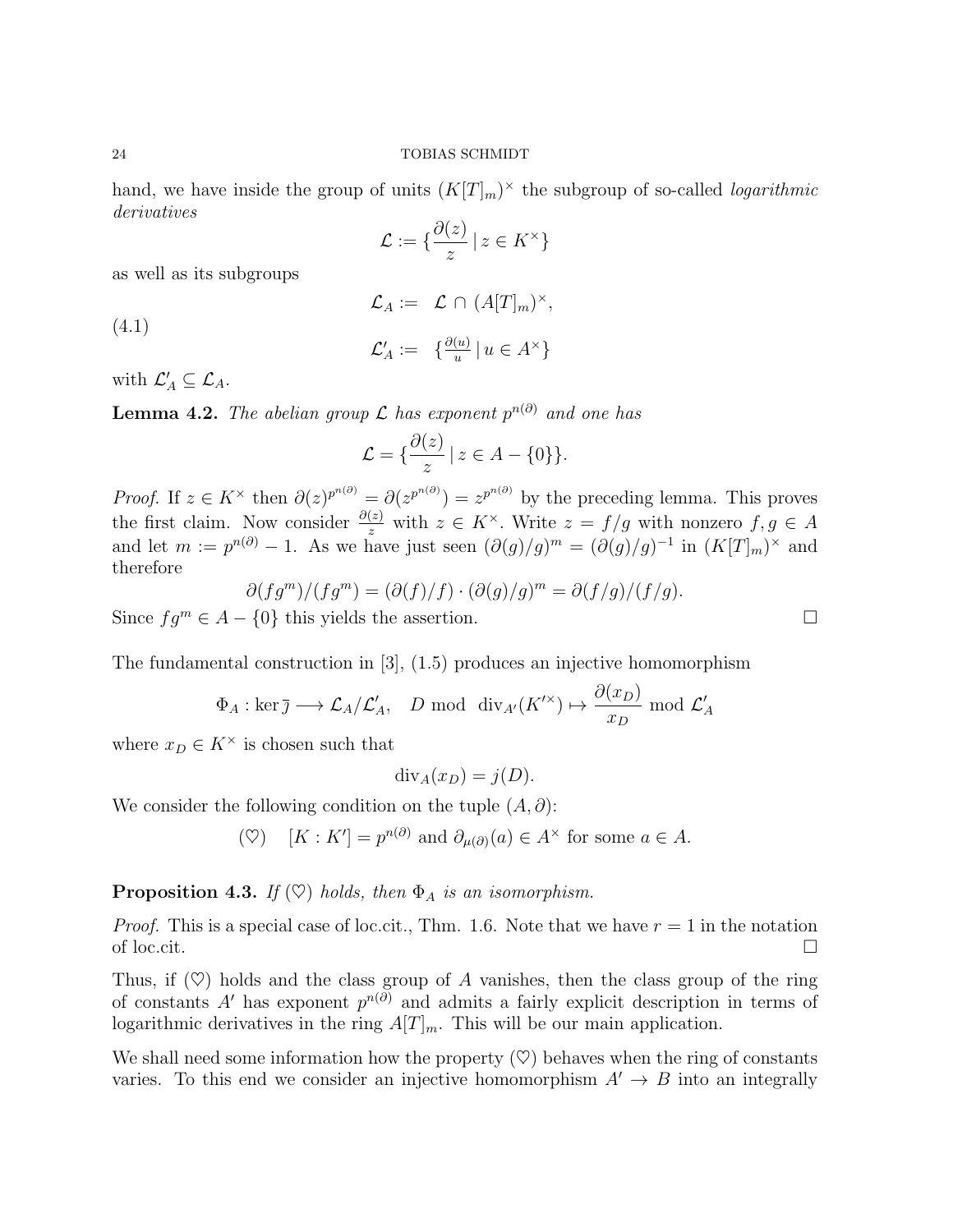closed domain B such that  $A_B := B \otimes_{A'} A$  is an integral domain. Let  $L' = \text{Frac}(B)$  be the fraction field of B. Since  $A_B$  is integral over B, we then have

$$
L := \operatorname{Frac}(A_B) = L' \otimes_{K'} K
$$

for the fraction field of  $A_B$  [20, Lem. §9.1]. Since B is integrally closed, one has  $L' \cap A_B =$ B.

**Lemma 4.4.** Suppose that  $A$  is flat as a module over  $A'$  and that the  $A'$ -submodule  $\text{Im}(\partial_0 - \partial) \subseteq A[T]_m$  associated with the homomorphism  $\partial : A \to A[T]_m$  is flat. The field L admits a higher derivation

$$
\partial_L:=\mathrm{id}_{L'}\otimes_{K'}\partial
$$

of the same rank and order as  $\partial$  such that the subring  $A_B$  is invariant. The field of constants with respect to  $\partial_L$  equals  $L'$ .

*Proof.* The free A-module  $A[T]_m$  is flat as an A'-module whence  $Tor_1^{A'}(B, A[T]_m) = 0$ . So tensoring the short exact sequence

$$
0 \longrightarrow (T^{m+1}) \longrightarrow A[T] \longrightarrow A[T]_m \longrightarrow 0
$$

over A' with B shows that  $B \otimes_{A'} A[T]_m \simeq (A_B)[T]_m$ . We therefore obtain a higher derivation  $A_B \to (A_B)[T]_m$  by  $\partial_B := id_B \otimes_{A'} \partial$  of rank m. According to formula (4.0) all  $\partial_k$  are A'-linear whence all  $(\partial_B)_k = \mathrm{id}_B \otimes_{A'} \partial_k$  are B-linear.

Let  $N := \text{Im}(\partial_0 - \partial)$ . By assumption we have  $\text{Tor}_1^{A'}(B, N) = 0$ . So tensoring the exact sequence of A'-modules

$$
0 \longrightarrow A' \stackrel{\subseteq}{\longrightarrow} A \stackrel{\partial_0 - \partial}{\longrightarrow} N \longrightarrow 0
$$

with B we obtain that B equals the ring of constants for  $\partial_B$  on  $A_B$ . Let  $S := B - \{0\}$ . Then  $L = S^{-1}A_B = K \otimes_{K'} L'$ . The ring homomorphim  $\partial_B$  is B-linear whence  $\partial_L := S^{-1} \partial_B$ is an L'-linear ring homomorphism  $L \to L[T]_m$  and a higher derivation of L of rank m. We have  $(\partial_L)_k = S^{-1}(\partial_B)_k = L' \otimes_L \partial_k$  for all  $k = 0, ..., m$  whence  $\mu(\partial_L) = \mu(\partial)$ . Moreover,  $x/s \in L$  with  $x \in A_B$ ,  $s \in S$  is constant with respect to  $\partial_L$  if and only if x is constant with respect to  $\partial_B$ , i.e. if and only if  $x \in B$ . This shows that L' equals the field of constants with respect to  $\partial_L$ .

 $\Box$ 

**Corollary 4.5.** Keep the assumptions of the preceding lemma. Suppose that the ring  $A_B$ is again a Krull domain. If  $(A, \partial)$  satisfies  $(\heartsuit)$  then  $(A_B, \partial_L)$  satisfies  $(\heartsuit)$ . In this case, B is a Krull domain.

*Proof.* Since  $\mu(\partial_L) = \mu(\partial)$  one has  $[L': L] = [K': K] = p^{n(\partial)} = p^{n(\partial_L)}$ . Take  $a \in A$  such that  $\partial_{\mu(\partial)}(a) \in A^{\times}$ . It follows that  $\partial_{\mu(\partial_{L})}(1 \otimes a) = 1 \otimes \partial_{\mu(\partial)}(a) \in (A_{B})^{\times}$ . This shows  $(\heartsuit)$ for  $(A_B, \partial_L)$ . We have explained above that in this case,  $B = L' \cap A_B$  is again a Krull domain.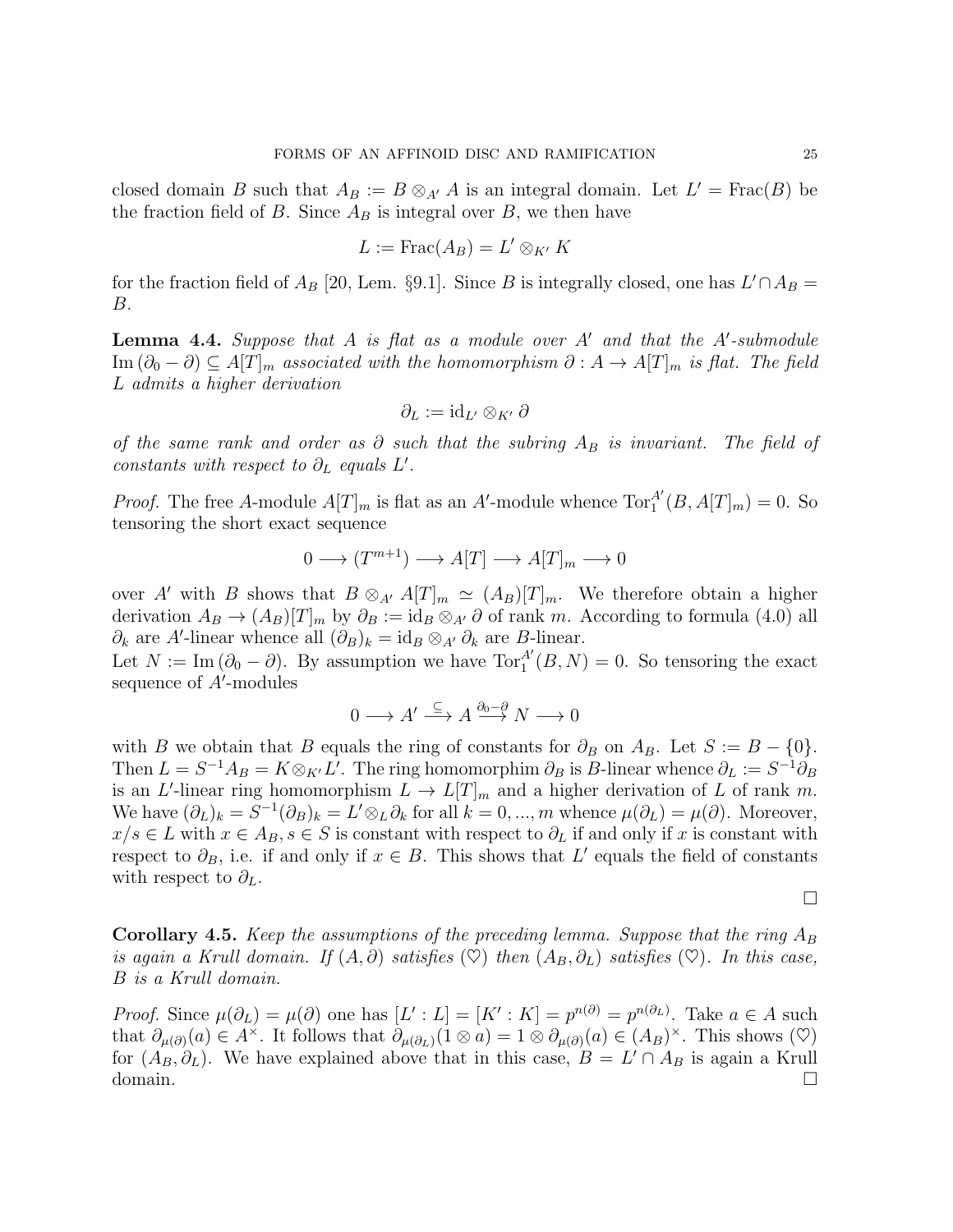We apply these results to the following special case [11, IV.9]. Let  $k$  be a field of characteristic  $p > 0$  and let  $A := k[t^{\pm 1}]$  be the ring of Laurent polynomials in one variable t over k and let K be its fraction field. For any  $m \geq 0$  we have the ring homomorphism

$$
A \to A[T]_m
$$
,  $t \mapsto$  class of  $t + T$ 

which is a higher derivation  $\partial$  of rank m. Let  $m' \geq 0$  and consider  $\partial$  for  $m := p^{m'} - 1$ . Let  $A' := k[t^{\pm p^{m'}}]$  and write K' for its quotient field. We have

$$
\partial (t^{p^{m'}}) = \partial (t)^{p^{m'}} = (t+T)^{p^{m'}} = t^{p^{m'}}
$$

and therefore  $\partial$  is A'-linear. Since  $K'[t] = K$  we obtain by localization at  $A' - \{0\}$  a  $K'$ -linear higher derivation

$$
\partial: K \to K[T]_m
$$

of rank m that maps t to (the class of)  $t + T$ . Note that for  $j = 0, ..., m$  each  $\partial_j$  is a K'-linear endomorphism on K whose effect on the K'-basis  $1, t, ..., t^m$  of K is given by

(4.6) 
$$
\partial_j t^i = \binom{i}{j} t^{i-j}
$$

where  $\binom{i}{i}$  $j_j^{(i)} = 0$  if  $j > i$ . This is obvious from the binomial expansion of  $\partial(t^i) = (t+T)^i$ .

**Lemma 4.7.** The nontrivial higher derivation  $\partial$  has the invariants  $\mu(\partial) = 1$  and  $n(\partial) =$ m' and the subring A is invariant. The field of constants equals K' with  $K' \cap A = A'$ . The ordered pair  $(A, \partial)$  satisfies  $(\heartsuit)$ .

*Proof.* First of all,  $[K: K'] \leq p^{m'}$ . From  $\partial(t) = t + T$  we deduce  $\partial_1(t) = 1$  whence  $\mu(\partial) = 1$ . The identity  $n(\partial) = m'$  is then obvious. Let K'' be the field of constants of  $\partial$ . We have

$$
K^{p^{m'}} \subseteq K' \subseteq K'' \subseteq K
$$

and so the field extension  $K/K''$  is purely inseparable. Hence the minimal polynomial of t over K<sup>n</sup> has the form  $X^{p^n} - a$  with some  $a \in K^n$  and some n. Suppose  $n < m'$  so that  $p^{n} \leq p^{m'} - 1 = m$ . Then  $t^{p^{n}} = a \in K''$  is a constant. But (4.6) implies  $\partial_{p^{n}}(t^{p^{n}}) = 1$ , a contradiction. Hence  $[K: K''] = p^{m'}$  and our initial remark implies  $K' = K''$ . Since A' is integrally closed, we have  $K' \cap A = A'$ . Finally,  $[K: K'] = p^{m'} = p^{n(\partial)}$  and  $\partial_1(t) = 1 \in A^{\times}$ . Thus the ordered pair  $(A, \partial)$  satisfies  $(\heartsuit)$ .

For any  $m' \geq 0$  we call the homomorphism  $\partial : K \to K[T]_m$  induced by  $t \mapsto t + T$  the standard higher derivation over k of exponent m'. It has rank  $m = p^{m'} - 1$ .

### 5. Affinoid algebras and Quillen's theorem

We let  $\Gamma = \mathbb{R}_+^{\times}$  and let k be a nonarchimedean field which is complete with respect to a nontrivial absolute value |.|. We assume that |.| is a *discrete* valuation, i.e.  $|k^{\times}| = |\pi|^{\mathbb{Z}}$ for some uniformizing element  $\pi \in k$  with  $0 < |\pi| < 1$ . We then have

$$
\tilde{k}_{\bullet} \stackrel{\cong}{\longrightarrow} \tilde{k}_{1}[t^{\pm 1}]
$$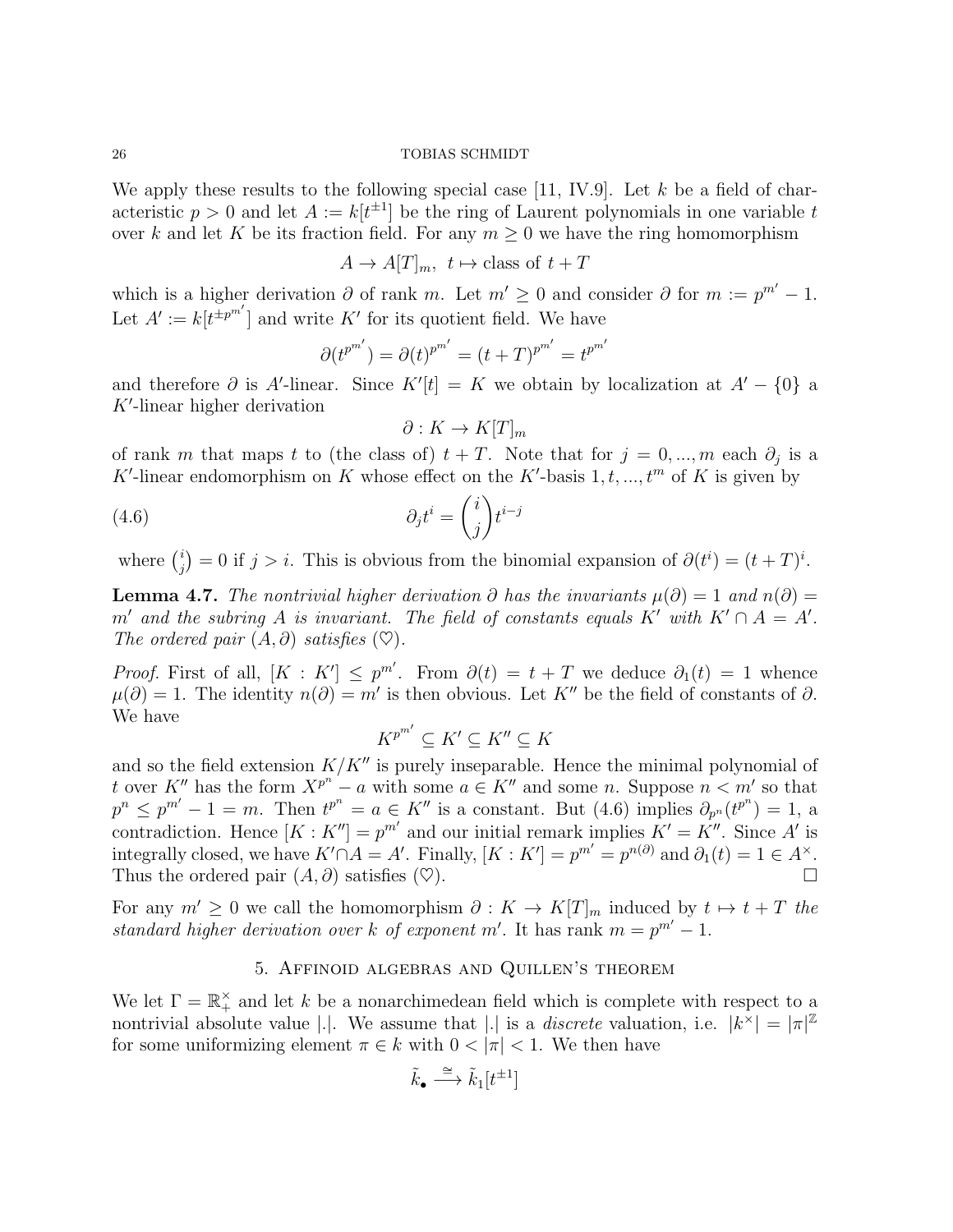by mapping the principal symbol of  $\pi$  to the variable t. In particular, the ring  $k_{\bullet}$  is noetherian. Let p be the characteristic exponent of the residue field  $k_1$  of k.

Let A be a strictly affinoid algebra over k which is an integral domain. Let  $d$  be the dimension of A. By the Noether normalization lemma  $[6, \text{Cor. } 6.2.2/2]$  there is an injective homomorphism  $k\{T_1, ..., T_d\} \hookrightarrow A$  which is finite and strict with respect to spectral norms. By loc.cit., Prop. 6.2.2/4, there is a number  $c \geq 1$  such that  $|A| \subseteq |k|^{1/c}$ . Let  $q = |\pi|^{1/c}$ . We then have a decreasing complete and exhaustive Z-filtration on A

$$
\cdots \subseteq F_{s+1}A \subseteq F_sA \subseteq \cdots
$$

by the additive subgroups

$$
F_s A := \{ a \in A, \ |a| \le q^{-s} \} = A_{q^{-s}}
$$

for  $s \in \mathbb{Z}$ . Letting  $gr_s A := F_s A/F_{s+1}A$  we have

$$
\tilde{A}_{\bullet} = \oplus_{s \in \mathbb{Z}} \; gr_{s}A
$$

for the graded reduction of the affinoid algebra A. The ring homomorphism  $\tilde{k}_{\bullet}\{T_1, ..., T_d\} \hookrightarrow$  $\tilde{A}_{\bullet}$  is finite according to [30, Prop. 3.1(ii)]. In particular, the ring  $\tilde{A}_{\bullet}$  is noetherian.

Besides  $\tilde{A}_{\bullet}$  we need to introduce the *Rees ring*  $R(A)_{\bullet}$  of the filtered ring A [19]. To this end let  $A[X^{\pm 1}]$  be the Laurent polynomial ring over A in a variable X with its Z-gradation by degree in X. Then  $R(A)$ , equals the subring

$$
R(A)_{\bullet} = \bigoplus_{s \in \mathbb{Z}} (F_s A) X^s \subseteq A[X^{\pm 1}]
$$

with its induced gradation. Write  $(R(A))_{(X)}$  for its localization at the multiplicatively closed subset  $\{X, X^2, ...\}$ . One has the identities

(5.1) 
$$
(R(A)_{\bullet})_{(X)} \simeq A[X^{\pm 1}] \text{ and } R(A)_{\bullet}/XR(A)_{\bullet} \simeq \tilde{A}_{\bullet}.
$$

Since A is reduced, the filtration  $F_{\bullet}A$  on A is complete. Since  $\tilde{A}_{\bullet}$  is noetherian, so is  $R(A)$ , according to [19, Prop. II.1.2.3].

Recall that a commutative noetherian ring  $R$  is called *regular* if all its localizations at prime ideals are regular local rings. By the Auslander-Buchsbaum formula [1, Thm. 3.7] this is equivalent to R having finite global dimension, i.e. there is a number  $0 \leq d \leq \infty$ such that any finitely generated module has a projective resolution of length  $\leq d$ . In this case, the global dimension  $\text{gld}(R)$  of R is the smallest of such numbers d and coincides with the (Krull) dimension of R.

**Proposition 5.2.** Suppose that  $\tilde{A}_{\bullet}$  is a regular ring. Then A and  $R(A)_{\bullet}$  are regular rings with  $\text{gld}(A) \leq \text{gld}(\tilde{A}_{\bullet})$  and  $\text{gld}(R(A)_{\bullet}) \leq 1 + \text{gld}(\tilde{A}_{\bullet}).$ 

*Proof.* This is the commutative case of the main result of [18].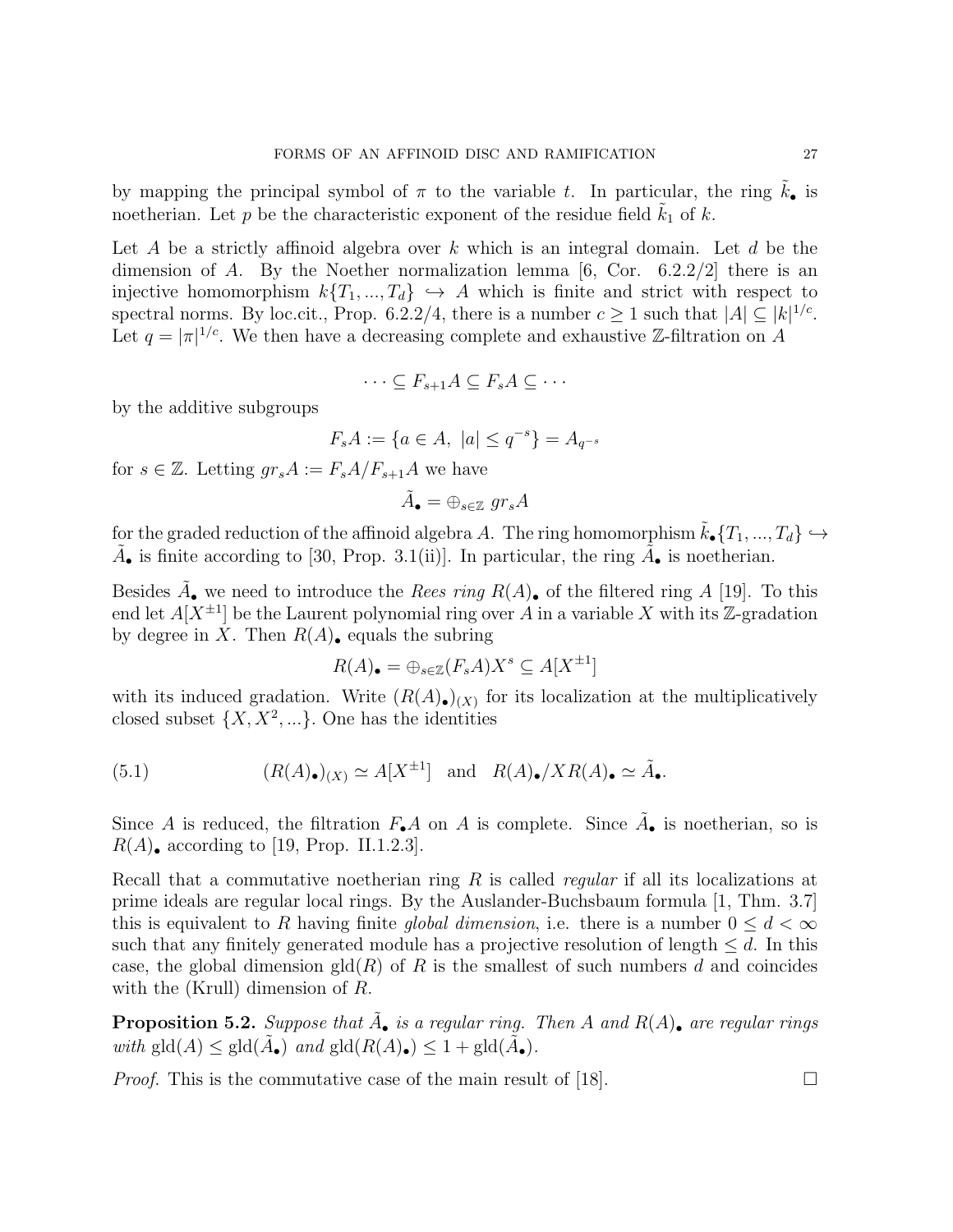The regularity of  $R(A)$ , implies that any finitely generated graded  $R(A)$ , module has a finite resolution by finitely generated graded projective  $R(A)$ . modules with degree zero morphisms  $[21, 6.5]$ .

Let  $K_0(A)$  and  $K_0(\tilde{A}_{\bullet})$  be the Grothendieck group of the ring A and  $\tilde{A}_{\bullet}$  respectively. We have the following generalization of the  $K_0$ -part of Quillen's theorem [23] which is due to Li Huishi, M. van den Bergh and F. van Oystaeyen [17, Cor. 2.6].

**Proposition 5.3.** Suppose  $\tilde{A}_{\bullet}$  is regular. There is a group isomorphism

(5.3) 
$$
\nu: K_0(A) \stackrel{\cong}{\longrightarrow} K_0(\tilde{A}_{\bullet})
$$

such that  $\nu([A]) = [\tilde{A}_\bullet].$ 

Let us explain where the isomorphism comes from. It is defined via the following commutative diagram

$$
K_{0g}(R(A•) \xrightarrow{\beta} K_0(A)
$$
  
\n
$$
\simeq \begin{vmatrix} i & \simeq \end{vmatrix} \nu
$$
  
\n
$$
K_{0g}(\tilde{A}_{\bullet}) \xrightarrow{\gamma} K_0(\tilde{A}_{\bullet})
$$

where the horizontal maps are surjective and the vertical maps are isomorphisms. Here,  $K_{0q}$  equals  $K_0$  applied to the category of finitely generated projective graded modules over a Z-graded ring with degree zero graded morphisms. Note here that a projective object in the graded category is the same as a graded module which is projective after forgetting gradations [21, Prop. 7.6.6]. The upper horizontal map comes from the homogeneous localization  $R(A)_{\bullet} \to (R(A)_{\bullet})_{(X)} = A[X^{\pm 1}]$  and the equivalence of categories  $M \mapsto A[X^{\pm 1}] \otimes_A M$  between finitely generated A-modules and finitely generated Z-graded  $A[X^{\pm 1}]$ -modules. Note that a quasi-inverse to this latter equivalence is given by passing from a Z-graded  $A[X^{\pm 1}]$ -module to its homogeneous part of degree zero. The map  $\gamma$  comes from the functor "forgetting the gradation". The map  $i$  is induced from the canonical map  $R(A)$   $\rightarrow R(A)$   $\rightarrow$   $\overline{X}R(A)$   $\rightarrow$   $\overline{A}$  and the map  $\nu$  is defined so as to make the diagram commutative. Let us make the map  $\nu$  completely explicit. Let P be a finitely generated projective A-module and  $P' := A[\tilde{X}^{\pm 1}] \otimes_A \tilde{P}$  the corresponding Z-graded  $A[X^{\pm 1}]$ -module. Choose a finitely generated graded  $R(A)$ . submodule P'' inside P' that generates P' over  $A[X^{\pm 1}]$ . Since  $R(A)$ , is regular, there is a finite resolution by finitely generated projective graded  $R(A)$ . modules and degree zero morphisms

$$
0 \longrightarrow P_n \longrightarrow P_{n-1} \longrightarrow \cdots \longrightarrow P_0 \longrightarrow P'' \longrightarrow 0.
$$

Then

$$
\nu([P]) = \sum_{i=0,\dots,n} (-1)^i [P_i/XP_i].
$$

using  $R(A)_\bullet / X R(A)_\bullet = \tilde{A}_\bullet$ .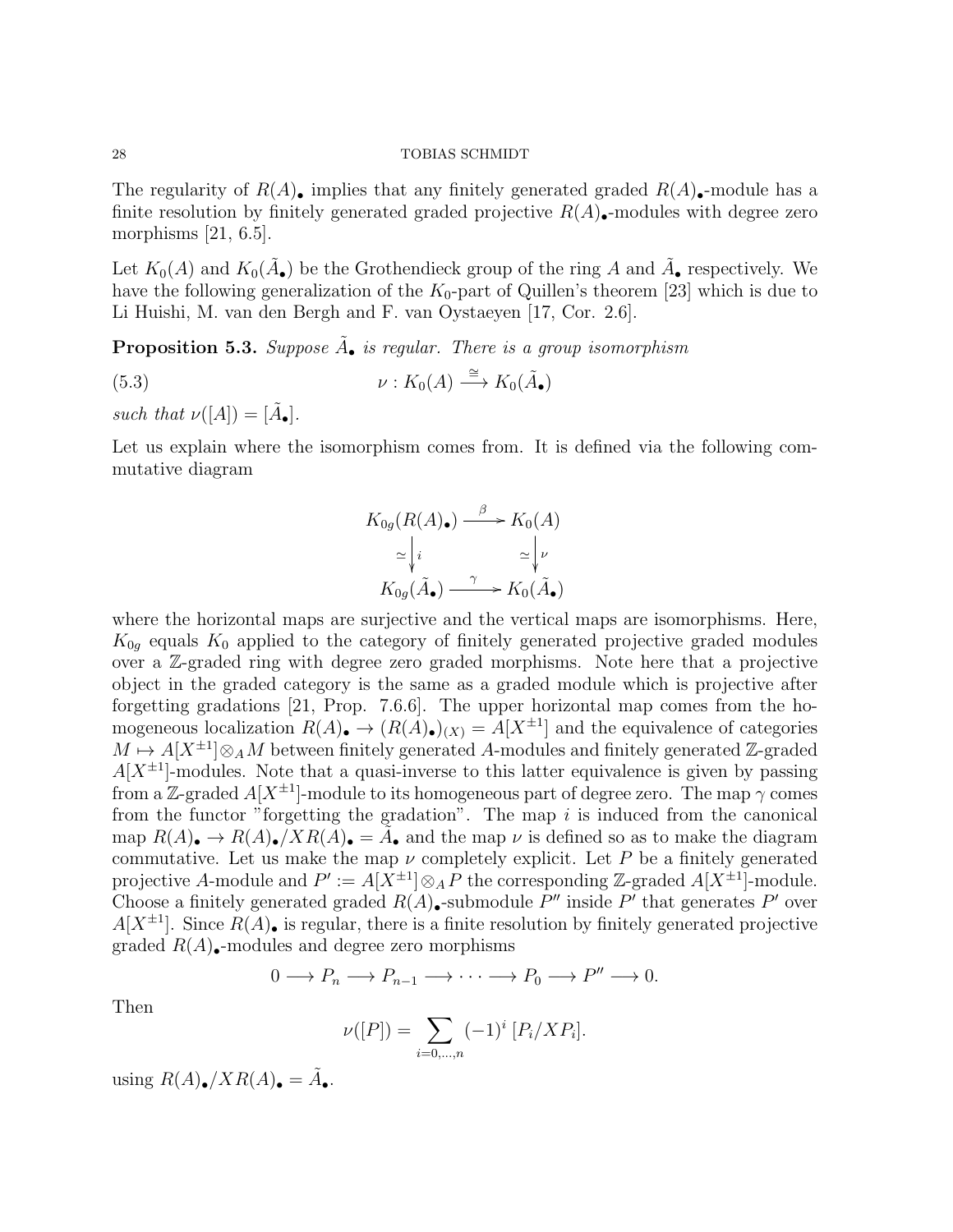Let  $Pic(R)$  be the *Picard group* of a commutative ring R, i.e. the abelian group (with tensor product) of isomorphism classes of finitely generated projective R-modules of rank 1.

# **Proposition 5.4.** Let A be of dimension 1 with  $\tilde{A}_{\bullet}$  regular. The natural homomorphism  $Pic(R(A_{\bullet}) \longrightarrow Pic((R(A_{\bullet})_{(X)})$

is surjective.

*Proof.* To ease notation write  $S := R(A)$ . Since S is regular, all its localizations at prime ideals are factorial rings by the Auslander-Buchsbaum-Nagata theorem  $[2]$ . Since S is an integral domain,  $X$  is not a zero divisor and therefore [4, Prop. 7.17] implies the claim. We briefly recall from loc.cit. how one produces preimages. Let  $P \in Pic(S(X))$ . Since S is an integral domain, P is isomorphic to an invertible ideal  $I \subseteq S_{(X)}$ . Let  $I_0 = I \cap S$ . The bidual  $(I_0)^{**} = \text{Hom}_S(\text{Hom}_S(I_0, S), S)$  is a reflexive S-module and lies in Pic(S). Since I is a reflexive  $S_{(X)}$ -module,  $(I_0)^{**}$  localizes to I.

Remark: If in the situation of the proposition we have that  $\tilde{A}_{\bullet}$  is an integral domain, then the surjection on Picard groups is even a bijection. Indeed, in this case  $X \in R(A)$ . generates a prime ideal according to (5.1) and then [4, Prop. III.7.15] yields the assertion.

Back in the general case, let M, N be finitely generated projective A-modules of rank  $m, n$ respectively. The formula

$$
\wedge^{m+n}(M \oplus N) = \sum_{k=0,\dots,m+n} \wedge^k(M) \otimes \wedge^{m+n-k}(N) = \wedge^m(M) \otimes \wedge^n(N)
$$

shows that  $[M] \mapsto [\wedge^m(M)]$  defines a group homomorphism det :  $K_0(R) \to Pic(R)$ . Let  $rk(M) \in \mathbb{N}$  denote the rank of a finitely generated projective A-module M (recall that A is an integral domain). We have the short exact sequence

(5.4) 
$$
0 \longrightarrow SK_0(A) \longrightarrow K_0(A) \stackrel{\text{rk}\oplus\text{det}}{\longrightarrow} \mathbb{Z} \oplus \text{Pic}(A) \longrightarrow 0.
$$

The group  $SK_0(A)$  consists of classes  $[P] - [A^m]$  where P has some rank m and  $\wedge^m P \cong A$ . If A has dimension 1, then, since A is noetherian,  $SK_0(A) = 0$  by Serre's theorem [4, Thm. IV.2.5]. We therefore have  $K_0(A) \simeq \mathbb{Z} \oplus Pic(A)$  in this case.

**Proposition 5.5.** Let A be of dimension 1 such that the ring  $\tilde{A}_{\bullet}$  is regular. There is a commutative diagram of abelian groups

$$
0 \longrightarrow \mathbb{Z} \longrightarrow K_0(A) \xrightarrow{\det} Pic(A) \longrightarrow 0
$$

$$
\Big| = \Bigg|_{\mathcal{L}} \Bigg|_{\mathcal{V}} \cong \Bigg|_{\bar{\mathcal{V}}} \cong \Bigg|_{\bar{\mathcal{V}}} \cong 0
$$

$$
0 \longrightarrow \mathbb{Z} \longrightarrow K_0(\tilde{A}_{\bullet}) \xrightarrow{\det} Pic(\tilde{A}_{\bullet}) \longrightarrow 0
$$

in which rows are exact and vertical maps are isomorphisms. The rank map induces a canonical splitting in both rows.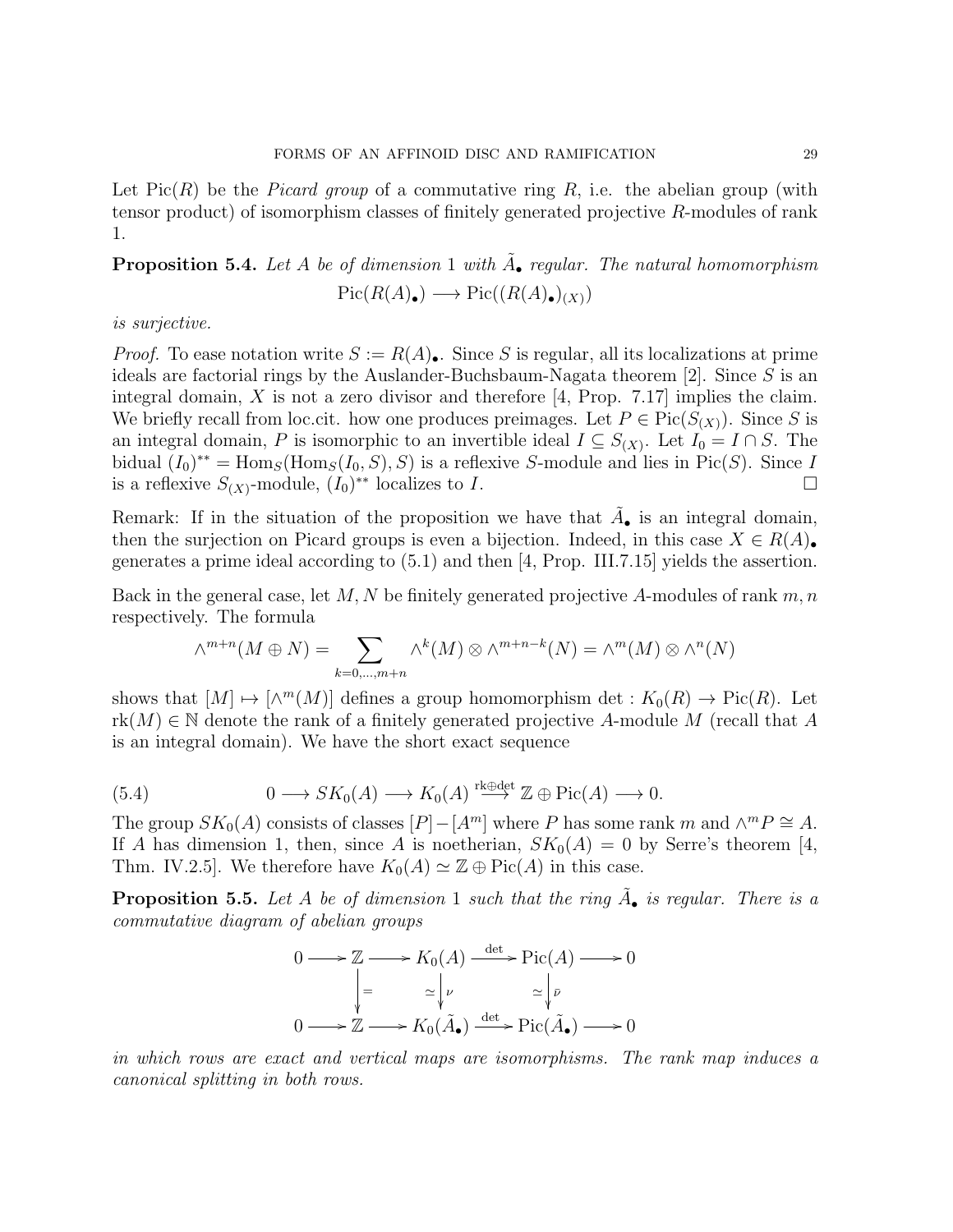*Proof.* Since A is commutative, the map  $1 \mapsto [A]$  defines an inclusion  $\mathbb{Z} \hookrightarrow K_0(A)$  and similarly for  $\tilde{A}_{\bullet}$ . In particular, the upper row is a split exact sequence and in the lower row we have  $\mathbb{Z} \subseteq \text{ker det. Since } \nu([A]) = [\tilde{A}_{\bullet}]$  the first square commutes. This implies a surjective homomorphism  $\bar{\nu}$  making the second square commutative. It remains to show that  $\bar{\nu}$  is injective. Mapping the isomorphism class of a rank 1 module P to the symbol  $[P]$  in  $K_0$  gives a set-theoretical section to both determinant maps. It suffices to see that  $\nu$  preserves the image of these sections. So let P be a finitely generated projective A-module of rank 1 and let  $[P] \in K_0(A)$ . Since A is an integral domain, P is isomorphic to an invertible ideal  $J \subseteq A$ . Consider the invertible ideal

$$
I = A[X^{\pm 1}] \otimes_A J = A[X^{\pm 1}]J \subseteq A[X^{\pm 1}]
$$

and put  $I_0 := I \cap R(A)$ . Let  $P'' := (I_0)^{**}$  be the bidual of the  $R(A)$ . module  $I_0$ . By the proof of the previous proposition, it is a reflexive  $R(A)$ . module in Pic $(R(A))$ . that localizes to I. More precisely,  $P''$  generates I over  $A[X^{\pm 1}]$  by means of the duality isomorphism  $I \stackrel{\cong}{\longrightarrow} I^{**}$ . Recall that  $R(A)_{\bullet}$  is noetherian. Hence,  $I_0 \subseteq R(A)_{\bullet}$  with its induced gradation is a finitely generated graded  $R(A)$ -module and therefore  $(I_0)^*$  has its natural Z-gradation by degree of morphisms [22, Cor. 2.4.4]. Since also  $(I_0)^*$  is finitely generated, a second application of loc.cit. implies that  $P'' = (I_0)^{**}$  has a natural Z-gradation. Similarly, using that  $A[X^{\pm 1}]$  is noetherian, the module  $I^{**}$  has a natural Zgradation. It makes the duality isomorphism  $I \stackrel{\cong}{\longrightarrow} I^{**}$  into a graded morphism of degree zero (loc.cit., Prop. 2.4.9). It follows that the isomorphism  $(P'')_{(X)} \simeq I$  is a graded isomorphism of degree zero. One therefore has  $[P''] \in K_{0g}(R(A_{\bullet}))$  with

$$
\beta([P'']) = [J] = [P].
$$

Consequently,  $\nu([P]) = [P''/XP'']$ . Since  $P''/XP'' \in Pic(\tilde{A}_{\bullet})$ , this completes the proof.  $\Box$ 

## 6. Picard groups of forms

We keep the assumptions on the discretely valued field  $k$ . We will work relatively to a finite wildly ramified extension  $k \subseteq \ell$ . Let  $p^n = [\tilde{\ell}_\bullet : \tilde{k}_\bullet]$  be the degree of the purely inseparable extension  $\tilde{k}_\bullet \subseteq \tilde{\ell}_\bullet$ . Then  $p^n = [\ell : k]$  according to the first remark in subsection 2.4. We restrict to the case of positive characteristic char  $\tilde{k}_1 = p > 0$ . Let  $\varpi \in \ell$  be a uniformizing element, i.e.  $|\ell| = |\varpi|^{\mathbb{Z}}$  with  $0 < |\varpi| < 1$ . We then have  $\tilde{\ell}_{\bullet} \stackrel{\cong}{\longrightarrow} \tilde{\ell}_{1}[t^{\pm 1}]$  by mapping the principal symbol of  $\varpi$  to t. Under this identification  $\tilde{k}_{\bullet} = \tilde{k}_{1}[t^{\pm p^{n}}]$ . For simplicity, we assume in the following that  $\ell/k$  is totally ramified, i.e.  $f = 1$  and  $\tilde{\ell}_1 = \tilde{k}_1$ . The general case can be treated similarly but is more technical.

By our assumptions the ring extension  $\tilde{k}_\bullet \subseteq \tilde{\ell}_\bullet$  is of the form considered at the end of section 4. In particular, we have the standard higher derivation associated to it.

Let  $r \in \sqrt{\vert k^\times \vert}$  and  $B := k\{r^{-1}T\}$ . Let A be a form of B with respect to  $\ell/k$ . We will study the Picard group of A under the assumption that A has *geometrically reduced*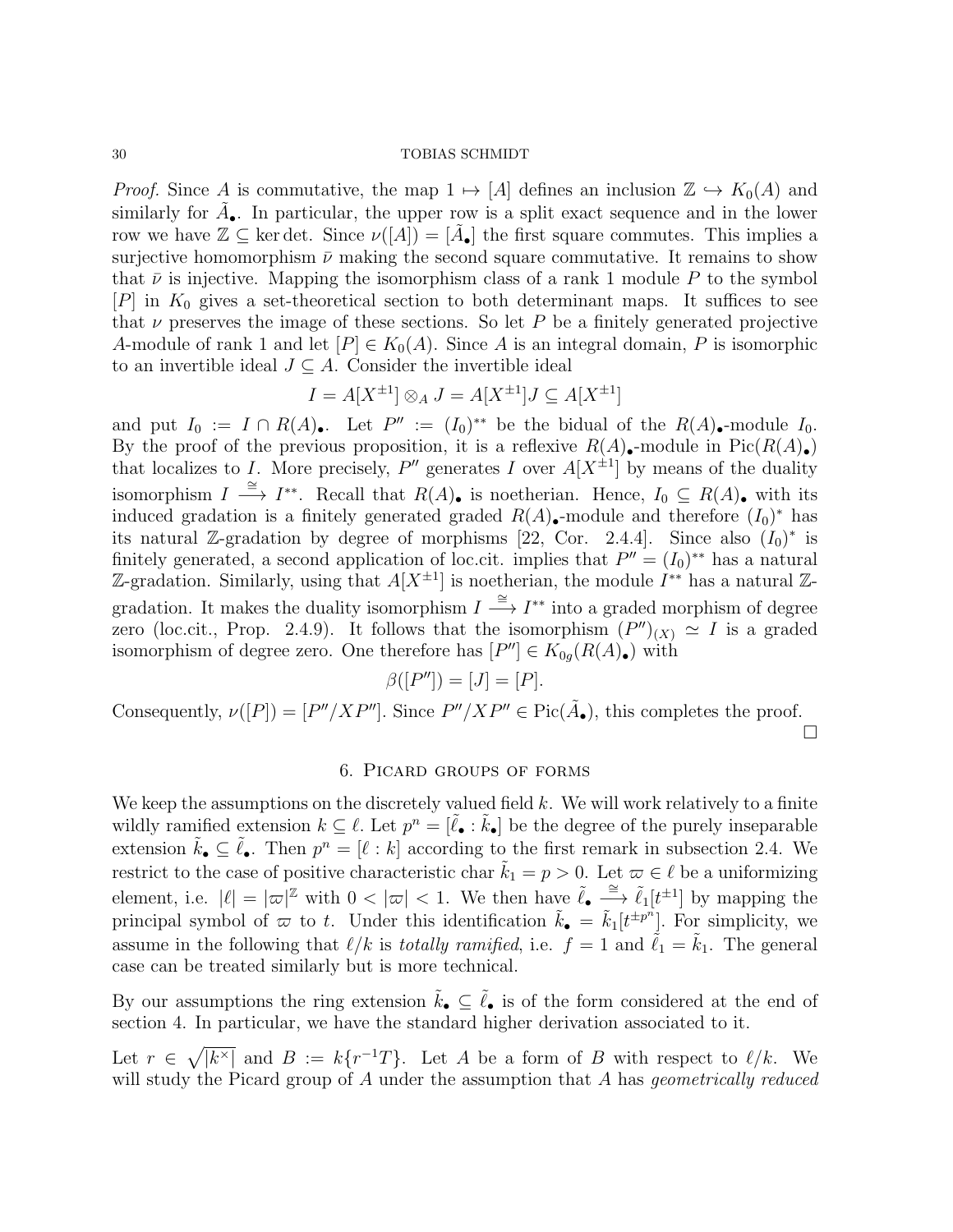graded reduction, i.e.

$$
\tilde{k}^{\mathrm{alg}}_{\bullet} \otimes_{\tilde{k}_{\bullet}} \tilde{A}_{\bullet}
$$

is reduced where  $\tilde{k}^{\text{alg}}_{\bullet}$  denotes the graded algebraic closure of  $\tilde{k}_{\bullet}$ . By the usual argument it suffices to check that  $\tilde{k}_{\bullet}^{p^{-1}} \otimes_{\tilde{k}_{\bullet}} \tilde{A}_{\bullet}$  is reduced.

Suppose now this condition holds. Then Lem. 2.12 implies that  $\tilde{A}_{\bullet}$  is a form of  $\tilde{B}_{\bullet}$  for the extension  $\tilde{k}_{\bullet} \subseteq \tilde{\ell}_{\bullet}$  which will allow us to use p-radical descent. We fix once and for all an isomorphism  $\overline{\tilde{B}}_{\bullet} \stackrel{\cong}{\longrightarrow} \tilde{A}_{\bullet} \otimes_{\tilde{k}_{\bullet}} \tilde{\ell}_{\bullet}$  which we use as an identification in the following. We now forget all gradations and treat all graded rings as ordinary rings.

Put  $m := p^n - 1$ . Let K and K' be the (ordinary) fraction fields of  $\tilde{\ell}_{\bullet}$  and  $\tilde{k}_{\bullet}$ . Since K has characteristic  $p > 0$  we may consider the standard higher derivation

$$
\partial: K \to K[S]_m
$$

of exponent n on K given by  $t \to t + S$  (end of section 4). According to Lem. 4.7 we have  $\mu(\partial) = 1$  and the subring  $\tilde{k}_{\bullet}$  is invariant. The field of constants equals K' with  $K' \cap \tilde{\ell}_{\bullet} = \tilde{k}_{\bullet}$ . The ordered pair  $(\tilde{\ell}_{\bullet}, \partial)$  satisfies  $(\heartsuit)$ . Consider the injective homomorphism  $\tilde{k}_{\bullet} \to \tilde{A}_{\bullet}$  into the integral domain  $\tilde{A}_{\bullet}$ . The ring  $\tilde{B}_{\bullet} = \tilde{A}_{\bullet} \otimes_{\tilde{k}_{\bullet}} \tilde{\ell}_{\bullet}$  is an integral domain. Let  $L' = \text{Frac}(\tilde{A}_{\bullet})$  be the (ordinary) fraction field of  $\tilde{A}_{\bullet}$ . Since  $\tilde{B}_{\bullet}$  is integral over  $\tilde{A}_{\bullet}$ , we then have

$$
L = \operatorname{Frac}(\tilde{B}_{\bullet}) = \tilde{A}_{\bullet} \otimes_{K'} K
$$

for the (ordinary) fraction field of  $\tilde{B}_{\bullet}$ . Now  $\tilde{k}_{\bullet}$  is a principal ideal domain and, hence, any torsion free module is flat. Hence,  $\tilde{\ell}_{\bullet}$  is flat as a module over  $\tilde{k}_{\bullet}$  and the  $\tilde{k}_{\bullet}$ -submodule  $\text{Im}(\partial_0 - \partial) \subseteq \tilde{\ell}_{\bullet}[S]_m$  associated with the homomorphism  $\partial = \partial_{\tilde{\ell}_{\bullet}} : \tilde{\ell}_{\bullet} \to \tilde{\ell}_{\bullet}[S]_m$  is flat. According to Lem. 4.4 the field  $L$  admits a higher derivation

$$
\partial_L := \mathrm{id}_{L'} \otimes_{K'} \partial
$$

of the same rank and order as  $\partial$  such that the subring  $\tilde{B}_{\bullet}$  is invariant. The field of constants with respect to  $\partial_L$  equals L' and  $L' \cap \tilde{B}_\bullet = \tilde{A}_\bullet$  is a Krull domain. Since  $\tilde{B}_\bullet$  is a Krull domain, Cor. 4.5 implies that  $(\tilde{B}_{\bullet}, \partial_L)$  satisfies  $(\heartsuit)$ . By Prop. 4.3 we therefore have the group isomorphism

$$
\Phi_{\tilde{B}_{\bullet}} : \ker \bar{\jmath} \xrightarrow{\cong} \mathcal{L}_{\tilde{B}_{\bullet}} / \mathcal{L}'_{\tilde{B}_{\bullet}}, \quad D \text{ mod } \text{div}_{\tilde{A}_{\bullet}}(K'^{\times}) \mapsto \frac{\partial(x_D)}{x_D} \text{ mod } \mathcal{L}'_{\tilde{B}_{\bullet}}
$$

where  $x_D \in K^\times$  is chosen such that

$$
\mathrm{div}_{\tilde{B}_{\bullet}}(x_D) = j(D)
$$

and

$$
\overline{\jmath} : \text{Cl}(\tilde{A}_{\bullet}) \to \text{Cl}(\tilde{B}_{\bullet})
$$

is the canonical map. Since  $\tilde{B}_{\bullet} = \tilde{\ell}_1[t^{\pm}, T]$  is a factorial domain [7, Prop. VII.§3.4.3 and Thm. VII. $\S 3.5.2$  we have  $\text{Cl}(\tilde{B}_{\bullet}) = 0$ . Hence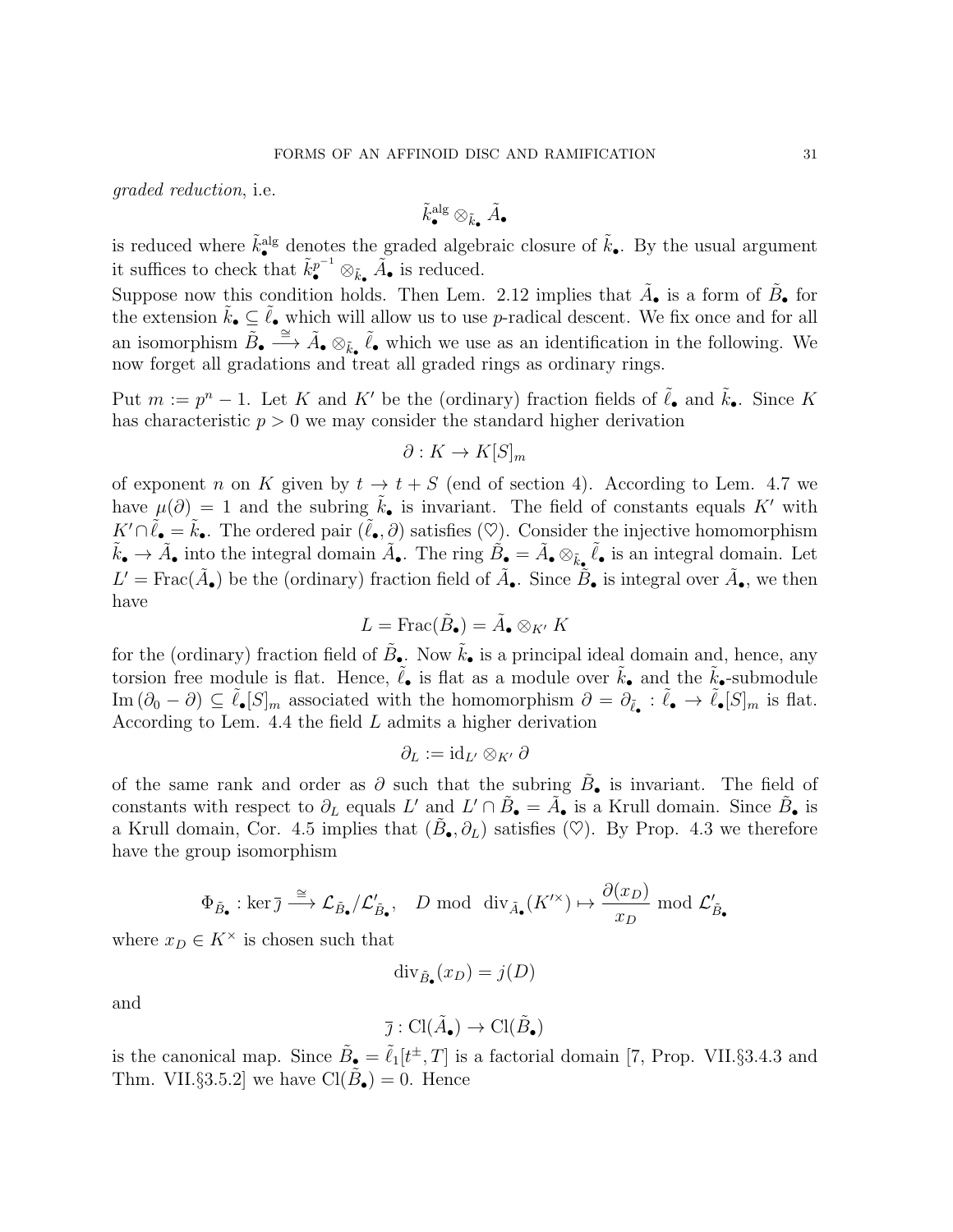$$
\Phi_{\tilde{B}_\bullet}: \mathrm{Cl}(\tilde{A}_\bullet) \stackrel{\cong}{\longrightarrow} \mathcal{L}_{\tilde{B}_\bullet}/\mathcal{L}'_{\tilde{B}_\bullet}
$$

for the class group of the Krull domain  $\tilde{A}_{\bullet}$ .

**Lemma 6.1.** The ring  $\tilde{A}_{\bullet}$  is a noetherian regular Krull domain of global dimension 2.

*Proof.* We have already explained above that  $\tilde{A}_{\bullet}$  is a Krull domain. The ring extension  $\tilde{A}_{\bullet} \to \tilde{B}_{\bullet}$  makes  $\tilde{A}_{\bullet}$  a (bi-)module direct summand of  $\tilde{B}_{\bullet}$  and  $\tilde{B}_{\bullet}$  is a free  $\tilde{A}_{\bullet}$ -module via this extension. By [21, Thm. 7.2.8(i)] we have  $\text{gld}(\tilde{A}_{\bullet}) \leq \text{gld}(\tilde{B}_{\bullet}) = 2$ , hence  $\tilde{A}_{\bullet}$ is regular. Its global dimension coincides then with its Krull dimension and [20, Ex.9.2] implies gld $(\tilde{A}_{\bullet}) = 2$ . Since  $\tilde{B}_{\bullet}$  is noetherian, so is  $\tilde{A}_{\bullet}$  [7, Cor. I.§3.5].

If  $P \subseteq \tilde{A}_{\bullet}$  is a height 1 prime ideal of  $\tilde{A}_{\bullet}$ , the localization  $(\tilde{A}_{\bullet})_P$  is a discrete valuation ring. If  $I \subseteq \tilde{A}_{\bullet}$  is an ideal, we let  $v_P(I)$  be its valuation, i.e. the integer  $\nu$  such that  $I_P = P^{\nu}(\tilde{A}_{\bullet})_P$  as ideals in  $(\tilde{A}_{\bullet})_P$ . Since  $\tilde{A}_{\bullet}$  is a regular Krull domain, [32, Cor. I.3.8.1] says that any divisor  $D \in D(\tilde{A}_{\bullet})$  is of the form  $D = \sum_{P} v_P(I)P$  for a unique invertible ideal  $I \subseteq \tilde{A}_{\bullet}$  and that  $D \mapsto I$  induces an isomorphism  $\text{Cl}(\tilde{A}_{\bullet}) \stackrel{\cong}{\longrightarrow} \text{Pic}(\tilde{A}_{\bullet})$ . Invoking Prop. 5.5 we have  $\bar{\nu}$ : Pic(A)  $\xrightarrow{\cong}$  Pic( $\tilde{A}_{\bullet}$ ). This proves the following proposition.

Proposition 6.2. There are canonical isomorphisms

$$
\operatorname{Pic}(A) \xrightarrow{\cong} \operatorname{Pic}(\tilde{A}_{\bullet}) \xrightarrow{\cong} \operatorname{Cl}(\tilde{A}_{\bullet}) \xrightarrow{\cong} \mathcal{L}_{\tilde{B}_{\bullet}}/\mathcal{L}'_{\tilde{B}_{\bullet}}.
$$

In particular,  $Pic(A)$  has exponent  $p^n$ .

We give a criterion in which the structure of these groups can be explicitly determined -at least up to a finite number of choices. To do this, let us write  $\deg_T$  for the monomial degree in the variable T of an element in  $\tilde{B}_{\bullet} = \tilde{\ell}_1[t^{\pm 1}, T]$  or of an element in  $\tilde{B}_{\bullet}[S]_m$ . Since  $\partial_L(T) = T$  mod (S) we have that  $\deg_T(\partial_L(T)) \geq 1$ .

**Proposition 6.3.** Suppose  $\text{deg}_T(\partial_L(T)) = 1$ . Then  $\mathcal{L}_{\tilde{B}_{\bullet}}/\mathcal{L}'_{\tilde{B}_{\bullet}}$  is a finite cyclic group of exponent  $p^n$  generated by the class of  $\frac{\partial_L(T)}{T}$ .

*Proof.* We use the description of the group  $\mathcal L$  from Lem. 4.2. This implies  $\frac{\partial_L(T)}{T} \in \mathcal L_{\tilde{B}_{\bullet}}$ since  $\partial_L$  leaves  $\tilde{B}_\bullet$  invariant. Moreover, let  $f(T) \in \tilde{B}_\bullet - \{0\}$  be given such that  $h :=$  $\partial_L(f)$  $f_f^{(f)} \in \mathcal{L}_{\tilde{B}_{\bullet}}$ . Then  $\partial_L(f) = f^{\partial}(\partial_L(T))$  where  $f^{\partial}$  refers to the polynomial in T that arises from  $f$  by applying  $\partial$  to its coefficients. Our assumption implies

$$
\deg_T(\partial_L(f)) = \deg_T(f^{\partial}) = \deg_T(f)
$$

where the latter identity holds since  $\partial$  is injective. Consequently,

$$
\frac{\partial_L(f)}{f} \in (\tilde{B}_{\bullet}[S]_m)^{\times} \Longrightarrow \frac{\partial_L(f)}{f} \in (\tilde{\ell}_{\bullet}[S]_m)^{\times}
$$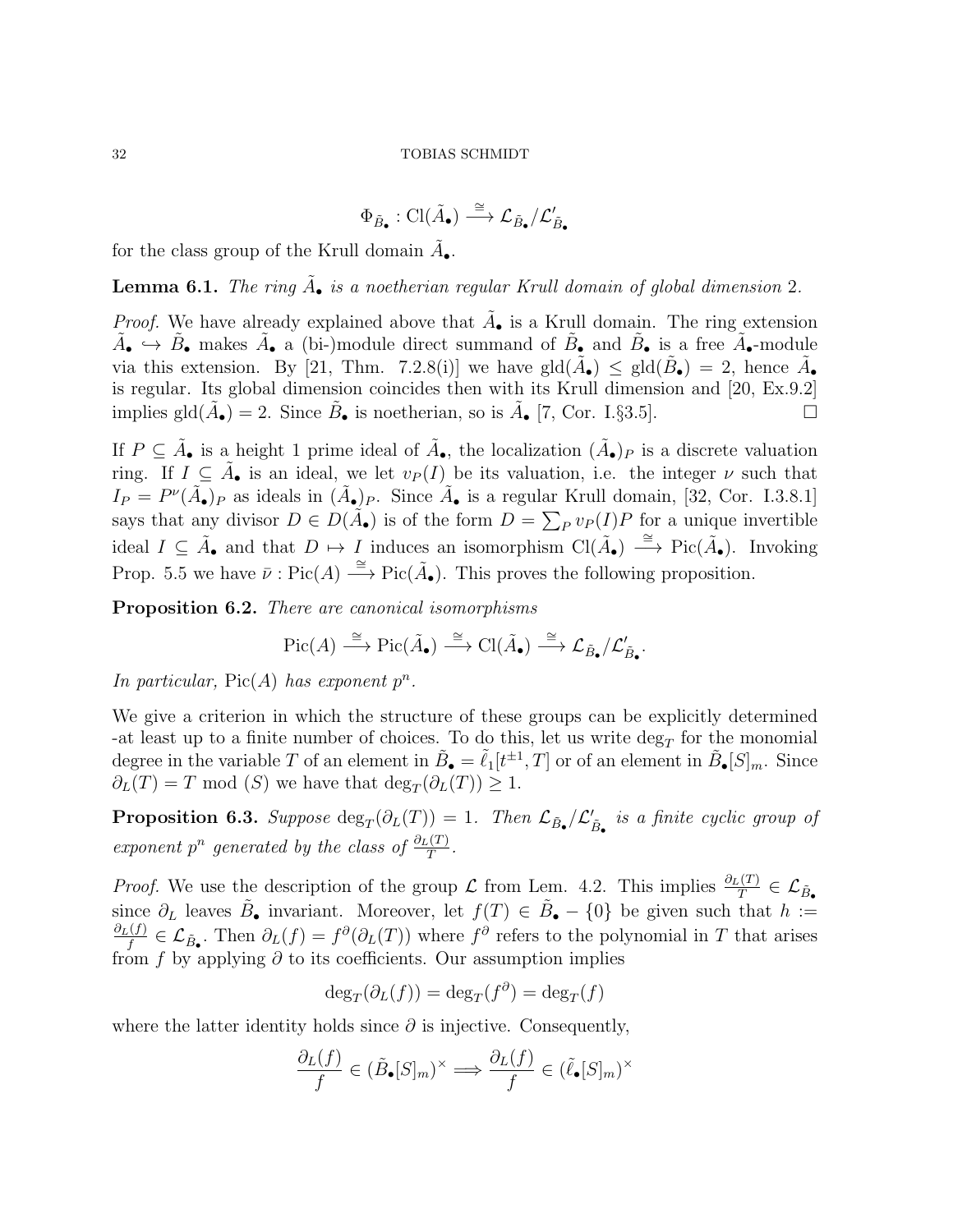and so  $\deg_T(h) = 0$ . Write  $f = \sum_{i,j} a_{ij} t^i T^j$  with  $a_{ij} \in \tilde{\ell}_1$  with  $i \in \mathbb{Z}, j \geq 0$ . Write  $\partial_L(T) = Tw$  with some  $w \in \tilde{\ell}_\bullet[S]_m$ . Thus,  $w = \sum_{j=0,\dots,m} c_j S^j$  with  $c_0 = 1$  and  $c_j \in \tilde{\ell}_\bullet$  for  $j > 0$ . Now we compute

$$
\sum_{i,j} a_{ij}(t+S)^{i}T^{j}w^{j} = \sum_{i,j} a_{ij}\partial(t)^{i}\partial_{L}(T)^{j} = \partial_{L}(\sum_{i,j} a_{ij}t^{i}T^{j}) = h\sum_{i,j} a_{ij}t^{i}T^{j}.
$$

Since  $f \neq 0$  there is j such that  $a_{ij} \neq 0$ . Since  $t, S, T$  are algebraically independent and since  $\deg_T(h) = 0$  one may compare the coefficient of  $T^j$  on both sides which yields

$$
w^j \left(\sum_i a_{ij}(t+S)^i\right) / \left(\sum_i a_{ij}t^i\right) = h.
$$

Since  $w = \partial_L(T)/T \in \mathcal{L}_{\tilde{B}_{\bullet}}$  one has  $hw^{-j} \in \mathcal{L}_{\tilde{B}_{\bullet}}$ . Using  $K \cap \tilde{B}_{\bullet} = \tilde{\ell}_{\bullet}$  we obtain altogether

$$
\sum_i a_{ij}(t+S)^i / (\sum_i a_{ij}t^i) = \partial (\sum_i a_{ij}t^i) / (\sum_i a_{ij}t^i) \in (K[S]_m)^\times \cap \tilde{B}_{\bullet}[S]_m \subseteq \tilde{\ell}_{\bullet}[S]_m.
$$

In particular,

$$
hw^{-j} = \partial (\sum_i a_{ij} t^i) / (\sum_i a_{ij} t^i) \in \mathcal{L}_{\tilde{\ell}_{\bullet}}
$$

where  $\mathcal{L}_{\tilde{\ell}_{\bullet}}$  refers to the integral logarithmic derivatives associated to the standard derivation  $\partial$ . Since the latter satisfies (♡) and since Cl( $\tilde{\ell}_{\bullet}$ ) = 0 we have  $\mathcal{L}_{\tilde{\ell}_{\bullet}} = \mathcal{L}'_{\tilde{\ell}_{\bullet}}$  (Prop. 4.3). Since  $\partial_L$  extends  $\partial$  the inclusion  $\tilde{\ell}_\bullet \subseteq \tilde{B}_\bullet$  induces  $\mathcal{L}'_{\tilde{\ell}_\bullet} \subseteq \mathcal{L}'_{\tilde{B}_\bullet}$ . Thus,  $h \equiv w^j \mod \mathcal{L}'_{\tilde{B}_\bullet}$  in  $\mathcal{L}_{\tilde{B}_{\bullet}}/\mathcal{L}'_{\tilde{B}_{\bullet}}$ . Consequently, the class of w generates the group  $\mathcal{L}_{\tilde{B}_{\bullet}}/\mathcal{L}'_{\tilde{B}_{\bullet}}$ .

We conclude by explaining the condition  $deg_T(\partial_L(T)) = 1$  in the context of forms of Russell type. For simplicity, we let  $A$  be a form of  $B$  of Russell type with parameters  $n = 1$  and  $s = r$  (in the notation of Thm. 3.10) and which admits a trivialization over  $\ell_{\bullet}$ . Up to isomorphism, such a form has graded reduction

$$
\tilde{A}_{\bullet} = \tilde{k}_{\bullet}[r^{-p}T_1, r^{-1}T_2]/(T_2^p - f(T_1))
$$

where  $f(T_1) = a_0 T_1 + a_1 T_1^p + \ldots + a_m T_1^{p^m} \in \tilde{k}_\bullet[r^{-p}T_1]$  is a homogeneous p-polynomial of degree  $r^p$  with  $a_0 \neq 0$ . Let x resp. y be the residue class of  $T_1$  and  $T_2$  in  $\tilde{A}_{\bullet}$  respectively. According to subsection 3.3 we have

$$
1 \otimes a_0 x = (1 \otimes y - (a_m \otimes x^{p^{m-1}} + ... + a_1 \otimes x))^p =: t^p
$$

in  $\theta^{(1)}A$  with a homogeneous element t of degree r. We have an isomorphism of graded  $\ell_{\bullet}$ -algebras

$$
A_{\tilde{\ell}_{\bullet}} \xrightarrow{\cong} \tilde{\ell}_{\bullet}[r^{-1}T], \ t \mapsto T.
$$

Under this isomorphism  $1 \otimes y - (a_m^{1/p} \otimes x^{p^{m-1}} + ... + a_1^{1/p} \otimes x) = T$  according to (3.2). Our condition comes down to the identity

$$
\partial(1) \otimes y - (\partial(a_m^{1/p}) \otimes x^{p^{m-1}} + \dots + \partial(a_1^{1/p}) \otimes x)) = \partial_L(T) = fT + h
$$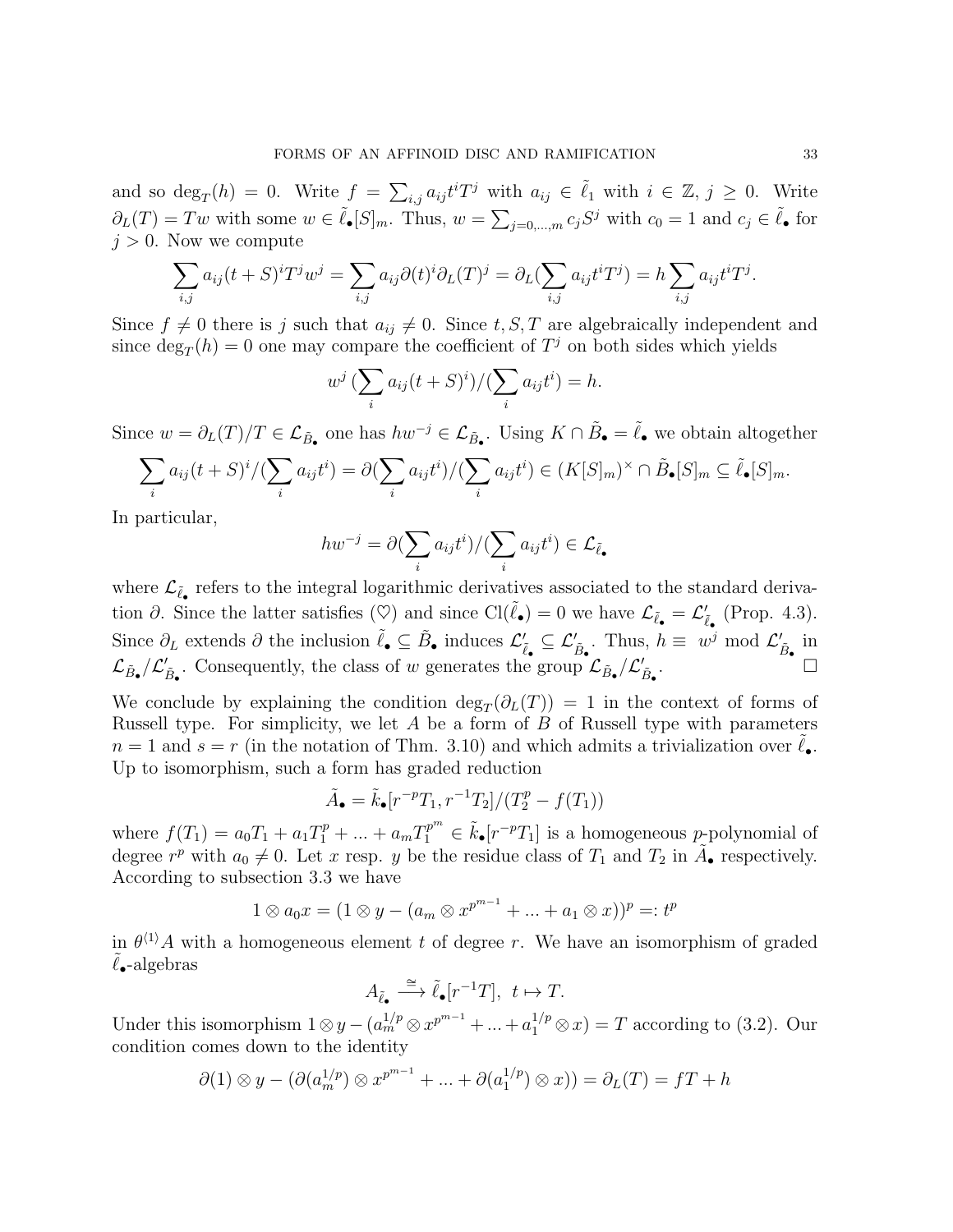for elements  $f, h \in \tilde{\ell}_{\bullet}[S]_m$ . If this holds, we have

a graded field via the trivial gradation.

$$
(1-f) \otimes y - ([\partial (a_m^{1/p}) - fa_m^{1/p}] \otimes x^{p^{m-1}} + \dots + [\partial (a_1^{1/p}) - fa_1^{1/p}] \otimes x)) = h.
$$

The elements  $y, x^{p^{m-1}}, ..., x, 1$  are  $\tilde{k}_\bullet$ -linearly independent in  $\tilde{k}_\bullet[x, y] = \tilde{A}_\bullet$  and therefore  $\tilde{\ell}_{\bullet}[S]_m$ -linearly independent in  $\tilde{\ell}_{\bullet}[S]_m \otimes_{\tilde{k}_{\bullet}} \tilde{A}_{\bullet} = \tilde{B}_{\bullet}[S]_m$ . It follows  $h = 0, f = 1$  and  $\partial(a_i^{1/p}$  $i^{1/p}$ ) =  $a_i^{1/p}$  $i^{1/p}$  for all  $i = 1, ..., m$ . In other words,  $a_i$  has a p-th root in  $\tilde{k}_{\bullet}$  for  $i = 1, ..., m$ . Conversely, this condition implies  $\partial_L(T) = T$ . The preceding two propositions show in this case that  $Pic(A) = 1$  and that A is a principal ideal domain (cf. Lem. 2.14).

### Appendix A. Results from graded commutative algebra

All rings are assumed to be associative, commutative and unital. Let  $\Gamma$  be a commutative multiplicative group.

A.1. Generalities. Our reference for general graded rings is [22] but our exposition follows [8], [10] and [30]. A ring A is called  $\Gamma$ -graded or simply graded if it allows a direct sum decomposition as abelian groups

$$
A = \oplus_{\gamma \in \Gamma} A_{\gamma}
$$

such that  $A_{\gamma} \cdot A_{\delta} \subseteq A_{\gamma\delta}$ . The set  $\prod_{\gamma \in \Gamma} A_{\gamma}$  is the set of *homogeneous* elements. The decomposition of A yields a function

$$
\rho_A: \coprod_{\gamma} (A_{\gamma} - \{0\}) \to \Gamma, \quad a \in A_{\gamma} - \{0\} \mapsto \gamma,
$$

the grading of A. We have  $1 \in A_1$  and  $A_1$  is a subring of A; if  $a \in A$  is homogeneous and invertible in A, then  $a^{-1}$  is homogeneous [22, Prop. 1.1.1]. We denote by  $A^{\times}$  the group of invertible homogeneous elements in A. Then  $\rho$  yields a homomorphism  $A^* \to \Gamma$ . Any ring A may be viewed a graded ring by letting  $A_1 = A$  and  $A_\gamma = 0$  if  $\gamma \neq 1$  (the *trivial gradation*). A *graded field* is a graded ring A with  $A^{\times} = A - \{0\}$ . Such a ring need not be a field in the usual sense as we will see below. On the other hand, every field  $k$  is

If  $S \subseteq A$  is a subset of homogeneous elements, then the smallest graded subring of A containing  $S$  is called the graded subring of  $A$  generated by  $S$ .

An ideal  $I \subseteq A$  is called *graded* if it is generated by homogeneous elements or, equivalently, if  $I = \bigoplus_{\gamma \in \Gamma} (I \cap A_{\gamma})$ . In this case, the quotient  $A/I = \bigoplus_{\gamma \in \Gamma} A_{\gamma}/(I \cap A_{\gamma})$  is graded.

A ring homomorphism  $A \to B$  between graded rings A and B is graded of degree  $\delta \in \Gamma$ if it maps  $A_{\gamma}$  into  $B_{\delta\gamma}$  for all  $\gamma \in \Gamma$ . A homomorphism of degree 1 will simply be called graded. In this case, we call B a graded algebra over A.

**Lemma A.1.** Let k be a graded field. Let A, B be two graded k-algebras with  $Im \rho_A \subseteq$ Im  $\rho_k$ . Then any  $k_1$ -algebra homomorphism  $A_1 \rightarrow B_1$  extends uniquely to a homomorphism of graded k-algebras  $A \rightarrow B$ .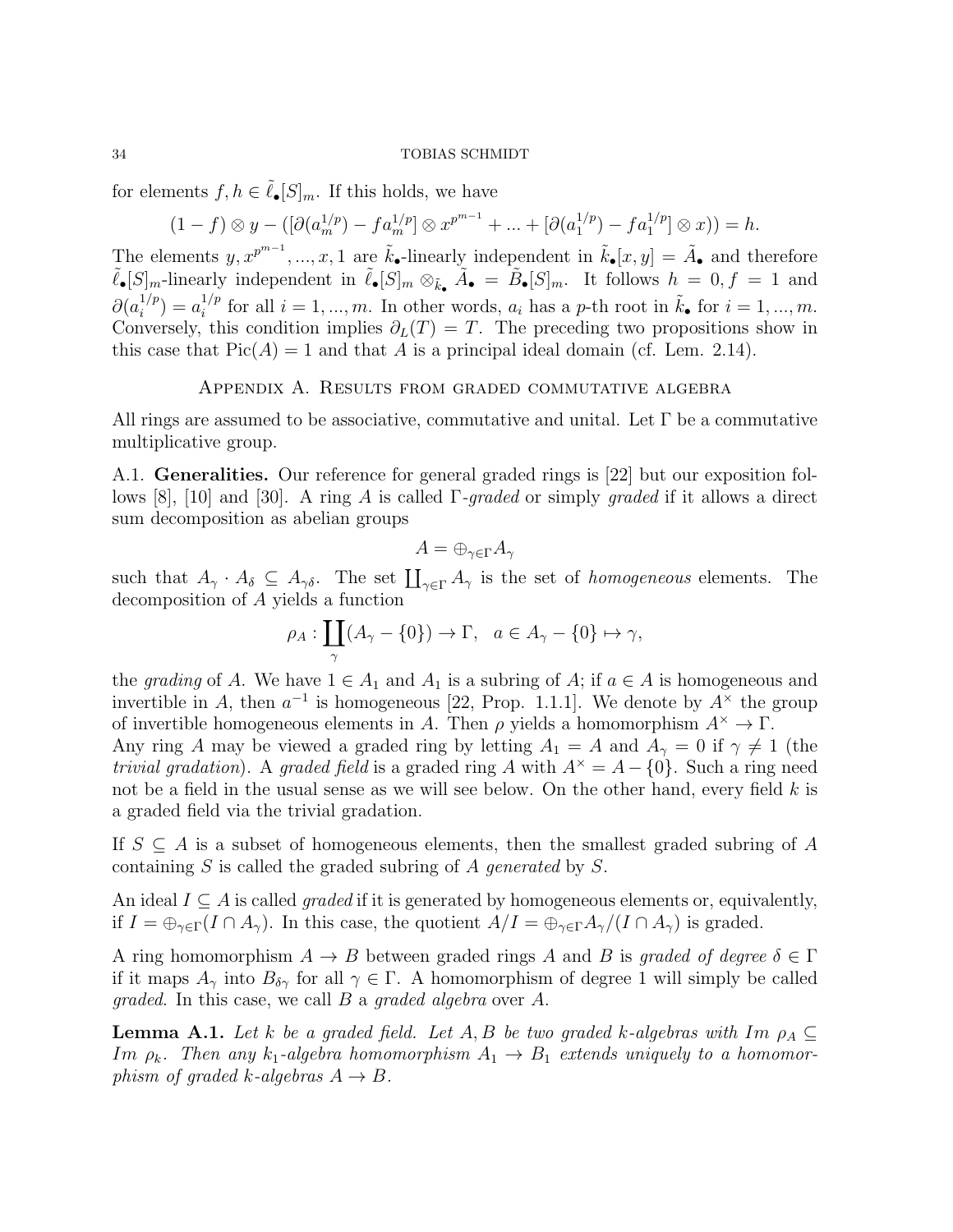*Proof.* Since  $A_{\gamma} = k_{\gamma} \otimes_{k_1} A_1$  for any  $\gamma \in \Gamma$ , this is a simple instance of graded Frobenius reciprocity [22, Thm. 2.5.5].

A graded ring A is called reduced if there is no homogeneous nonzero nilpotent in A. A graded ring A is a graded domain if all nonzero homogeneous elements of A are not zero-divisors in A. We remark here that a graded ring which is reduced (resp. a graded domain) need not be reduced (resp. an integral domain) in the usual sense. However, this is true if  $\Gamma$  can be made into a totally ordered group (e.g.  $\Gamma$  is torsion free [16]), in which case one may argue with homogeneous parts of highest degree.

A prime homogeneous ideal is a homogeneous ideal  $P \subseteq A$  such that the graded ring  $A/P$  is a domain. Such an ideal need not be a prime ideal in the usual sense. We denote the set of such ideals by  $Spec_{\Gamma}(A)$  (the *graded prime spectrum* of A [22, 2.11]). Given such an ideal P we let  $A_P$  be the homogeneous localization, i.e. the localization at the multiplicative subset of the complement  $A - P$  consisting of homogeneous elements. It is a *local* graded ring with a unique maximal homogeneous ideal. The rings  $A_P$  where  $P$ runs through  $Spec_{\Gamma}(A)$  are sometimes called the local rings of the graded ring A. If A is a graded domain and  $P = (0)$ , then  $A_P$  is a graded field, the graded fraction field of A. We denote it by  $\text{Frac}_{\Gamma}(A)$ .

A graded domain is called a graded discrete valuation ring if it is a graded principal ideal domain (i.e. every homogeneous ideal admits a single homogeneous generator) with a unique nonzero prime homogeneous ideal. The proofs of [27, I.§2. Prop. 2 and 3] extend to the graded setting by working only with homogeneous elements. This implies the next lemma (cf. below for a discussion of the noetherian property and integral elements in the graded setting).

**Lemma A.2.** For a graded ring A to be a graded discrete valuation ring it is necessary and sufficient to be a graded noetherian graded local ring with a maximal ideal generated by a non-nilpotent homogeneous element. A graded discrete valuation ring is integrally closed. The local rings of a graded principal ideal domain are graded discrete valuation rings.

Let A be a graded ring. A *graded A-module* is an A-module M with a direct sum decomposition as abelian groups  $M = \bigoplus_{\gamma \in \Gamma} M_{\gamma}$  such that  $A_{\delta} M_{\gamma} \subseteq M_{\delta_{\gamma}}$  for all  $\delta, \gamma \in \Gamma$ . For the straightforward notions of graded morphism of degree  $\gamma \in \Gamma$ , graded submodule, graded direct sum or graded tensor product we refer to [22].

If  $\gamma \in \Gamma$  we let  $A(\gamma)$  be the graded A-module whose underlying A-module equals A and whose gradation is given by  $A(\gamma)_{\delta} = A_{\gamma\delta}$  for all  $\delta \in \Gamma$ . If M is a graded A-module and  $(m_i)_i$  is a family of elements of M of respective degrees  $\gamma_i$ , there exists a unique graded A-linear map  $\bigoplus_i A(\gamma_i^{-1})$  $i_i^{-1}) \to M$  of degree 1 mapping  $1 \in A(\gamma_i^{-1})$  $i_i^{-1}$ ) to  $m_i$  for all i. The family  $(m_i)_i$  is called *free* (resp. *generating* resp. *a basis*) if this map is injective (resp. surjective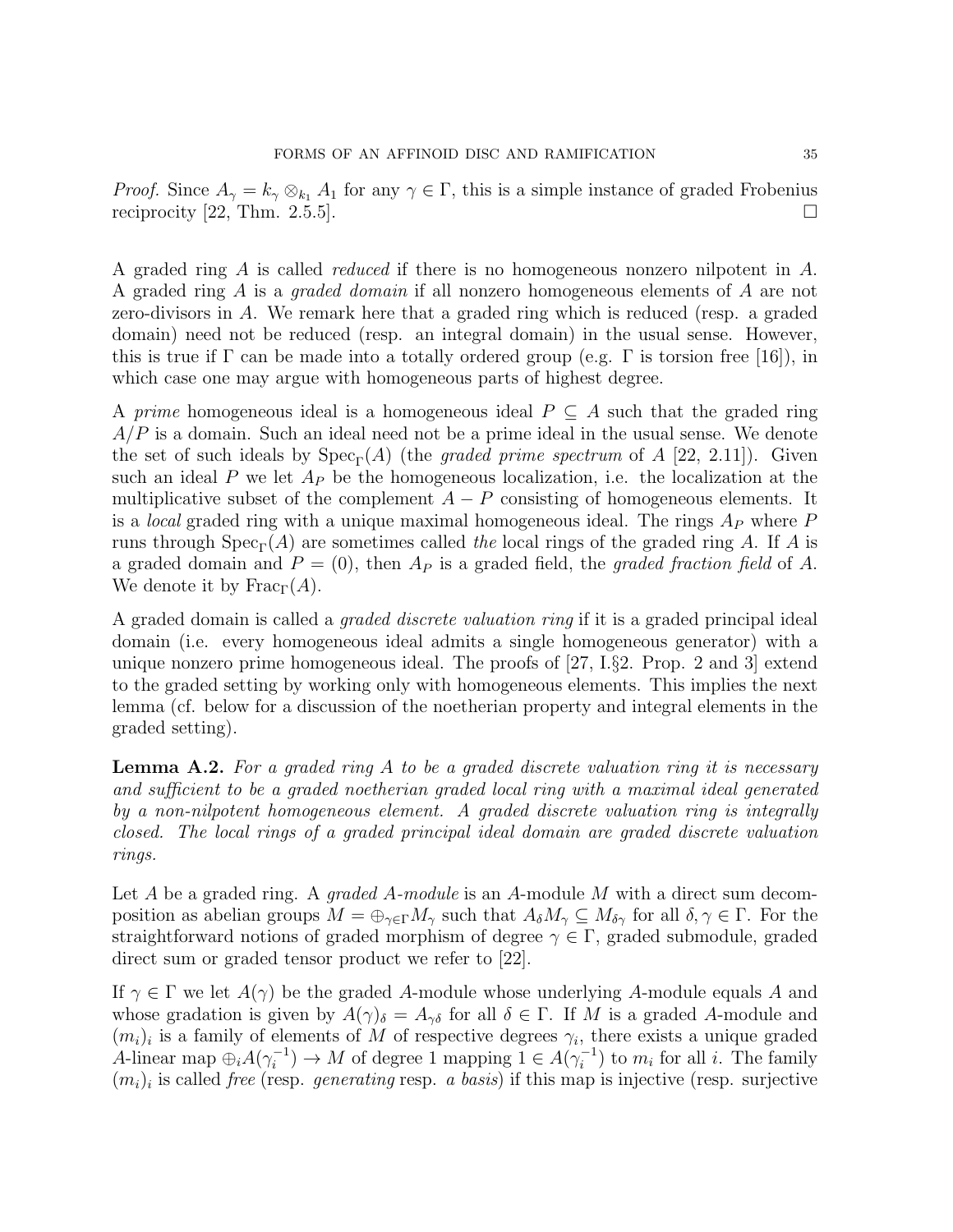resp. bijective). The module  $M$  is called *of finite type* if there exists a generating family for M of finite cardinality.

Let k be a graded field. A graded k-module will be called a *graded k-vector space*. Any graded  $k$ -vector space  $M$  admits a basis and different bases have the same cardinality. This cardinality is called the *dimension* of M [30, Lem. 1.2].

A graded ring is graded noetherian if any homogeneous ideal of A is finitely generated. This is equivalent to the property that chains of homogeneous ideals in A satisfy the ascending chain condition. In this case, every graded A-submodule of a finitely generated graded A-module is finitely generated.

A.2. Polynomial extensions. Let A be a graded ring and  $r_1, ..., r_n \in \Gamma^n$ . We let

$$
A[r_1^{-1}T_1, ..., r_n^{-1}T_n]
$$

be the graded ring whose underlying ring equals the polynomial ring  $A[T_1, ..., T_n]$  over A and where for all  $s \in \Gamma$  the homogeneous elements of degree s are given by the polynomials  $\sum_{I} a_I \mathbf{T}^I$  where  $a_I \in A$  is homogeneous of degree  $s\mathbf{r}^{-I}$ . Here,  $\mathbf{T}^I = T_1^{i_1} \cdots T_n^{i_n}$  and  $\overline{\mathbf{r}}^{-1} = (r_1^{-i_1}, ..., r_n^{-i_n}) \in \Gamma^n$  for  $I = (i_1, ..., i_n) \in \mathbb{N}^n$ . In particular,  $T_i$  is homogeneous of degree  $r_i$ . One has  $A[r_1^{-1}T_1, ..., r_n^{-1}T_n]^{\times} = A^{\times}$ .

If we want to refer to the usual degree in the variable  $T$  of the polynomial underlying an element f of  $A[r^{-1}T]$  we will talk about the *monomial degree* of f. The proof of the Hilbert Basis theorem carries over, so  $A[r_1^{-1}T_1, ..., r_n^{-1}T_n]$  is graded noetherian if A is graded noetherian [8, §4].

Let A be a graded domain. A nonzero homogeneous element  $a \in A - A^*$  is called *irreducible* if  $a = bc$  with homogeneous elements  $b, c \in A$  implies that  $b \in A^{\times}$  or  $c \in A^{\times}$ . The graded domain A is called factorial if every nonzero homogeneous element from  $A - A^{\times}$  is uniquely -up to rearrangement and up to an element from  $A^{\times}$ - a product of irreducible homogeneous elements in A. By the classical argument, a graded principal ideal domain is factorial.

**Lemma A.3.** Let A be a graded domain which is factorial. Let  $r \in \Gamma$ . Then  $A[r^{-1}T]$ is factorial. A monic homogeneous element in  $A[r^{-1}T]$  is irreducible if and only if it is *irreducible in*  $\text{Frac}_{\Gamma}(A)[r^{-1}T]$ .

Proof. One has a graded version of the classical Gauss lemma [15, Thm. IV.2.1] working only with nonzero homogeneous elements. One may then copy the arguments from the ungraded case [15, Thm. IV.2.3].

If k is a graded field, then  $k[r^{-1}T]$  is even a principal ideal domain by [8, Lemma 4.1].

Let  $A \rightarrow B$  be an injective graded homomorphism between graded rings. If a homogeneous element  $b \in B_r$  satisfies  $f(b) = 0$  for some monic polynomial  $f \in A[T]$  of positive monomial degree, then one may replace nonzero coefficients of  $f$  with suitable nonzero homogeneous parts (depending on  $\gamma$ ) to find such an f which is homogeneous in  $A[r^{-1}T]$ .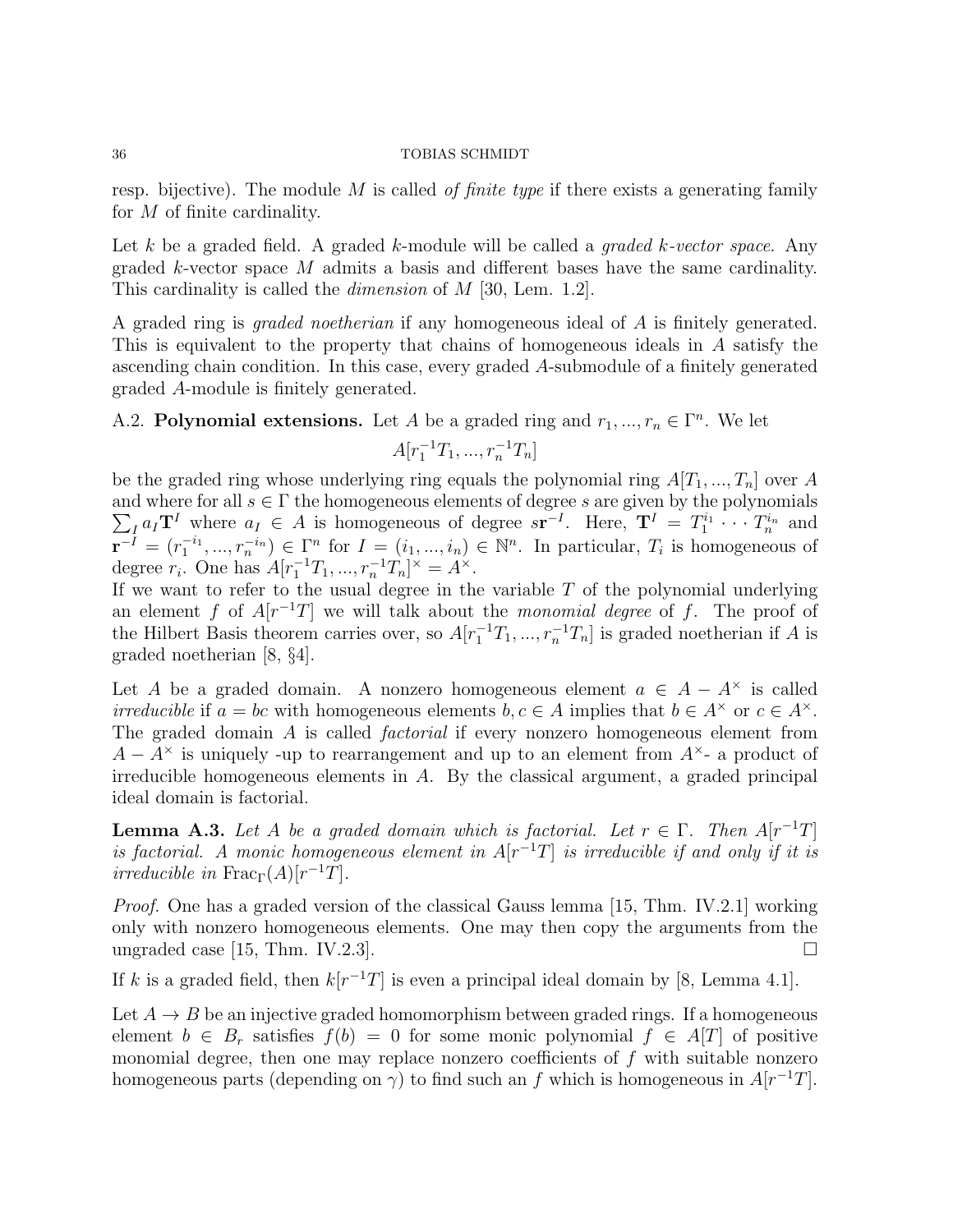In this case we call b integral over A. The set of elements of B whose homogeneous parts are integral over A forms a graded A-subalgebra  $A'$  of B, the graded integral closure of A in B. If  $A = A'$  we call A integrally closed in B. If in this situation A is a graded domain and B its graded fraction field, we call A integrally closed.

The usual argument with Zorn's lemma using only homogeneous ideals implies that any homogeneous element  $a \in A \setminus A^*$  lies in a maximal homogeneous ideal. This implies  $A = \bigcap_{P \in \text{Spec}_{\Gamma}(A)} A_P$  for a graded domain A. In this case, A is integrally closed if and only if this holds for each  $A_P$ .

A.3. Graded fields. Let k be a graded field. Let p be the characteristic exponent of the field  $k_1$ .

We begin with an example. Let  $\rho$  be the grading of k and let  $r \in \Gamma$  whose class in  $\Gamma/\rho(k^{\times})$ has infinite order. The homogeneous elements in  $k[r^{-1}T]$  are then given by the monomials  $aT^j$  with  $a \in k$  homogeneous and  $j \in \mathbb{N}$ : indeed, a second monomial  $bT^j$  of the same degree leads to  $\rho(a)r^j = \rho(b)r^k$  which implies  $j = i$  by the choice of r. The graded fraction field of  $k[r^{-1}T]$  is therefore obtained by (homogeneous) localization at the single element T. We therefore have

(1.4) 
$$
k[r^{-1}T, rT^{-1}] := \text{Frac}_{\Gamma}(k[r^{-1}T]) = k[r^{-1}T, rS]/(TS - 1)
$$

in case r has infinite order in  $\Gamma/\rho(k^{\times})$ . The underlying ring of  $k[r^{-1}T, rT^{-1}]$  equals the Laurent polynomials over  $k$  in the variable  $T$  and so it is not a field in the usual sense. The homogeneous elements of  $k[r^{-1}T, rT^{-1}]$  are given by  $aT^j$  with  $a \in k$  homogeneous and  $j \in \mathbb{Z}$ .

A graded homomorphism  $k \to \ell$  between graded fields is injective and called an *extension* of graded fields. If  $x \in \ell^{\times}$  of degree  $r \in \Gamma$ , then the graded homomorphism

$$
k[r^{-1}T] \to \ell, \ T \mapsto x
$$

has a homogeneous kernel  $I_x$ . If  $I_x = 0$  resp.  $I_x \neq 0$  the element x is called transcendental resp. algebraic over k. The latter case always occurs in case of a finite extension  $k \subseteq \ell$ . In the algebraic case we call the unique monic homogeneous generator  $f_x$  of  $I_x$  the minimal homogeneous polynomial of  $x$  over  $k$ .

The extension  $k \subseteq \ell$  is called *normal* if  $f_x$  splits into a product of homogeneous polynomials in  $\ell[r^{-1}T]$  of monomial degree 1 for every  $x \in \ell^{\times}$  where  $r = \rho_{\ell}(x)$ . The classical argument involving Zorn's lemma applies to the graded setting and yields a graded alge*braic closure*  $\bar{k}$  of k, unique up to k-isomorphism. If  $f_x$  has only simple roots in  $\bar{k}$  then  $f_x$  and x are called *separable*. If  $f_x$  is of the form  $f_x(T) = T^{p^n} - c$  with  $c \in k^{\times}$ , we call  $f_x$  purely inseparable and x purely inseparable of degree n over k. The union  $k^s$  of all separable elements of  $k$  (together with the zero element) is called the *graded separable closure of k in*  $\overline{k}$ . The union  $k^i$  of all purely inseparable elements (together with the zero element) is called the *graded purely inseparable closure of k in k*. Both are graded fields and one has  $k^s \cap k^i = k$ .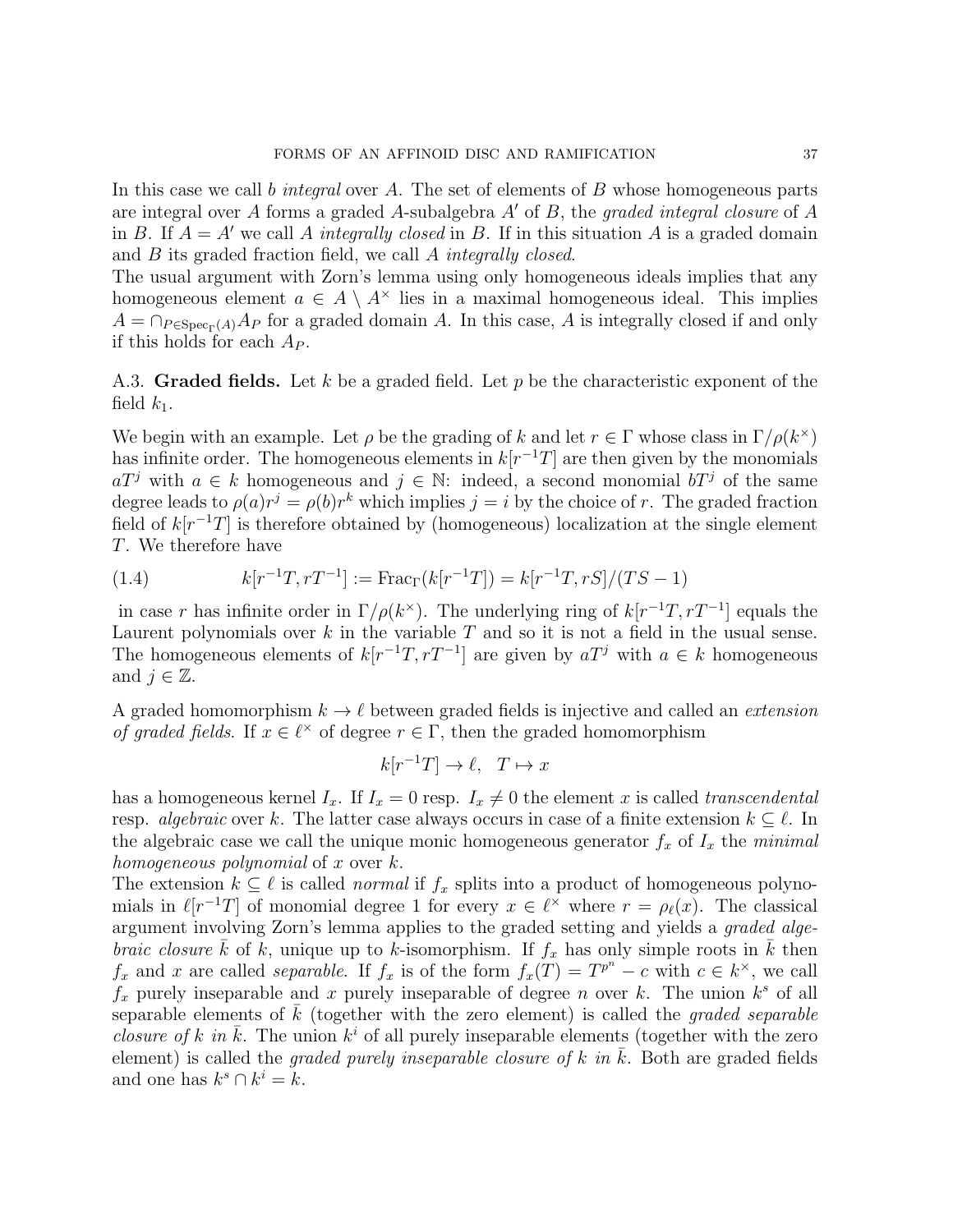A finite extension  $k \subseteq \ell$  which is normal and separable is called *Galois*. In this case, the group of graded automorphisms of  $\ell$  fixing k pointwise is denoted by  $Gal(\ell/k)$ . There is a graded version of the main theorem of Galois theory [10, (1.16.1)]. In particular,  $\#\text{Gal}(\ell/k) = [\ell : k] \text{ and } \ell^{\text{Gal}(\ell/k)} = k.$ 

Let  $k \subseteq \ell$  be an extension of graded fields and  $S \subseteq \ell$  a subset. We let  $k(S)$  be the smallest graded subfield of  $\ell$  that contains k and S. It equals the graded fraction field of the graded subring of  $\ell$  generated by k and S. If  $\ell = k(S)$  we say that  $\ell$  is generated by S over k.

Let  $k \subseteq \ell$  be an extension of graded fields. A subset  $S \subseteq \ell^{\times}$  is said to be *algebraically* independent over k if the graded k-algebra homomorphism  $k[r_1^{-1}T_1, ..., r_n^{-1}T_n] \to \ell$  defined by  $T_i \mapsto s_i$  is injective for any finite subset  $s_1, ..., s_n$  of S (with  $r_i = \rho_\ell(s_i)$ ). A subset S which is a maximal algebraically independent set over  $k$  is called a *transcendence basis* for  $\ell/k$ . As in the classical case, one shows that a transcendence basis always exists and that all such bases have the same cardinality, the *transcendence degree* trdeg<sub>k</sub> $(\ell)$  of the extension  $\ell/k$  [8, §4]. Similarly, if the graded field  $\ell$  is generated over k by a set  $S \subseteq \ell$ , one may choose a transcendence basis from S. We shall need a graded version on the existence of a separating transcendence basis in the following sense.

**Lemma A.5.** Suppose  $k \subseteq \ell$  is an extension of graded fields such that the graded ring  $k^i \otimes_k \ell$  is reduced. If  $S \subseteq \ell$  generates  $\ell$  over k, there is a subset  $S' \subseteq S$  with the properties: (i) S' is a transcendence basis of  $\ell/k$ , (ii) the algebraic extension  $k(S') \subseteq \ell$  is separable.

*Proof.* Let r and  $r_1, ..., r_n$  be elements of Γ. The graded ring  $k[r_i^{-1}T]$  is a principal ideal domain and therefore factorial. Hence  $A := k[r_1^{-1}T_1, ..., r_n^{-1}T_n]$  is factorial according to Lem. A.3. The latter lemma also implies that a monic homogeneous polynomial in  $A[r^{-1}T]$  is irreducible if and only if it is irreducible in  $\text{Frac}_{\Gamma}(A)[r^{-1}T]$ . We then have everything to extend the classical proof [15, Prop. VIII.4.1] on the existence of a separating transcendence basis for separable field extensions to the graded setting by working with homogeneous elements only.

**Lemma A.6.** If K denotes the graded fraction field of  $k[r^{-1}T]$ , then  $\text{trdeg}_k(K) = 1$ .

Proof. According to [8, Lemma 4.8] we have the formula

$$
\operatorname{trdeg}_k(K) = \operatorname{trdeg}_{k_1}(K_1) + \dim_{\mathbb{Q}}((\rho(K^{\times})/\rho(k^{\times})) \otimes_{\mathbb{Z}} \mathbb{Q}).
$$

Suppose first that the image of r has finite order in  $\Gamma/\rho(k^{\times})$ . There is a finite extension  $k \subseteq \ell$  with  $r = \rho(a)$  for some  $a \in \ell^\times$ . We then have an isomorphism  $\ell[r^{-1}T] \stackrel{\cong}{\longrightarrow} \ell[T]$ of graded  $\ell$ -algebras by mapping  $T \mapsto aT$ . Since  $trdeg_k(K) = trdeg_{\ell}(K(\ell))$  and since  $K(\ell) = \text{Frac}_{\Gamma}(\ell[r^{-1}T])$ , we may therefore assume  $r = 1$ . But then  $K_1 = k_1(T)$ , the usual field of rational functions over  $k_1$  and we are done. In the case, where the image of r has infinite order in  $\Gamma/\rho(k^{\times})$ , we have  $K = k[r^{-1}T, rT^{-1}]$  by (1.4). Hence  $K_1 = k_1$ . Since  $(\rho(K^{\times})/\rho(k^{\times}))\otimes_{\mathbb{Z}}\mathbb{Q}$  is the line generated by the image of r, the assertion follows in this  $\Box$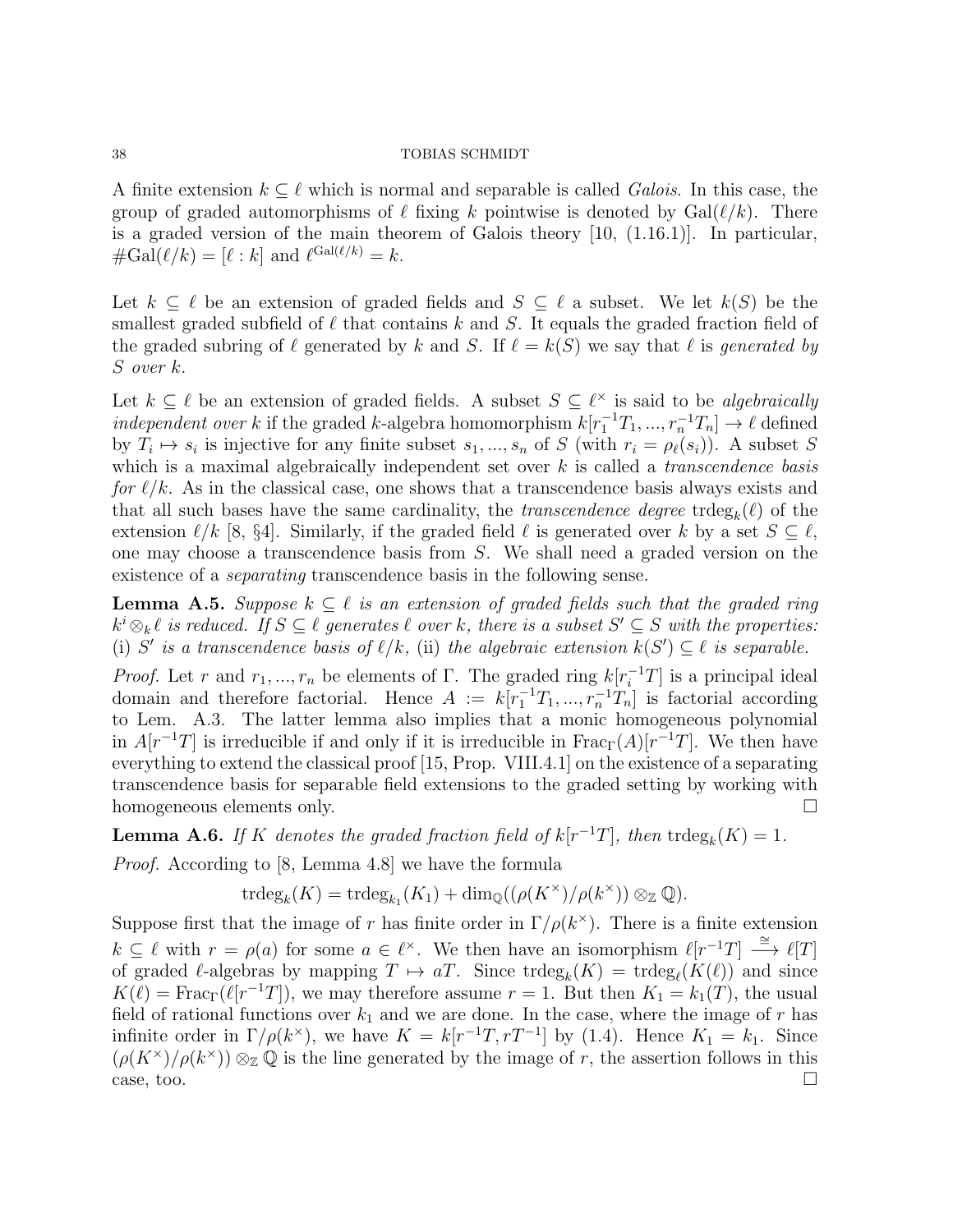### **REFERENCES**

- [1] M. Auslander and D. A. Buchsbaum. Homological dimension in local rings. Trans. Amer. Math. Soc., 85:390–405, 1957.
- [2] M. Auslander and D. A. Buchsbaum. Unique factorization in regular local rings. Proc. Nat. Acad. Sci. U.S.A., 45:733–734, 1959.
- [3] K. Baba. On p-radical descent of higher exponent. Osaka J. Math., 18(3):725–748, 1981.
- [4] H. Bass. Algebraic K-theory. W. A. Benjamin, Inc., New York-Amsterdam, 1968.
- [5] Vladimir G. Berkovich. Spectral theory and analytic geometry over non-archimedean fields, volume 33 of Math. Surveys and Monographs. American Mathematical Society, Providence, Rhode Island, 1990.
- [6] S. Bosch, U. Güntzer, and R. Remmert. Non-Archimedean analysis. Springer-Verlag, Berlin, 1984.
- [7] N. Bourbaki. Commutative algebra. Chapters 1–7. Elements of Mathematics (Berlin). Springer-Verlag, Berlin, 1998.
- [8] B. Conrad and M. Temkin. Descent for non-archimedean analytic spaces. Preprint 2010. Available at: http : //math.huji.ac.il/ temkin/papers/Descent.pdf .
- [9] M. Demazure and P. Gabriel. Groupes algébriques. Tome I: Géométrie algébrique, généralités, groupes commutatifs. Masson & Cie, Editeur, Paris, 1970. Avec un appendice ıt Corps de classes ´ local par Michiel Hazewinkel.
- [10] A. Ducros. Toute forme modérément ramifiée d'un polydisque ouvert est triviale. Math. Z., 273(1-2):331–353, 2013.
- [11] N. Jacobson. Lectures in abstract algebra. III. Springer-Verlag, New York, 1975. Theory of fields and Galois theory, Graduate Texts in Math., No. 32.
- [12] T. Kambayashi, M. Miyanishi, and M. Takeuchi. Unipotent algebraic groups. Lecture Notes in Mathematics, Vol. 414. Springer-Verlag, Berlin, 1974.
- [13] I. Kaplansky. Maximal fields with valuations. Duke Math. J., 9:303–321, 1942.
- [14] M.-A. Knus and M. Ojanguren. Théorie de la descente et algèbres d'Azumaya. Lecture Notes in Math., Vol. 389. Springer-Verlag, Berlin, 1974.
- [15] S. Lang. Algebra, volume 211 of Graduate Texts in Mathematics. Springer-Verlag, New York, third edition, 2002.
- [16] F. W. Levi. Ordered groups. Proc. Indian Acad. Sci., Sect. A., 16:256–263, 1942.
- [17] H. Li, M. Van den Bergh, and F. Van Oystaeyen. Note on the  $K_0$  of rings with Zariskian filtration. K-Theory, 3(6):603–606, 1990.
- [18] H. Li and F. van Oystaeyen. Global dimension and Auslander regularity of Rees rings. Bull. Math. Soc. Belgique, (serie A) XLIII:59–87, 1991.
- [19] H. Li and F. van Oystaeyen. Zariskian filtrations, volume 2 of K-Monographs in Mathematics. Kluwer Academic Publishers, Dordrecht, 1996.
- [20] H. Matsumura. Commutative ring theory, volume 8 of Cambridge Studies in Advanced Mathematics. Cambridge University Press, Cambridge, 1986.
- [21] J. C. McConnell and J. C. Robson. Noncommutative Noetherian rings. Pure and Applied Mathematics (New York). John Wiley & Sons Ltd., Chichester, 1987.
- [22] C. Năstăsescu and F. Van Oystaeyen. Methods of graded rings, volume 1836 of Lecture Notes in Mathematics. Springer-Verlag, Berlin, 2004.
- [23] D. Quillen. Higher algebraic K-theory. I. In Algebraic K-theory, I: Higher K-theories (Proc. Conf., Battelle Memorial Inst., Seattle, Wash., 1972), pages 85–147. Lecture Notes in Math., Vol. 341. Springer, Berlin, 1973.
- [24] B. Rémy, A. Thuillier, and A. Werner. Bruhat-Tits theory from Berkovich's point of view. I. Realizations and compactifications of buildings. Ann. Sci. Ec. Norm. Supér. (4),  $43(3):461-554$ , 2010.
- [25] P. Russell. Forms of the affine line and its additive group. Pacific J. Math., 32:527–539, 1970.
- [26] P. Samuel. Classes de diviseurs et dérivées logarithmiques. Topology, 3(suppl. 1):81–96, 1964.